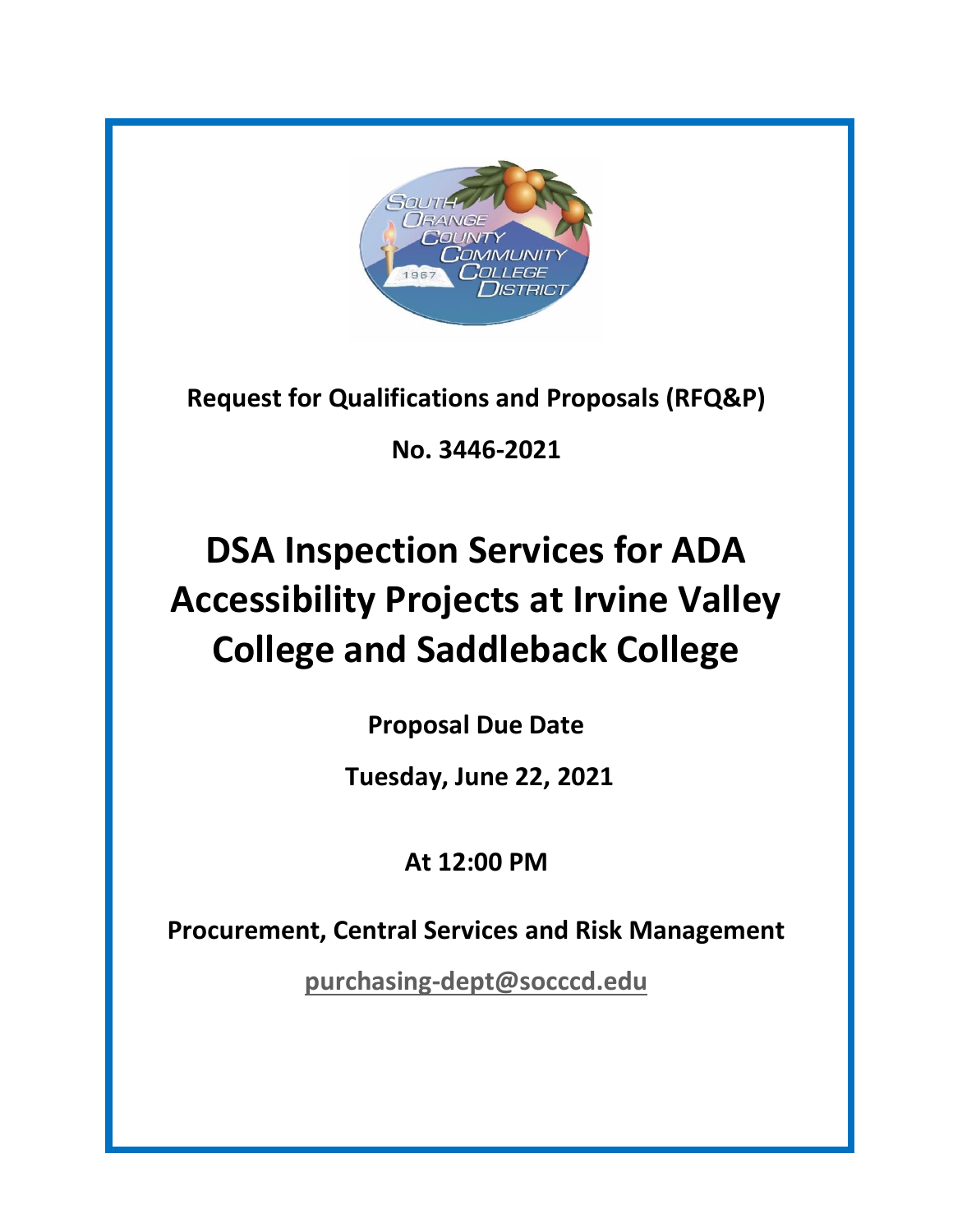### **Table of Contents**

| RFQ&P No. 3446-2021 DSA Inspection Services for ADA Accessibility Projects at Irvine Valley College |
|-----------------------------------------------------------------------------------------------------|
|                                                                                                     |
|                                                                                                     |
|                                                                                                     |
|                                                                                                     |
|                                                                                                     |
|                                                                                                     |
|                                                                                                     |
|                                                                                                     |
|                                                                                                     |
|                                                                                                     |
|                                                                                                     |
|                                                                                                     |
|                                                                                                     |
|                                                                                                     |
|                                                                                                     |
|                                                                                                     |
|                                                                                                     |
|                                                                                                     |
|                                                                                                     |
|                                                                                                     |
|                                                                                                     |
|                                                                                                     |
|                                                                                                     |
|                                                                                                     |
|                                                                                                     |
|                                                                                                     |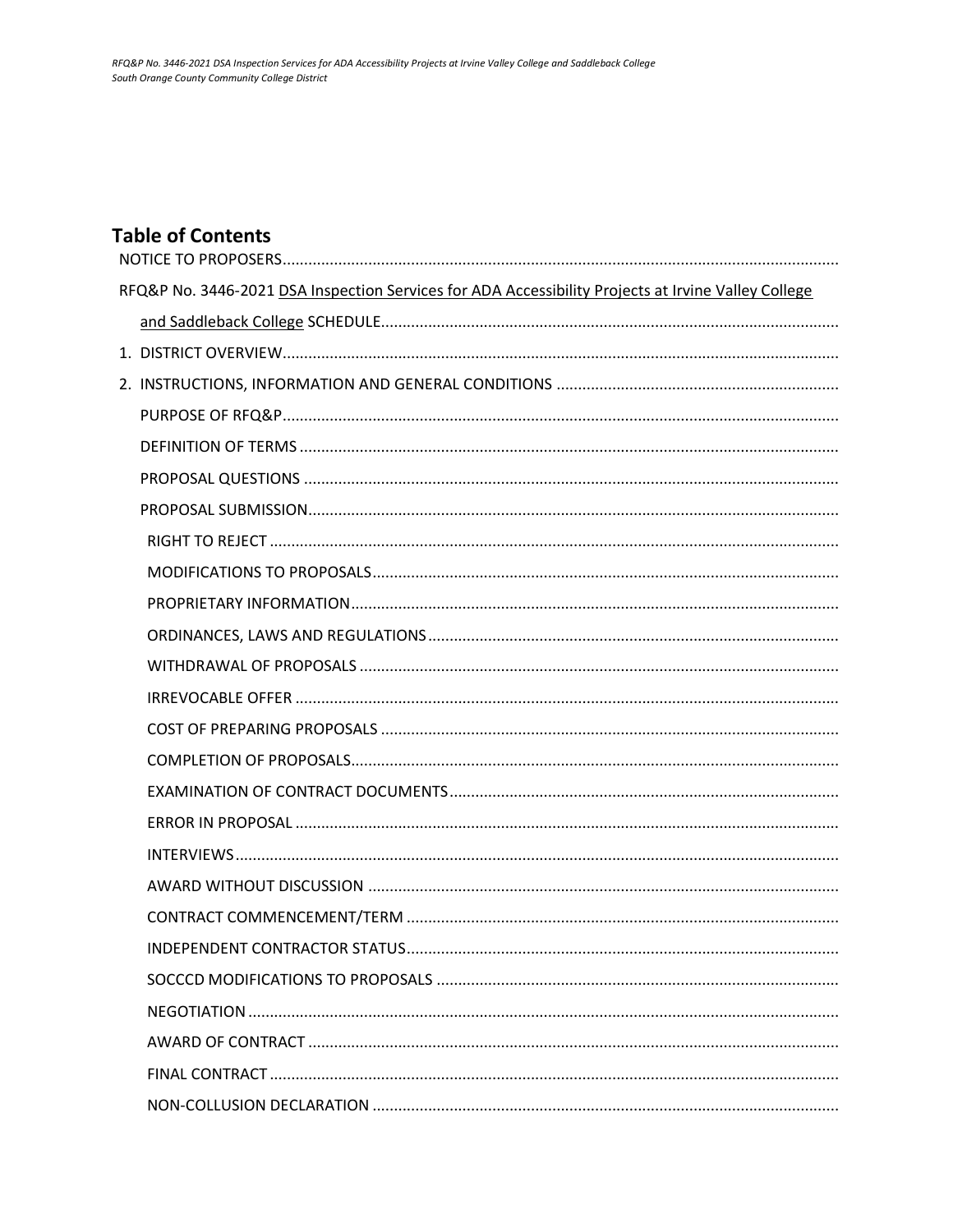| 3. |  |
|----|--|
| 4. |  |
| 5. |  |
|    |  |
|    |  |
|    |  |
|    |  |
|    |  |
|    |  |
|    |  |
|    |  |
|    |  |
|    |  |
|    |  |
|    |  |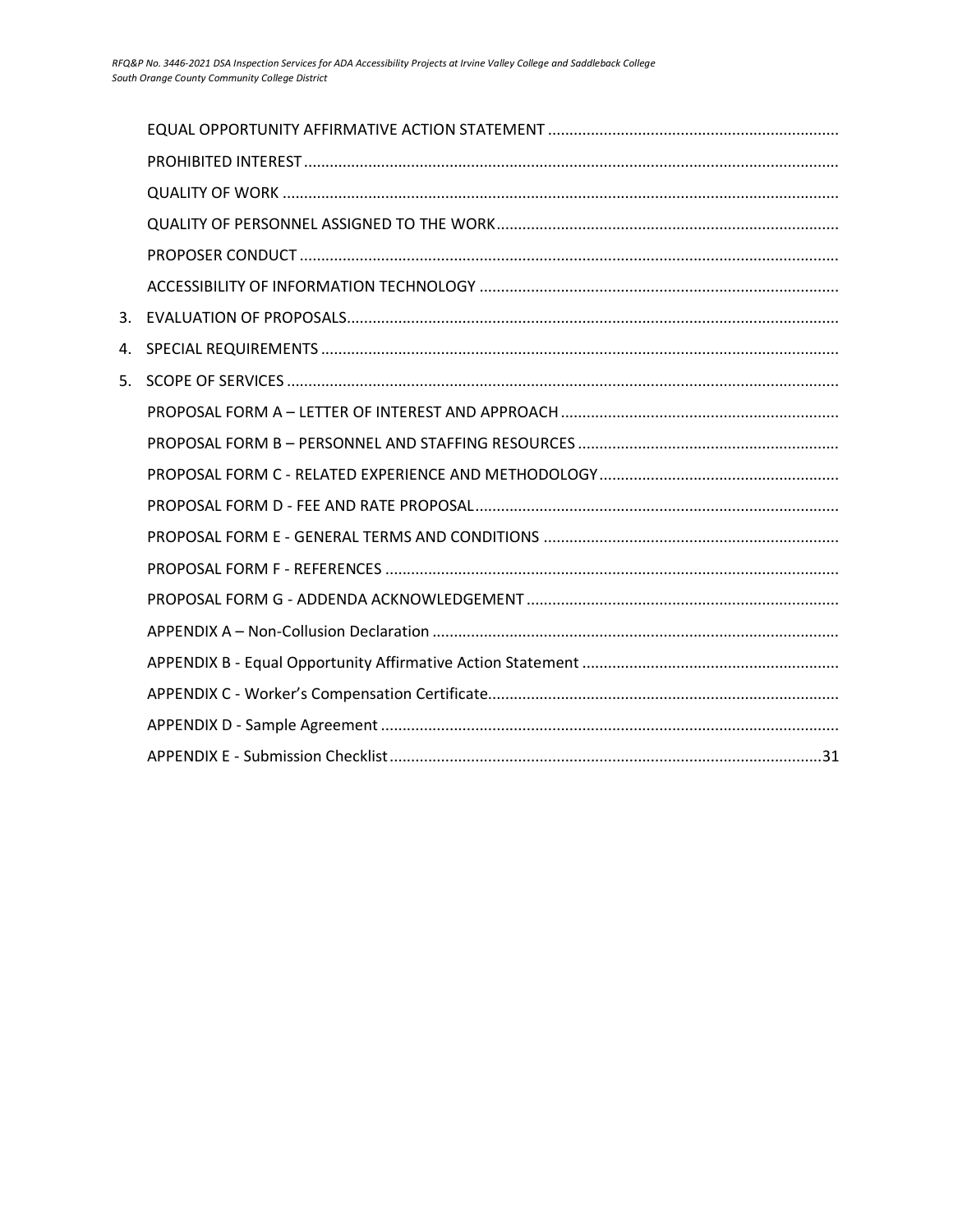### <span id="page-3-0"></span>**District: SOUTH ORANGE COUNTY COMMUNITY COLLEGE DISTRICT Project: RFQ&P 3446-2021 DSA Inspection Services for ADA Accessibility Projects at Irvine Valley College and Saddleback College South Orange County Community College District RFQ&P Deadline: Tuesday, June 22, 2021 12:00 PM Email Address for Receipt of Proposals: [purchasing-dept@socccd.edu](mailto:purchasing-dept@socccd.edu)**

#### **Notice to Firms**: **Request for Qualification/Proposal (RFQ&P) No. 3446-2021**

NOTICE IS HEREBY GIVEN that the South Orange County Community College District, of Orange County, California, acting by and through its Governing Board, hereinafter referred to as "DISTRICT," will receive up to, but not later than, the above-stated time, responses to the Request for Qualifications and Proposals for the above Project.

There will be a mandatory pre-proposal meeting conducted via Zoom on June 8, 2021 at 1:00 PM. All RFQ&P respondents shall confirm their attendance by email to: purchasing-dept@socccd.edu by June 4, 2021 at 12:00 PM. The subject line should read: "RFQ&P # 3446-2021 Pre-Proposal Meeting Confirmation." Physical presence is not required. A call-in number will be provided prior to the meeting day to those who confirm attendance. Any proposer that does not attend the entire conference and/or does not arrive on-time may be deemed non-responsive.

A complete Request for Qualifications and Proposals may be viewed online at [www.socccd.edu](http://www.socccd.edu/) at the Bids link.

Any and all questions must be sent via email to purchasing-dept@socccd.edu. Contractors shall reference RFQ&P # 3446-2021 in the email subject line. The final day for questions shall be June 4, 2021 at 12:00 PM.

The District reserves the right to reject any or all submittals or to waive any irregularities and/or informalities in any proposals.

No proposer may withdraw any proposal for a period of one hundred and eighty (180) calendar days after the submission deadline.

Priya Jerome

Executive Director, Procurement, Central Services & Risk Management

<span id="page-3-1"></span>PUBLISH: OC REGISTER 5/25/2021 & 6/01/2021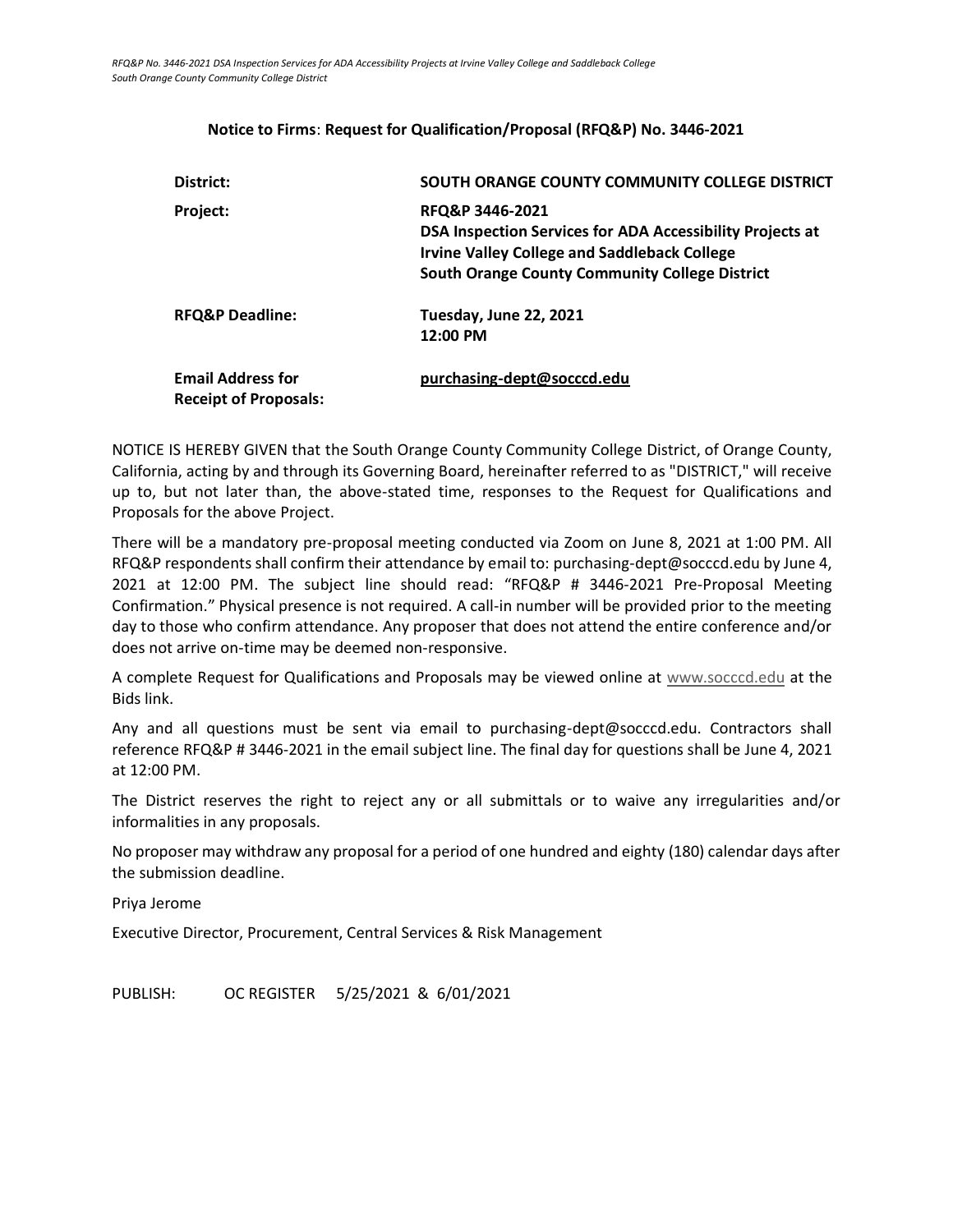### **RFQ&P No. 3446-2021 DSA Inspection Services for ADA Accessibility Projects at Irvine Valley College and Saddleback College**

| Date of Issue / Document Available         | 5/25/2021                                 |
|--------------------------------------------|-------------------------------------------|
| <b>Advertisement Dates</b>                 | 5/25/2021                                 |
|                                            | 6/01/2021                                 |
| Publication                                | OC Register                               |
| Requests for Information (RFI)             | 6/7/2021                                  |
| Submit Via Email to:                       | 12:00 PM                                  |
| purchasing-dept@socccd.edu                 |                                           |
| Mandatory Pre-Proposal Meeting Via Zoom    | 6/8/2021                                  |
|                                            | $1:00$ PM                                 |
|                                            | Zoom conference call information will be  |
|                                            | sent to all firms that RSVP.              |
| District Responds to RFI's                 | 6/14/2021                                 |
|                                            | End of Day                                |
| <b>Due Date</b>                            | Tuesday, June 22, 2021                    |
|                                            | 12:00 PM                                  |
| *Interview/Presentations (if needed)       | 6/28/2021                                 |
|                                            | Zoom conference call information will be  |
|                                            | sent to shortlisted firms.                |
| <b>Contract Negotiations</b>               | 6/29/2021                                 |
|                                            | All negotiations will take place via Zoom |
|                                            | conference calls.                         |
| <b>Anticipated Start Date for Services</b> | July 15, 2021                             |

#### **SCHEDULE**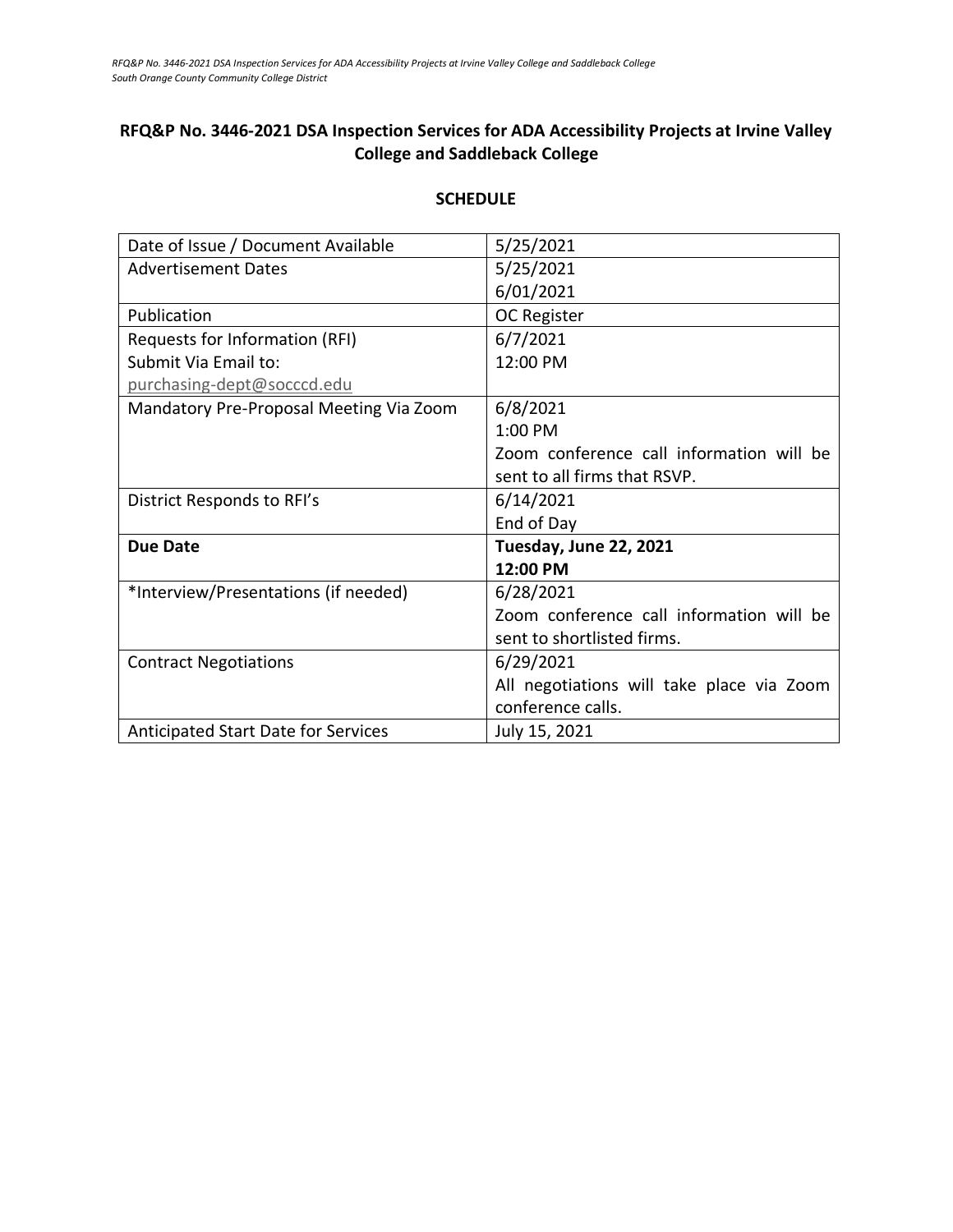### <span id="page-5-0"></span>**1. DISTRICT OVERVIEW**

South Orange County Community District encompasses 382 square miles in South Orange County serving over 909,000 residents in 26 communities. We know that higher education is directly linked to quality of life and economic vitality. We have helped generations of families achieve their educational and career goals since 1967.

This multi-campus district is comprised of Saddleback College in the City of Mission Viejo (1967), Irvine Valley College in the city of Irvine (1985) and Advanced Technology Education Park (2007) in the city of Tustin.

The District is governed by a seven-member elected Board of Trustees and the District's chief executive officer is the Chancellor.

District Services provides centralized administrative services to our three campuses including: Chancellor and Trustee Services, Business Services, Technology and Learning Services, and Human Resources. These departments provide accounting, benefits, facilities planning, fiscal services, human resources, information technology, institutional research and planning, payroll, public affairs, procurement, contracting, risk management, and warehouse/mailroom services to our district.

The District continually assesses the effectiveness of its services through district-wide surveys, shared governance committees and task forces that are established to accomplish specific projects. Strategic planning is an essential tool for guiding our direction and assuring compliance with accreditation standards.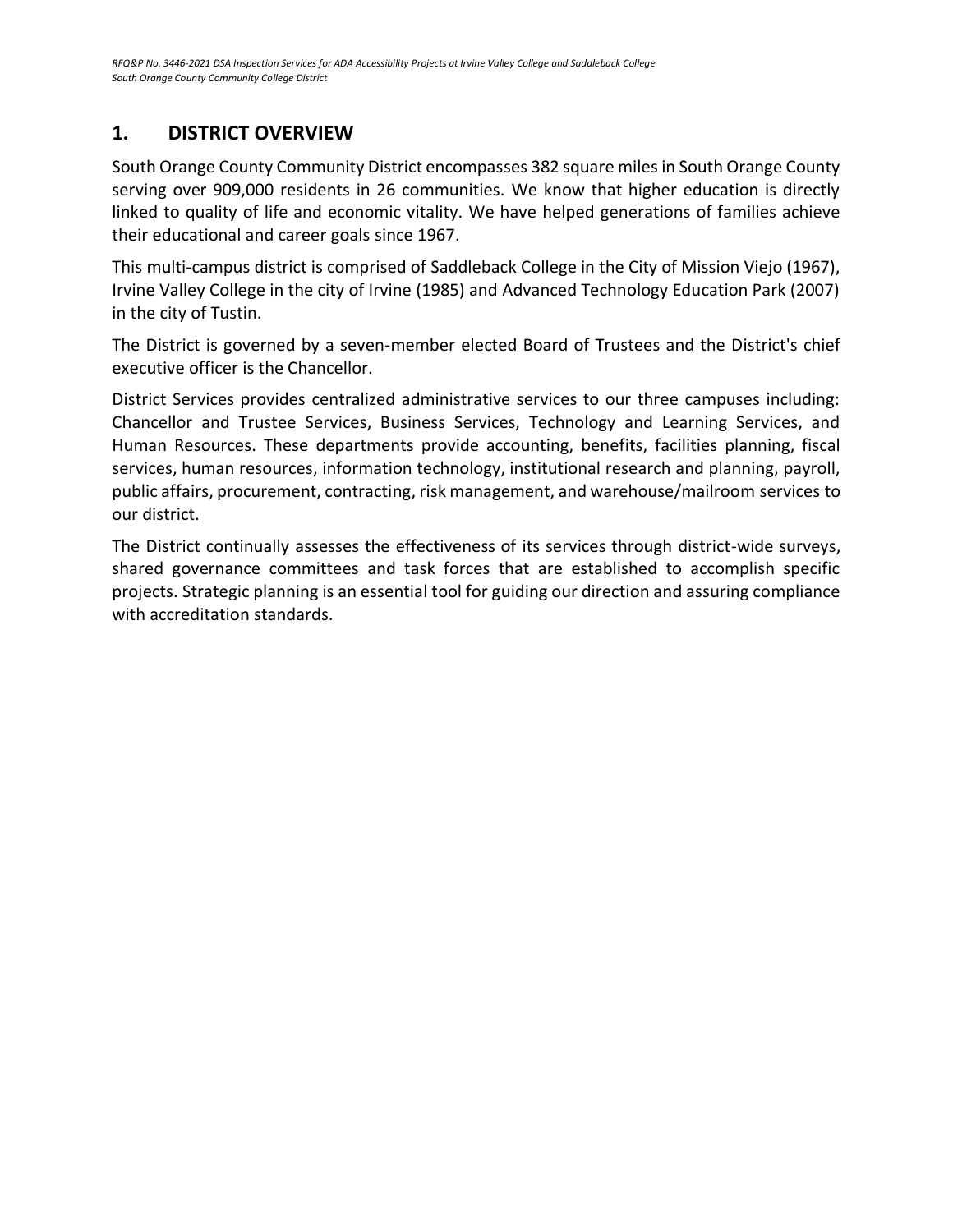### <span id="page-6-0"></span>**2. INSTRUCTIONS, INFORMATION AND GENERAL CONDITIONS**

### <span id="page-6-1"></span>**PURPOSE OF RFQ&P**

South Orange County Community College District (SOCCCD) is seeking to retain a qualified firm to provide DSA Inspection Services for ADA Accessibility Projects at Irvine Valley College and Saddleback College.

The entirety of this RFQ&P sets forth the District's requirements in detail. All responses should be submitted in accordance with the terms and conditions contained in the foregoing document.

### <span id="page-6-2"></span>**DEFINITION OF TERMS**

- The designation of District refers to the South Orange County Community College District, a political subdivision of the State of California.
- The term "**Proposers"** refers to Firms that elect to submit proposals for DSA Inspection Services for ADA Accessibility Projects at Irvine Valley College and Saddleback College.
- The terms **"Contract"** and **"Agreement"** shall be used interchangeably within this document.
- Throughout this document, the term "**District"** shall be used to designate the rights and responsibilities of the South Orange County Community College District.
- The term "**District-wide**" represents District Services (DS), Irvine Valley College (IVC), Saddleback Community College (SC), and the Advanced Technology Education Park (ATEP).
- The term "**Proposer"** shall be used to designate the rights and responsibilities of the successful firm responding to this RFQ&P.

### <span id="page-6-3"></span>**PROPOSAL QUESTIONS**

All questions regarding this RFQ&P should be sent, via e-mail to Priya Jerome at purchasingdept@socccd.edu.

Questions will only be accepted until 6/7/2021 no later than 12:00 PM. The e-mail subject line should read: "Your company name/Questions regarding RFQ&P No. 3446-2021." No direct responses will be sent to the company/firm asking the question. Questions will be answered in the form of an **Addendum** and sent to all potential respondents on/about 5:00PM on 6/14/2021. All addendums to this RFQ&P will be posted on the District's web site.

### <span id="page-6-4"></span>**PROPOSAL SUBMISSION**

It shall be the responsibility of the Proposer to ensure that Proposals are received via email submission as follows:

### Email Submission:

Proposals are to be submitted, via e-mail, to the Purchasing Department no later than **12:00 PM** on Tuesday, June 22, 2021. Submit Proposal to: [purchasing-dept@socccd.edu](mailto:purchasing-dept@socccd.edu) The Proposal must be emailed to the address above as an attachment in Word or PDF format and not exceed file size of 10MB. Proposals with documents exceeding 10MB in size should be saved to a smaller file size or split up and sent as separate emails. Subject line of e-mail containing submitted proposal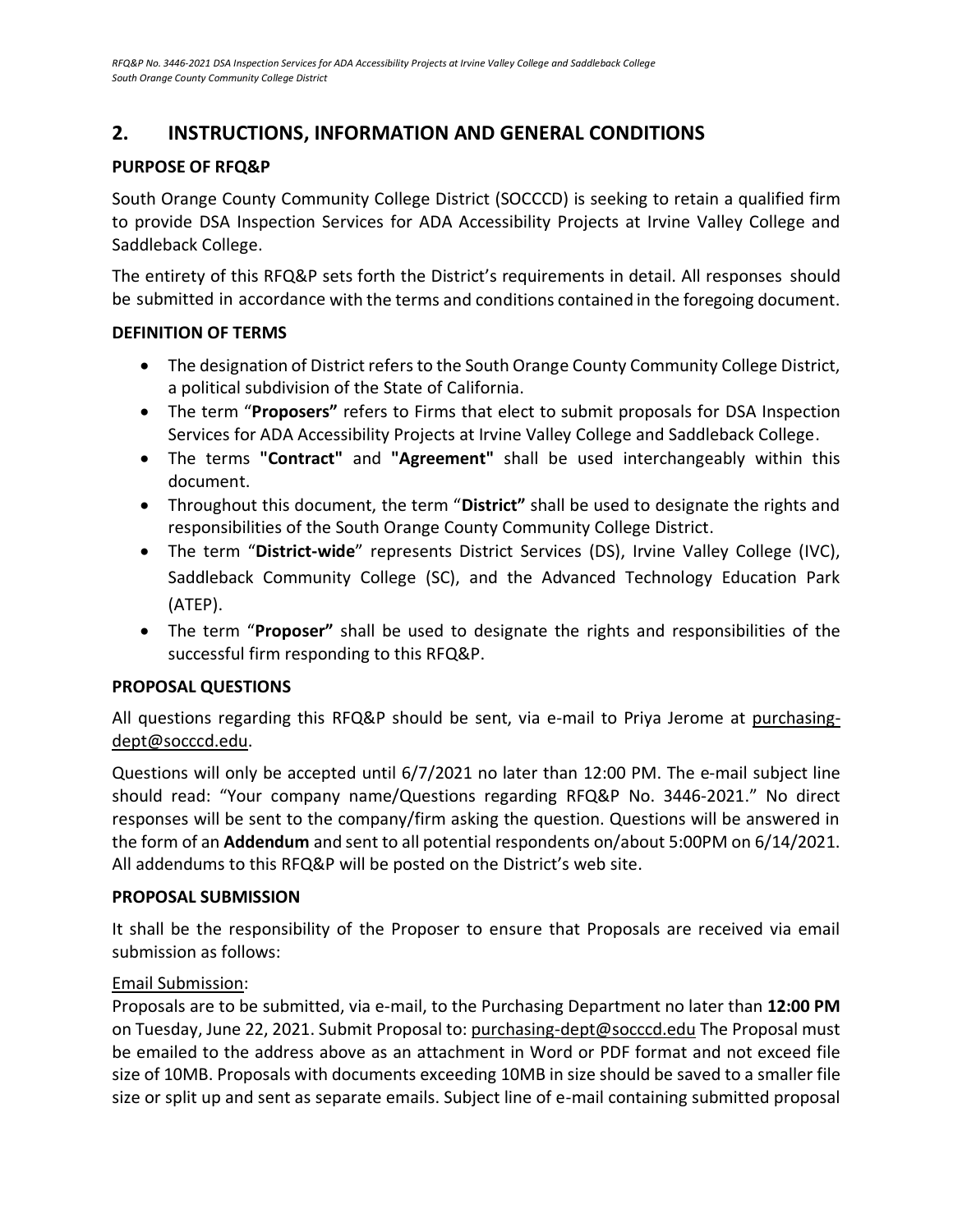should include and read "name of your company/submittal for RFQ&P No. 3446-2021 ("Email 1 of XX" if more than one)."

Proposals submitted in response are to be labeled Form A, B, C etc. and be in the following order:

- 1. **Letter of Interest and Approach** PROPOSAL FORM A
- 2. **Personnel and Staffing Resources** PROPOSAL FORM B
- 3. **Related Experience and Methodology** PROPOSAL FORM C
- 4. **Fee and Rate Proposal** PROPOSAL FORM D
- 5. **General Terms and Conditions** PROPOSAL FORM E
- 6. **References** PROPOSAL FORM F
- 7. **Addenda Acknowledgement** PROPOSAL FORM G
- 8. **Appendices**
	- A. Non-Collusion Declaration
	- B. Equal Opportunity Affirmative Action Statement
	- C. Firm's Certificate Regarding Worker's Compensation
	- D. Sample Agreement
	- E. Submission Checklist

<span id="page-7-0"></span>Oral, telephone, facsimile (fax machine) proposals **will not** be accepted.

### **RIGHT TO REJECT**

This RFQ&P does not constitute a commitment by the District to award a contract. The District reserves the right to waive any irregularities and/or informalities and to reject any or all proposals and/or to cancel the Request for Qualifications & Proposals. The District expressly reserves the right to postpone the proposal opening date for its own convenience. The award shall be made on the proposal(s) that serve(s) the best interest of the District and will not be evaluated solely on a monetary basis; however, proposers are encouraged to submit their best prices in their proposals. Award will be based on proposer's qualification and best fit as deemed by the District. No contract award shall exist until executed and approved by the District's Governing Board.

### <span id="page-7-1"></span>**MODIFICATIONS TO PROPOSALS**

The proposal may be modified after its submission by written notice to the District of withdrawal and resubmission before the date and time specified for receipt of proposals. Modification will not be considered if offered in any other manner. No modifications will be allowed after the RFQ&P due date and time has passed.

### **PUBLIC RECORDS**

All materials submitted in response to the RFQ&P are deemed property of the District upon submission to the District. Responses to the RFQ&P and other materials submitted in connection therewith shall be deemed "public records" except for those marked or noted by a Respondent as "trade secrets" (as that term is defined and used in Civil Code §3426.1), "confidential" or "proprietary". Financial statements are not subject to disclosure under the Public Records Act. The foregoing notwithstanding, the District may reject for non-responsiveness a Response to the RFQ&P which indiscriminately notes that the Response or portions thereof are "Trade Secret",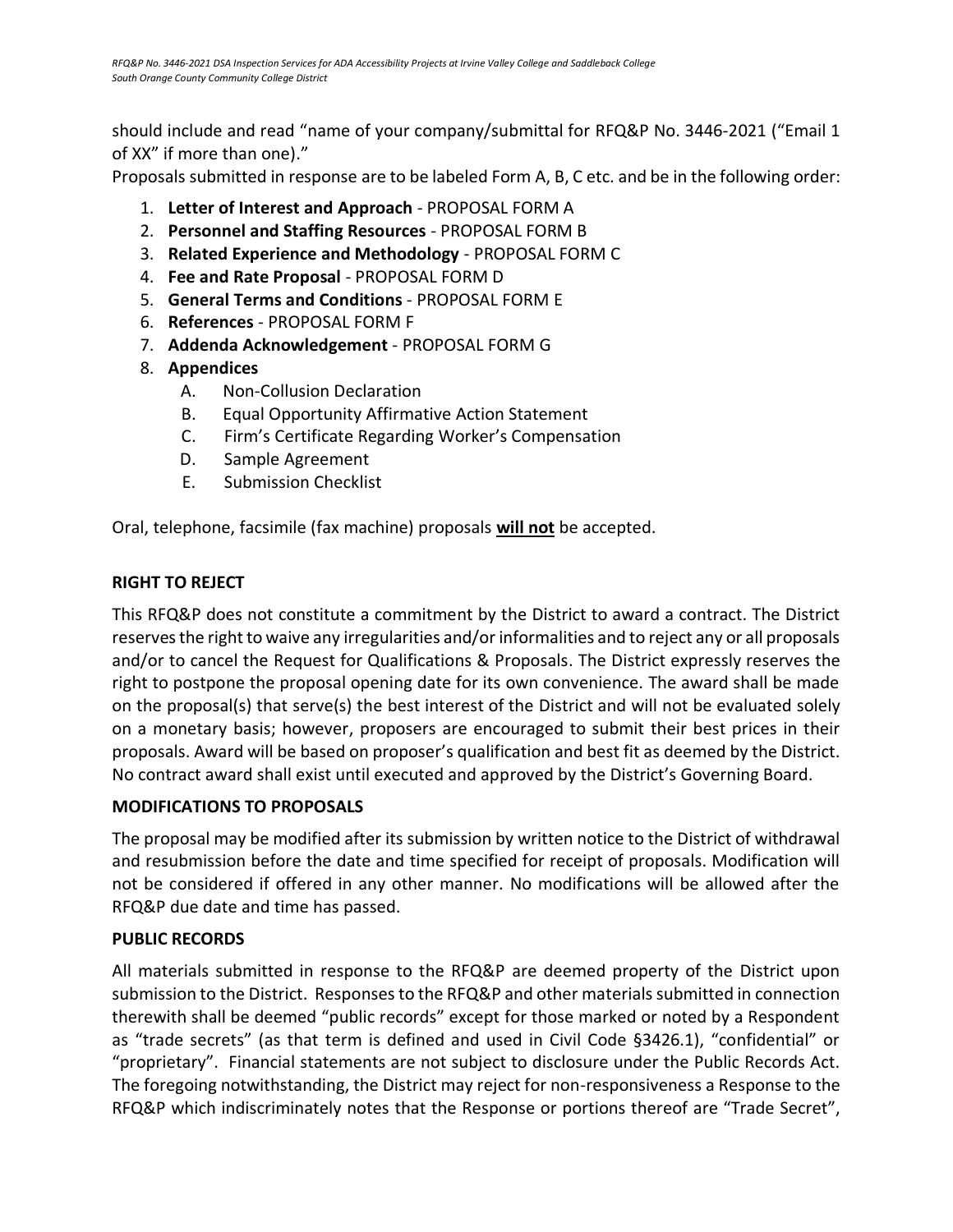"Confidential", or "Proprietary" and exempt from disclosure as a public record. Notwithstanding the designation of materials submitted in response to the RFQ&P as "public records" such materials shall not be subject to disclosure under the Public Records Act until after the District has issued a recommendation for award of the Architectural Services Agreement. The District is not liable or responsible for the disclosure of RFQ&P Responses, or portions thereof, deemed to be public records, including those records exempt from disclosure if disclosure is required by law, by an order of a court of competent jurisdiction, or which occurs through inadvertence, mistake or negligence on the part of the District or its agents or representatives. If the District is required to defend or otherwise respond to any action or proceeding wherein request is made for the disclosure of the contents of any portion of an RFQ&P Response deemed exempt from disclosure hereunder, by submitting an RFQ&P Response, each Respondent agrees to defend, indemnify and hold harmless the District in any action or proceeding from and against any liability, including without limitation attorneys' fees arising therefrom. The party submitting materials sought by any other party shall be solely responsible for the cost and defense in any action or proceeding seeking to compel disclosure of such materials; the District's sole involvement in any such action shall be that of a disinterested stakeholder, retaining the requested materials until otherwise ordered by a court of competent jurisdiction.

### <span id="page-8-0"></span>**ORDINANCES, LAWS AND REGULATIONS**

The Proposer shall comply with all ordinances, laws, and regulations pertaining to the operation contemplated hereby, including, but not limited to, the California Workers' Compensation Act, the Federal Equal Employment Opportunities Act, and the Americans with Disabilities Act. The Proposer shall apply for, obtain, and maintain in force all permits and licenses required by the various agencies of Federal, State, and local government having jurisdiction over the Proposer operations. All operations and materials shall be in accordance with all applicable Federal, State, County and City laws, statutes and requirements.

### <span id="page-8-1"></span>**WITHDRAWAL OF PROPOSALS**

Any Proposer may withdraw their proposal by written request via e-mail to purchasingdept@socccd.edu at any time **prior** to the deadline set for receipt of proposals. The subject line of the e-mail should include and read: "Your Company Name/Withdrawal of RFQ&P No. 3446- 2021." No proposal may be withdrawn or modified after that deadline. Withdrawn proposals may be resubmitted up to the time designated for the receipt of proposals provided that they are then fully in conformance with the general terms and conditions of the RFQ&P.

### <span id="page-8-2"></span>**IRREVOCABLE OFFER**

Proposals shall be considered irrevocable offers for a period of one hundred and eighty (180) days from the date of receipt and may not be withdrawn during this period without consent of the District.

### <span id="page-8-3"></span>**COST OF PREPARING PROPOSALS**

Any and all costs associated with the preparation of responses to this RFQ&P, including site visits, oral presentations and any other costs shall be entirely the responsibility of the Proposer and shall not be reimbursable in any manner by the District.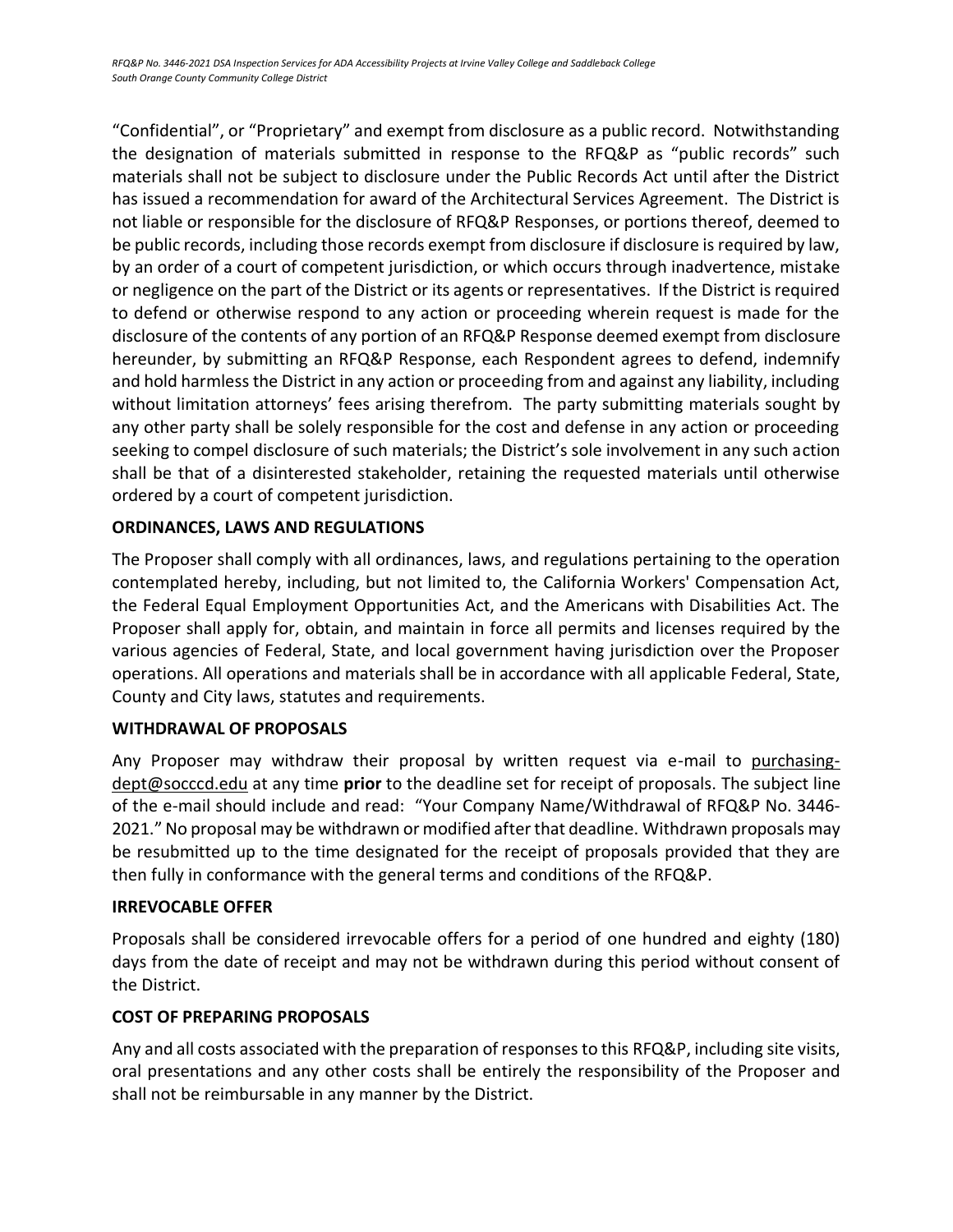### **COMPLETION OF PROPOSALS**

Proposals shall be completed in all respects as required by the instructions herein. A proposal may be rejected if it is conditional or incomplete, or if it contains alterations of form or other irregularities of any kind. A proposal will be rejected if, in the opinion of the District, the information contained therein was intended to erroneously and fallaciously mislead the District in the evaluation of the proposal. Proposers are required to follow and adhere to the format as prescribed in this RFQ&P.

### **EXAMINATION OF CONTRACT DOCUMENTS**

Proposers shall thoroughly examine the contents of this RFQ&P. The failure or omission of any Proposer to receive or examine any contract document, form, instrument, addendum, or other document shall in no way relieve the firm from obligations with respect to this RFQ&P or to the contract to be awarded. The submission of a proposal shall be taken as prima facie evidence of compliance with this section.

If any ambiguity, conflict, discrepancy, omission or other errors in the RFQ&P is discovered, then the Proposer shall notify the District of the error in writing and request modification or clarification of the document through the timelines and process identified in the Proposal Questions / Requests for Information (RFI) section of this RFQ&P. All requests for clarifications shall be sent to the attention of the Executive Director of Procurement, Central Services and Risk Management by email a[t purchasing-dept@socccd.edu.](mailto:purchasing-dept@socccd.edu)

### **ERROR IN PROPOSAL**

Proposer shall be bound by the terms and conditions of the proposal. However, if material errors are found in a proposal, the District may notify the Proposer that the submitted proposal requires correction of the errors. The District reserves the right to request additional information and/or clarification to allow corrections of errors or omissions.

### **RESPONDENTS CONTINUING OBLIGATION**

Each Respondent is under a continuing obligation, commencing upon submission of its RFQ/P Response, to immediately notify the District, in writing, if it learns that any of the following have occurred: (i) any statement made in any portion of its RFQ/P Response was false, misleading or omits material facts rendering any statement in its RFQ/P Response to be false or misleading; (ii) circumstances have occurred since the Respondent submitted its RFQ/P Response that, if they had occurred prior to the date that the Respondent submitted its RFQ/P Response, would have required the disclosure of such circumstances; or (iii) the Respondent has undergone a change in ownership in which ownership of fifty percent (50%) of more of its stock, ownership equity or assets has changed.

### **NO DISTRICT WARRANTY**

Respondents are solely responsible for confirmation of the suitability of any information provided by the District relating to the Project or this RFQ&P, including, estimates of costs, statements of needs or requirements, projections, and budgets. The District does not warrant the accuracy, sufficiency or completeness of such information.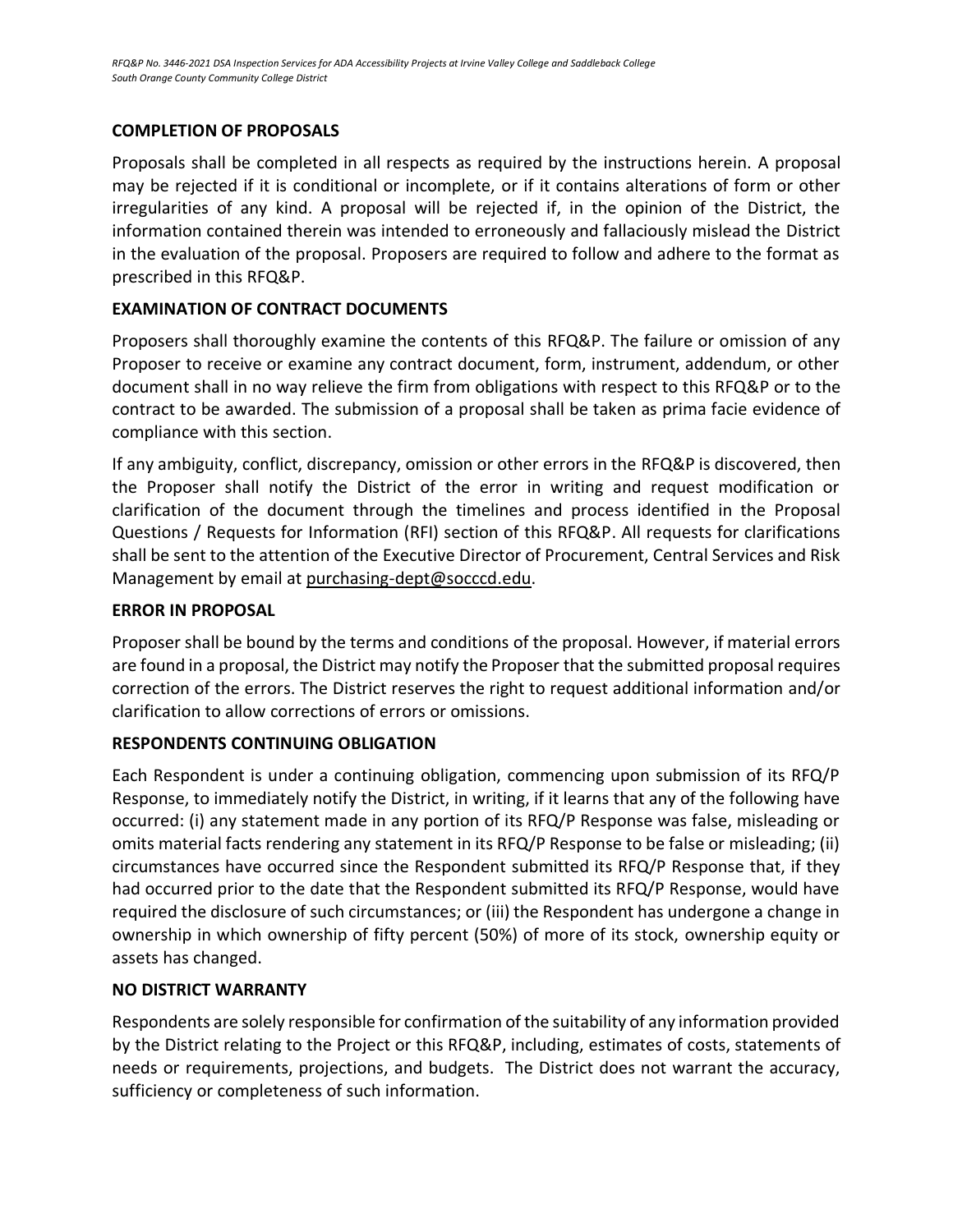### <span id="page-10-0"></span>**INTERVIEWS**

The District has tentatively scheduled interviews on 6/28/2021 to be conducted via a Zoom conference call. Oral presentations will be evaluated and may be subjected to the selection criteria. The District requires the mandatory presence of the designated representatives identified in the proposals as being the ones who will be assigned to the District be present and prepared to respond to District inquiries. The decision to hold interviews and the scope or any limitations thereof shall be at the discretion of the District.

### <span id="page-10-1"></span>**AWARD WITHOUT DISCUSSION**

The District reserves the right to make an award without further discussion of the proposals received. Therefore, it is critical that all proposals submitted shall be in the most favorable terms possible, both economically and technically.

### <span id="page-10-2"></span>**CONTRACT COMMENCEMENT/TERM**

It is the intent of the District to commence the resulting contract as soon as possible. Performance period for these contracts are anticipated to be from July 15, 2021 through project completion (including the Post Construction Phase) for each of the projects identified in the Project Groups. After award, contract is subject to cancellation with 30-days written notice by either party.

### **INDEPENDENT CONTRACTOR STATUS**

It is expressly understood that the firm named in any contract entered into by the District is acting as an "independent contractor" and not as an agent or employee of the District.

### <span id="page-10-3"></span>**DISTRICT MODIFICATIONS TO PROPOSALS**

Any interpretation, modifications, correction, or change of this RFQ&P will be made by written Addendum and will be issued by the District and shall become part of the RFQ&P. Interpretations, corrections, or changes of this RFQ&P made in any other manner will not be binding, and Proposers shall not rely upon such interpretations, corrections, and changes. All Addenda issued to this RFQ&P will be posted to the District web site at [www.socccd.edu](http://www.socccd.edu/) on the bids link. Addenda will also be e-mailed to all that are known to have received a copy of the RFQ&P. **Since failure to acknowledge any Addendum(s) may be cause for rejection, Proposers must return the addendum-completed acknowledgment(s) prior to or with the proposal. See Proposal Form G.**

### <span id="page-10-4"></span>**NEGOTIATION**

<span id="page-10-5"></span>District reserves the right to negotiate the final pricing and all other terms and conditions before award of contract.

### **AWARD OF CONTRACT**

The award will be made to the responsive and responsible firm judged to offer the most advantages and deemed the best fit for the District. At the time of the formal award, the apparent successful firm shall have agreed to contract terms representing the understandings between the parties as to terms and conditions which will govern the relationship of District and Proposer and the obligation of each party for performance of the Agreement.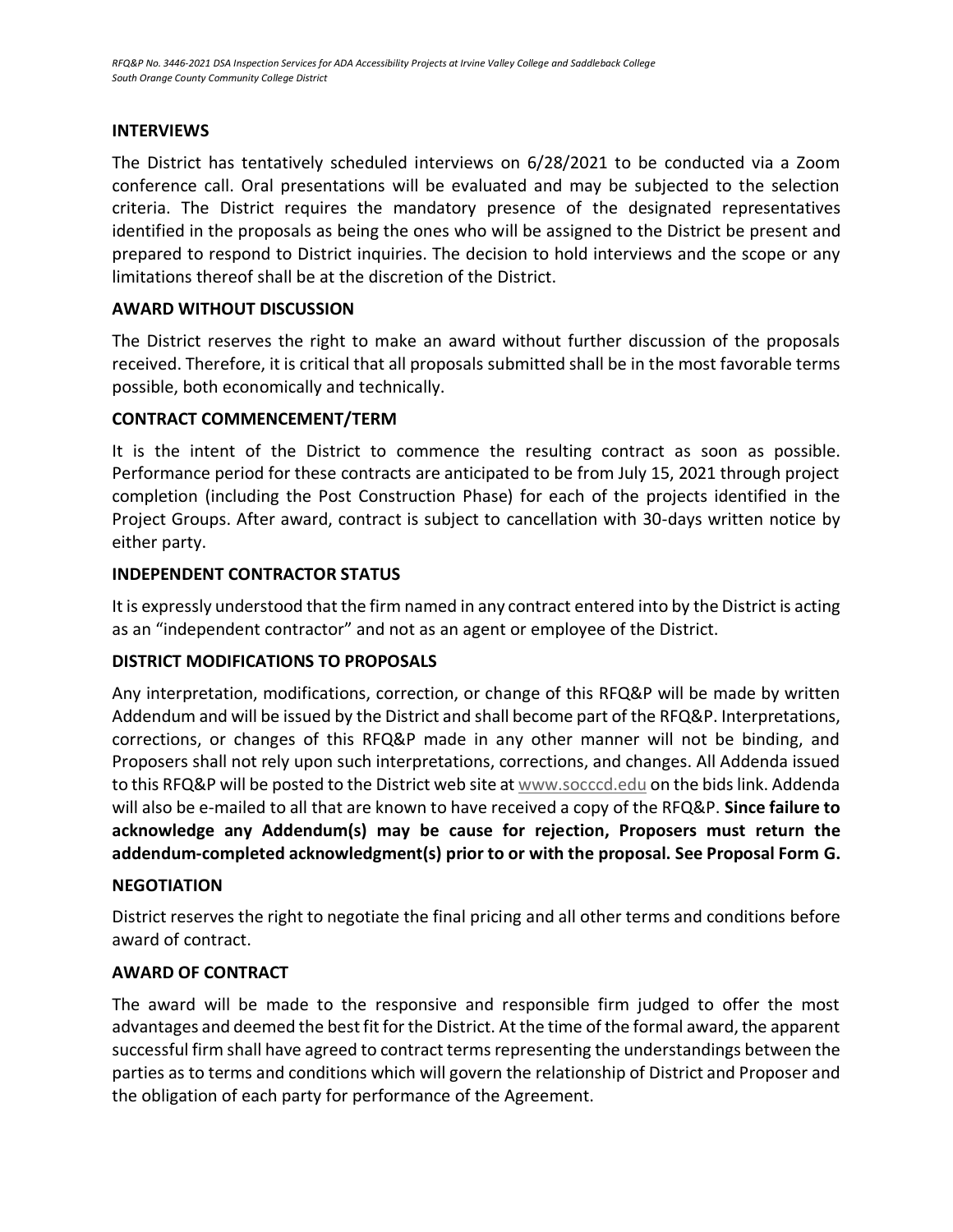### <span id="page-11-0"></span>**FINAL CONTRACT**

The following documents are considered part of the final Agreement, in order of precedence:

- A. The final Agreement between the District and the Proposer;
- B. This RFQ&P as originally released, with Appendices and any addenda released prior to proposal opening.
- C. The Proposer's proposal in total, including all addenda and attachments;

All of the above documents are intended to cooperate and be complementary; provided further, however, that in the event of a conflict between the final Agreement and the provisions set forth in the above referenced documents and/or any other attachments or exhibits thereto (referred to as "referenced documents" for the purposes of this section), the Agreement shall control, unless the provisions set forth in any of the above "referenced documents" to this Agreement provide the District with greater benefits or more expansive services in which case such provisions set forth in any "referenced documents" shall compliment the terms of the Agreement. The intention of the documents is to include all labor, materials, equipment and transportation necessary for the proper delivery of all services called for in any contract which may arise as a result of this RFQ&P.

### **NON-COLLUSION DECLARATION**

Declarations are required to be completed by the Proposer declaring that the proposal is in all respects fair and without collusion or fraud. Please see Appendix A.

### <span id="page-11-1"></span>**EQUAL OPPORTUNITY AFFIRMATIVE ACTION STATEMENT**

Proposer must accept and sign the Equal Opportunity and Affirmative Action Statement set forth in Appendix B.

### <span id="page-11-2"></span>**PROHIBITED INTEREST**

No official of the District who is authorized in such capacity and on behalf of the District to take part in negotiations or to make, accept or approve this contract, shall have direct or indirect financial interest in the award or any part thereof. Proposer shall receive no compensation hereunder should bidder aid, abet or knowingly participate in violation of this article or breach or violation of this article, the District shall have the right to terminate the contract either in part or in whole and any loss or damage sustained by the District in procuring the services on the open market which the Proposer agreed to perform, shall be borne and paid for by the Proposer.

### <span id="page-11-3"></span>**QUALITY OF WORK**

The Proposer shall be responsible for the performance of all work as specified herein and shall guarantee that work will meet or exceed the specifications as set forth herein. If it is determined by the District that such services and/or materials do not meet requirements of the District, the Proposer shall be required to correct the same at their own expense.

### <span id="page-11-4"></span>**QUALITY OF PERSONNEL ASSIGNED TO THE WORK**

<span id="page-11-5"></span>The Proposer shall not employ on this account any unfit person or anyone not skilled in the work assigned to her/him and shall devote only its best qualified personnel to work under this contract.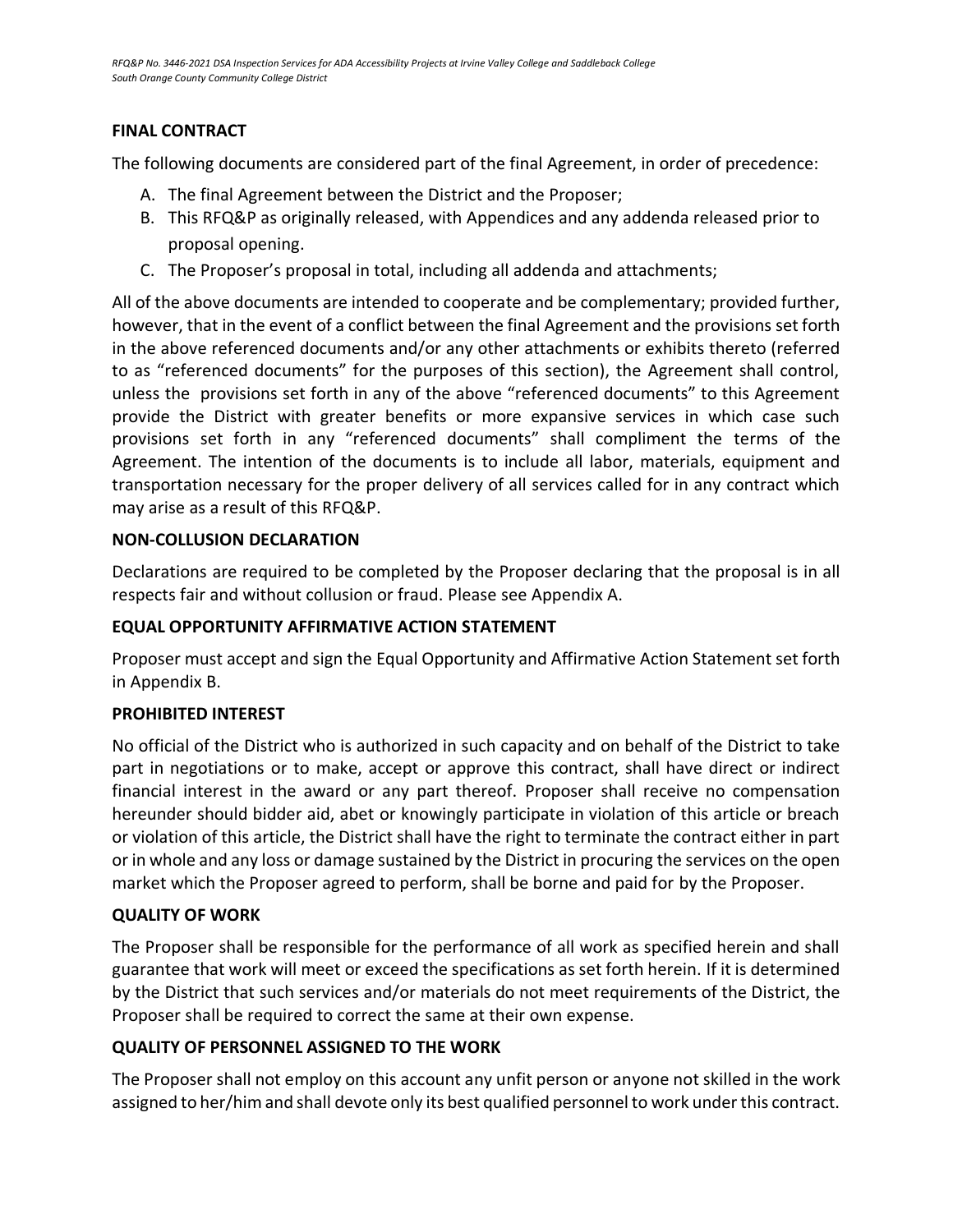Should the District deem anyone employed under any contract which may arise as a result of this RFQ&P to be incompetent or unfit to perform their duties and so inform the Proposer, the Proposer shall immediately remove such person from this work and such individual shall not again, without prior written permission of the District, be assigned to work under this contract.

### **PROPOSER CONDUCT**

<span id="page-12-0"></span>During the RFQ&P window (from release of this RFQ&P to final award), proposer is not permitted to contact any District employees, members of the evaluation committee, members of the Board of Trustees or any consultant or professional retained by the District for the purpose of providing the District advice or professional services relating to the Project or the RFQ&P unless at the request of the District's designated contact person (Priya Jerome, Executive Director of Procurement, Central Services & Risk Management) or to fulfill pre-existing contractual obligations. No gratuities of any kind will be accepted, including meals, gifts, or trips. Violation of these conditions may constitute immediate disqualification.

### **ACCESSIBILITY OF INFORMATION TECHNOLOGY**

Proposer hereby warrants that the Work to be provided under this Agreement complies with the accessibility requirements of Section 508 of the Rehabilitation Act of 1973, as amended (29 U.S.C §794d), and its implementing regulations set forth at Title 36, Code of Federal Regulations, Part 1194. Products covered under this provision include, without limitation, the following: Software applications; operating systems; web-based intranet and internet information and applications; telecommunications products; video or multimedia products; self-contained closed products such as copiers; source codes and desktop and portable computers. Proposer agrees to respond promptly and resolve any complaints regarding accessibility of its products or services that are brought to its attention. Proposer further agrees to indemnify and hold harmless the District from and against any claim arising out of Proposer's failure to comply with these requirements. Proposer acknowledges that failure to comply with these requirements shall constitute a breach and be grounds for termination of this agreement or cancellation of the order.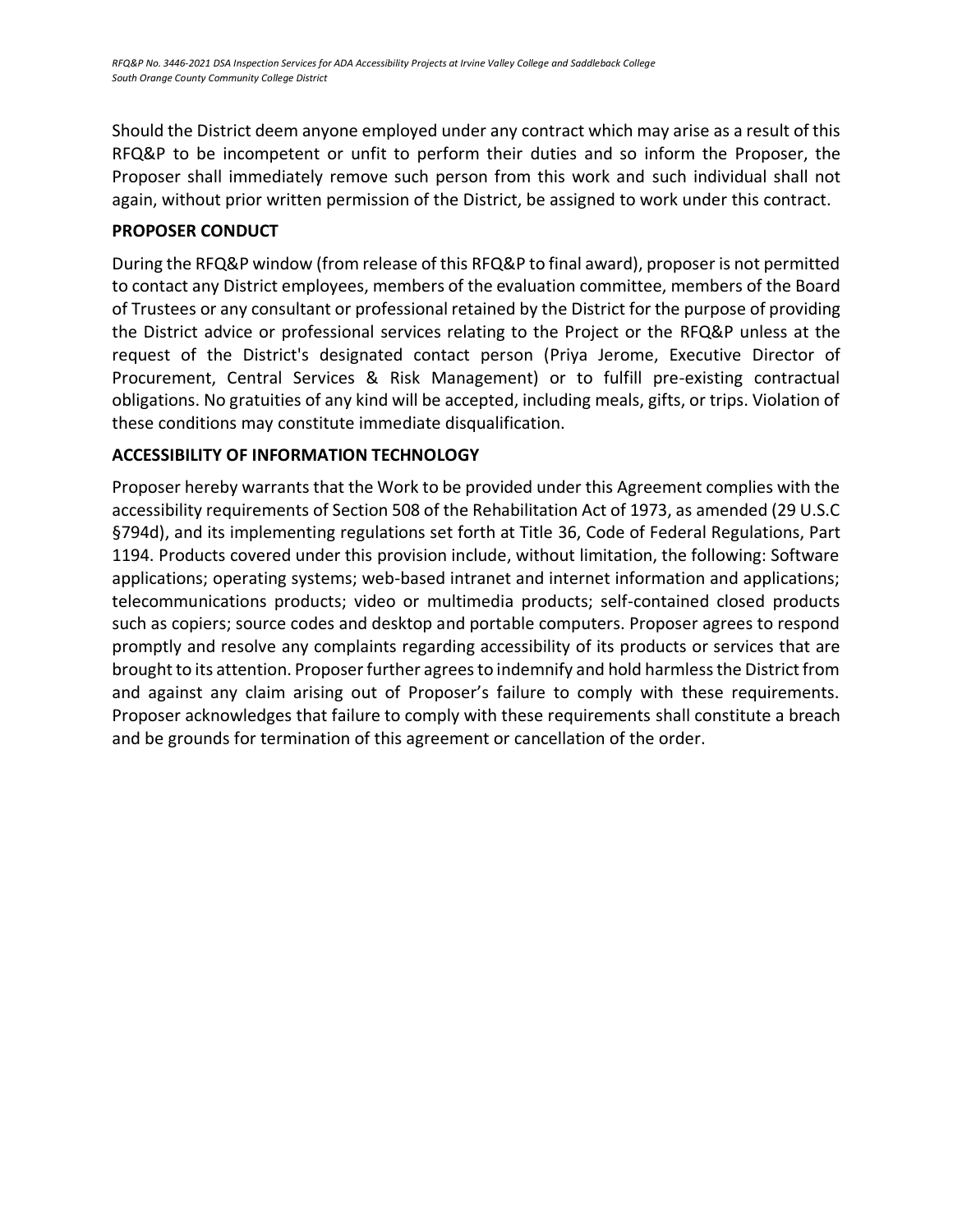### **3. EVALUATION OF PROPOSALS**

The proposals shall be primarily evaluated based upon qualifications of the firm and personnel, innovativeness, demonstrated knowledge, and estimated fees. Experience with higher education and California community college clients is desirable, but not absolutely required.

### **Selection Process**

All proposals will be examined for merit and ranked by a screening committee according to quality and responsiveness. The top proposals will be placed on a short list of finalists and may be called for interviews. The interview process may include members from the District's leadership in addition to select members of the screening committee.

Team members giving the presentation shall consist of those who will actually direct, execute, and complete the project. The firm or firms selected as first choice will be notified and asked to negotiate final terms of the contract. Contracts will be forwarded to the Board of Trustees for approval and authorization to proceed.

### **Content and Order of RFQ&P Response**

Firm's proposal should be concise and contain the proposal form and sections as identified below. RFQ&P responses submitted in formats other than those prescribed in this RFQ&P document may be rejected at the sole discretion of the District. All sections identified below must be included for the RFQ&P response to be considered complete and must be divided into tabbed sections.

| <b>Proposal Form</b> | <b>Section Title</b>               | <b>Points</b> |
|----------------------|------------------------------------|---------------|
| A                    | Letter of Interest and Approach    | 10            |
| B                    | Personnel and Staffing Resources   | 20            |
| C                    | Related Experience and Methodology | 30            |
| D                    | Project Schedule                   | 10            |
| F                    | Fee and Rate Proposal              | 30            |
|                      | <b>Total</b>                       | 100           |
| <b>Interviews</b>    | <b>Points</b>                      |               |
|                      |                                    | 100           |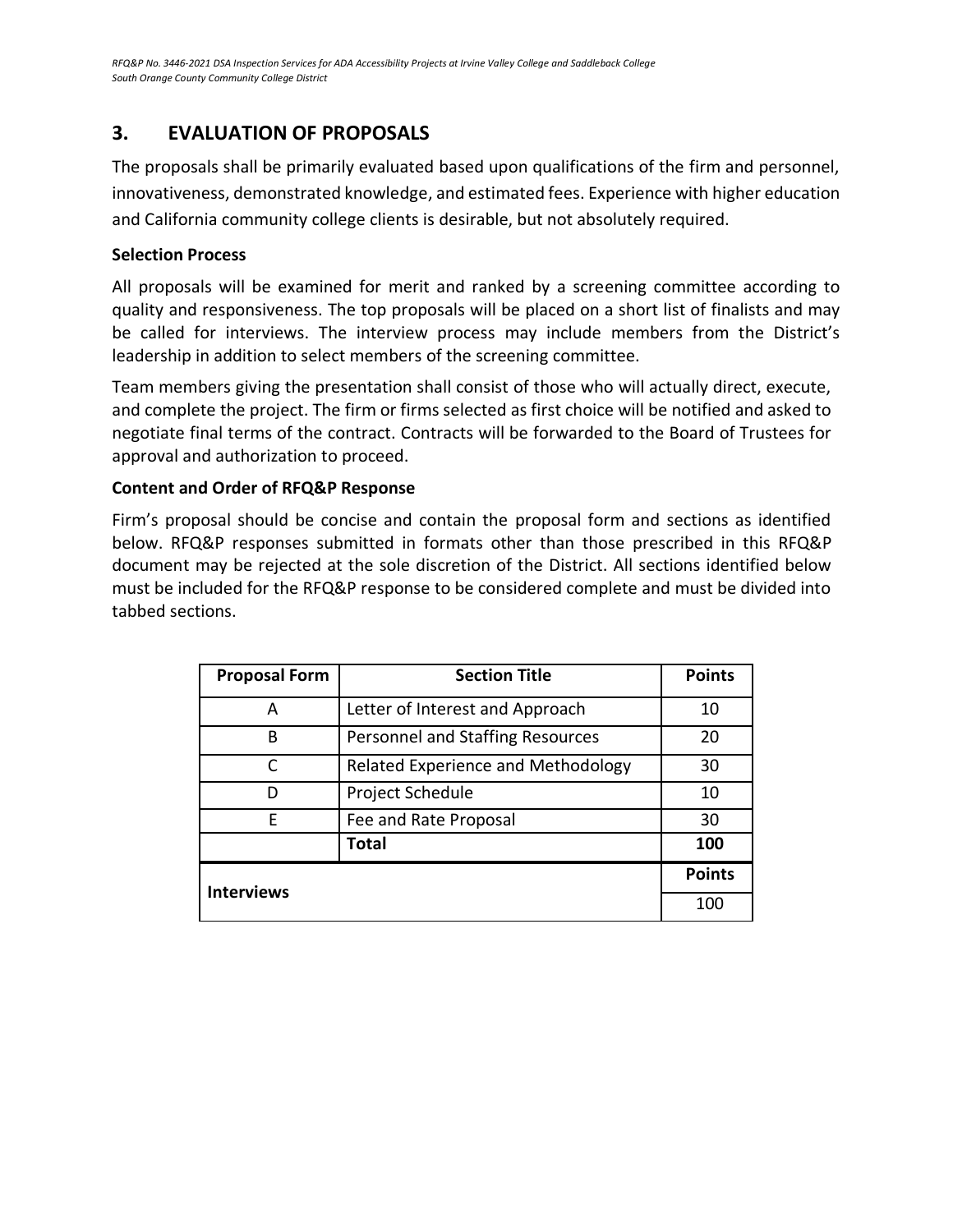### <span id="page-14-0"></span>**4. SCOPE OF SERVICES**

The District is requesting qualification statements and proposals from consultants with a proven track record of providing inspection services for projects similar to the upcoming projects summarized below. The awarded firm will be required to provide DSA Class 3 Inspector(s) for continuous inspection. Please review the project for complexity, associated value, and timeframe to determine the appropriate number of inspectors to propose for a given timeframe.

The project will be awarded to one general contractor, to complete the work at both campuses. Each campus has its own DSA Project number. The schedule for completing the work will be determined by the successful general contractor.

The general contractor will NOT be providing a trailer for the use of the DSA inspector. The District will provide the inspector a place to work, in a classroom or office on campus.

### **Combined Estimated Cost of Construction for BOTH Projects: \$4,900,000**

The form and content of the Agreement the District anticipates entering into with the successful Firm(s) is incorporated into this RFQ&P as Appendix D. The specific scope of services for the project(s) and other obligations of the successful Firm(s) are set forth in the Agreement.

### **Specific Scope of Services and Information For Each Project**

### **1. Irvine Valley College (DSA #04-119658)**

- Scope of Work:
	- o Renovation of 8 restrooms (A-200, B-300, PE 100, and A-100)
	- o Renovation of pathways and planters in B-Quad
	- o Renovation of pathways in PE Quad
- Timeline:
	- o Construction Start: approximately 07/15/2021.
	- o Project Duration: 255 calendar days (A-100 restrooms within the first 60 days)
- Approved Plans linked below: **<https://drive.google.com/drive/folders/1JRYMjMJH4c4MPRC1sXeB6I57BozCmnao?usp=sharing>**

### **2. Saddleback College (DSA # 04-119653)**

- Scope of Work:
	- o Renovation of 2 single occupant restrooms (FA 100)
	- o Renovation of Fine Arts Quad
	- o Renovation of pathway from Fine Arts Quad to College Drive East
	- o Renovation of pathways along College Drive East
	- o New pathway from HS Building to Greenhouse
	- o 2 new bus-stops and adjacent pathways
- Timeline:
	- o Construction Start: approximately 7/15/21.
	- o Project duration: 255 calendar days
- Approved Plans linked below: **<https://drive.google.com/drive/folders/1VOLhYJxVM08LViq6vYAYNtJOoY5cfaxJ?usp=sharing>**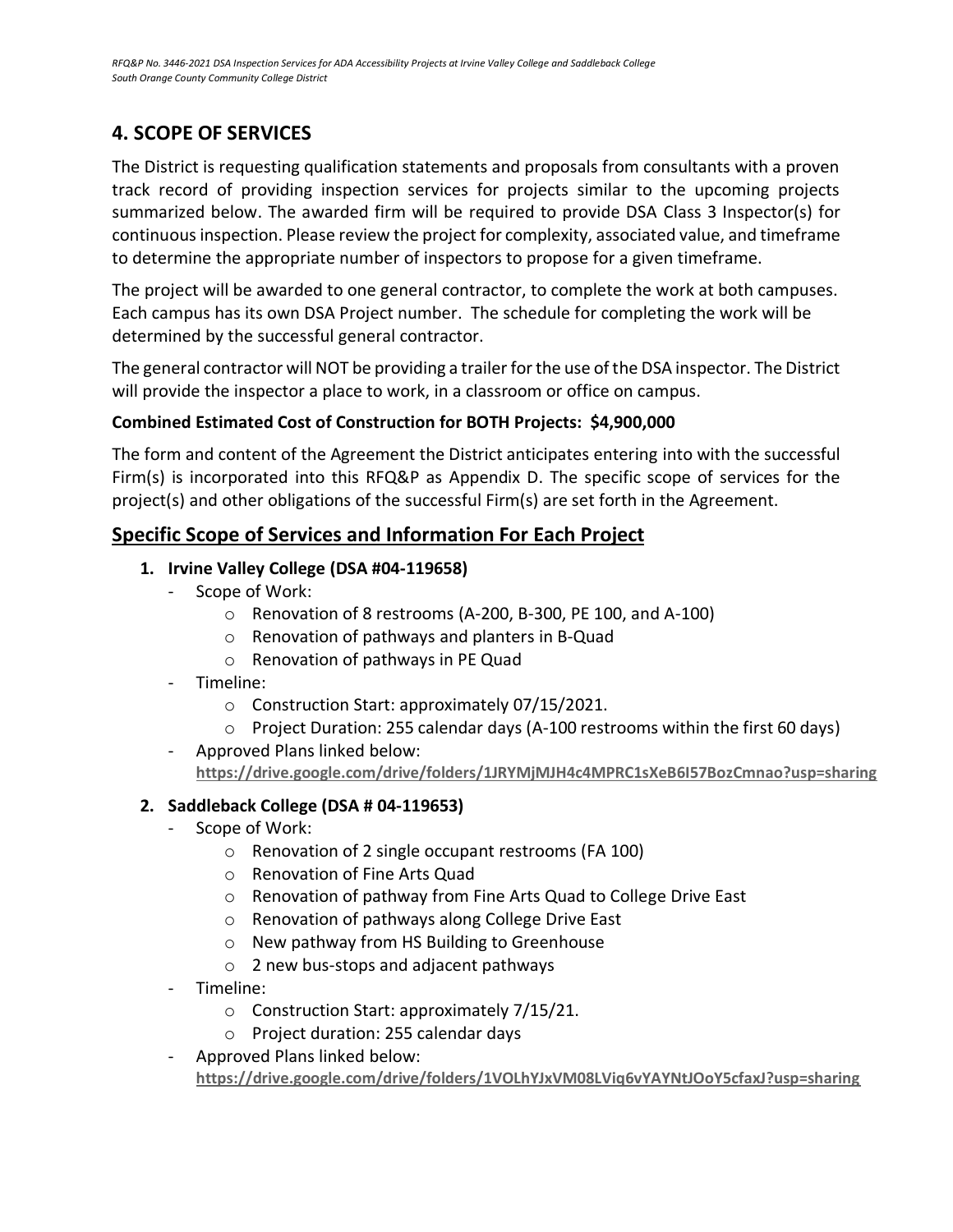### **PROPOSAL FORM A LETTER OF INTEREST AND APPROACH (1 Page Limit for Letter of Interest) (1 Page Limit for Cover Letter) (No Page Limit for Proposer Firm Information)**

### <span id="page-15-0"></span>**Letter of Interest and Approach**

The RFQ&P response should be introduced with a Letter of Interest that presents a statement of interest, firm's approach, and philosophy for implementing these services, and a brief description of the consultant/firm including qualifications for providing the requested services.

1. Describe what is unique about the consultant/firm as it relates to accomplishing the work on both campuses simultaneously.

### **Cover Letter to District in addition to the Proposer's narrative must include all of the information noted below in a letter format.**

The individual who is authorized to bind Consultancy Services for the Development of a District and Colleges' DSA Inspection Services for ADA Accessibility Projects at Irvine Valley College and Saddleback College Proposal (hence, "Proposer") contractually must sign the cover letter, must indicate the signatory is so authorized, and must indicate the title or position of the signatory. **An unsigned cover letter shall cause the proposal to be rejected.** The cover letter must contain a statement from the Proposer that acknowledges that all documents submitted pursuant to this request for proposal process will become a matter of public record. The letter must contain the following:

- The Proposer's name, address, e-mail, telephone, and facsimile number.
- The Proposer's Federal Employer Identification Number and Corporate Identification Number, if applicable.
- The name, title or position, and telephone number of the individual signing the cover letter and statement signatory is authorized to bind the firm.
- The name, title or position, and telephone number of the primary contact and/or account administrator, if different from the individual signing the cover letter.
- Provide all the named people who will actually perform the work when the Program begins.
- A statement to the effect that the proposal is a firm and irrevocable offer, good for one hundred and eighty (180) days. **Please complete Proposal Form A through G and Appendices A through E as part of your RFQ&P response.**
- A statement expressing the Proposer's willingness to perform the services as described in this RFQ&P.
- A statement indicating that all forms, certificates and compliance requirements included in this RFQ&P are completed and duly submitted in the proposal response.
- A statement that there is no conflict of interest. Use Form E.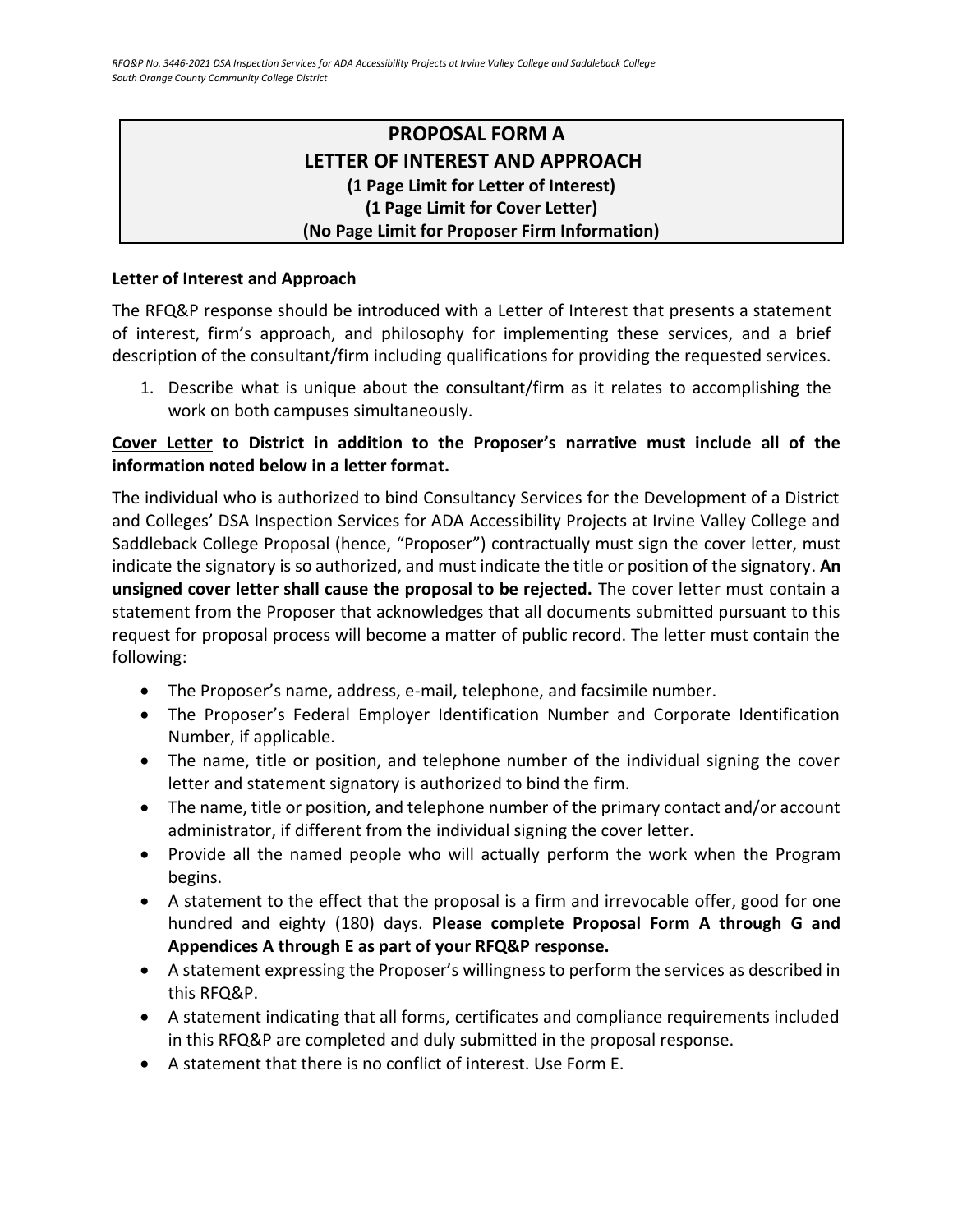- A statement expressing the Proposer's availability of staff and other required resources for performing all services and providing all deliverables within the specified time frames as described in the RFQ&P.
- A statement attesting that the Proposer is not on the federal list of current companies or individuals that have been declared ineligible to receive Federal contracts due to a violation of Executive Order 11246, as amended; Section 503 of the Rehabilitation Act of 1973, as amended 29 U.S.C. Section 793; and/or the Vietnam Era Veterans' Readjustment Assistance Act of 1974, as amended, 38 U.S.C. Section 4212.
- Please indicate if the firm is a small, minority, women, and/or disabled veteran business enterprise by providing a copy of the current certification.

### **Proposer Firm Information**

• Type of Firm:

| Corporation: _______ Proprietorship: ______ Partnership: ______                  |  |                                                                                       |  |
|----------------------------------------------------------------------------------|--|---------------------------------------------------------------------------------------|--|
|                                                                                  |  | Joint Venture: __________ Other (please describe): _____________________________      |  |
|                                                                                  |  |                                                                                       |  |
| Number of years in business under firm name: ___________________________________ |  |                                                                                       |  |
| Has the firm changed its name within the past 3 years?                           |  |                                                                                       |  |
| YES $\Box$ NO $\Box$                                                             |  |                                                                                       |  |
|                                                                                  |  |                                                                                       |  |
|                                                                                  |  |                                                                                       |  |
|                                                                                  |  | Have there been any recent (within the last three years) changes in control/ownership |  |
| of the firm?                                                                     |  |                                                                                       |  |
| YES $\Box$<br>$NO$ $\Box$                                                        |  |                                                                                       |  |
|                                                                                  |  |                                                                                       |  |
|                                                                                  |  | Have officers or principals of the firm ever had their business license suspended or  |  |
| revoked for any reason?                                                          |  |                                                                                       |  |
| YES $\Box$<br>NO.                                                                |  |                                                                                       |  |

If yes, please explain.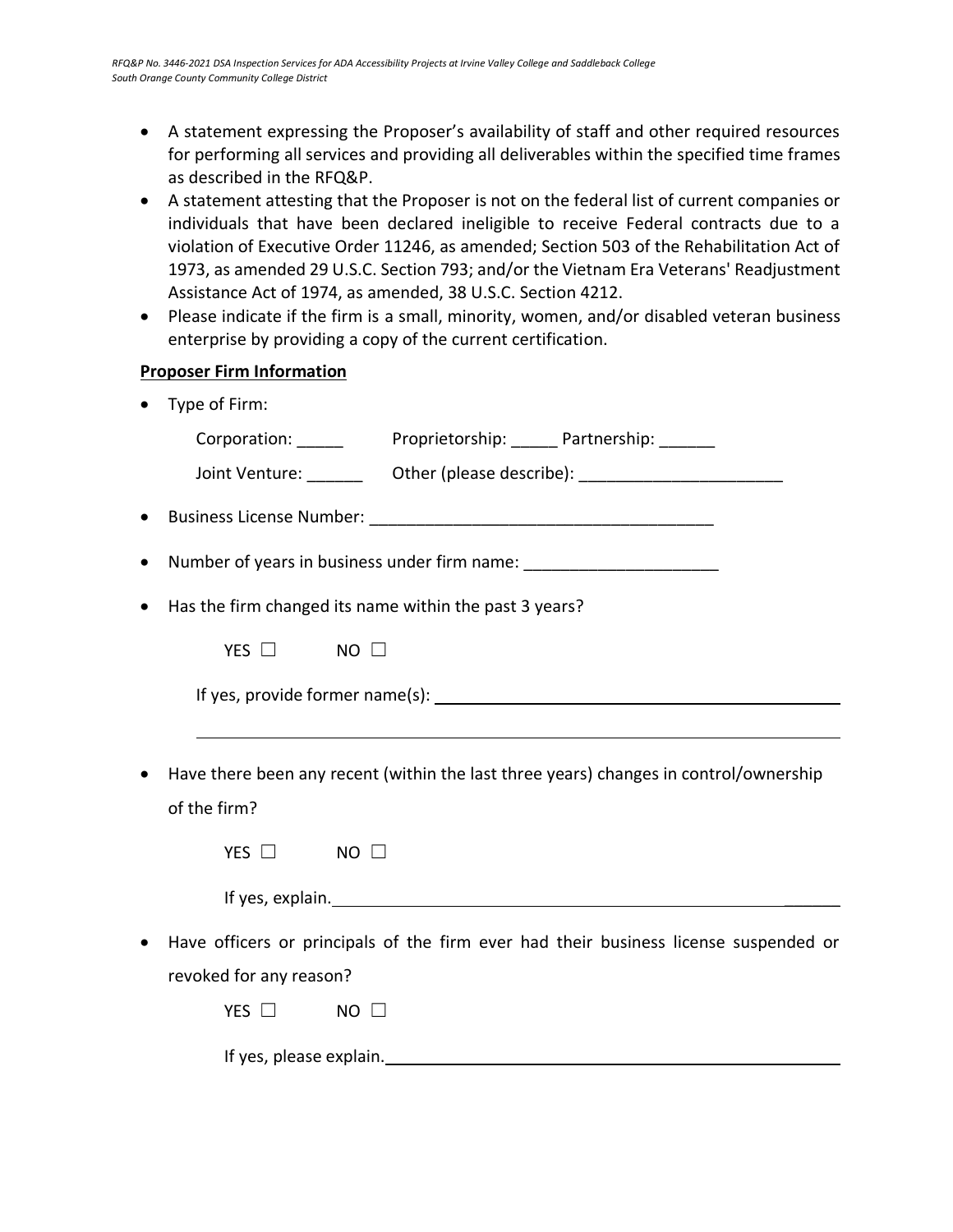• Does the firm have an acceptable history of working proactively to avoid litigation?

| NΟ |
|----|
|    |

If no, please provide specific information on termination for default, litigation settled or judgments entered within the last five (5) years.

• Within the past five (5) years, have one or more contract(s) to provide services to which the Respondent was a party to have been terminated for default of the Respondent officers or principals of the firm?

If yes, please explain.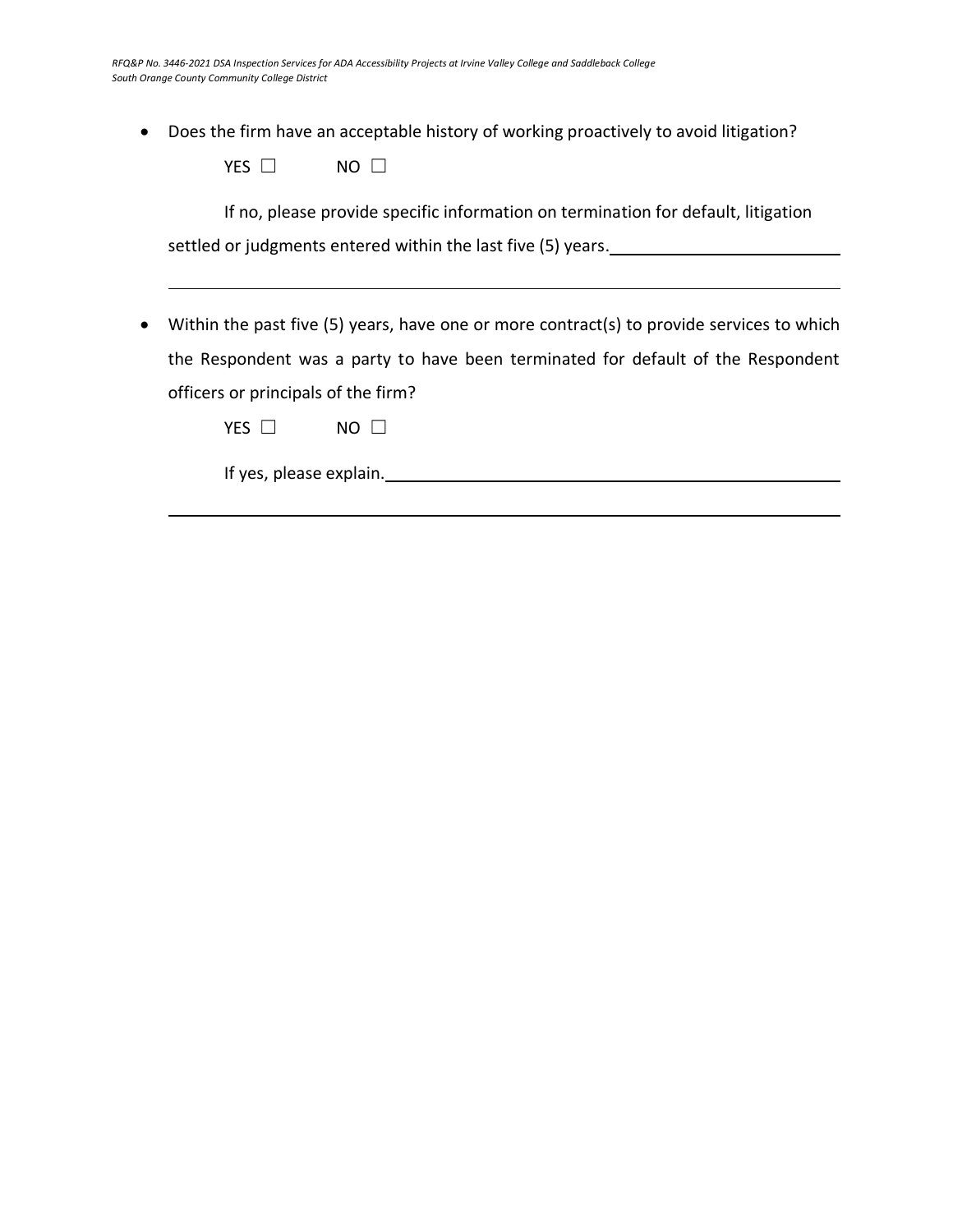### **PROPOSAL FORM B PERSONNEL AND STAFFING RESOURCES \*(One Page Limit Per Resume)**

<span id="page-18-0"></span>Submit resumes for each team member including sub-consultants proposed to provide service to the District including specific qualifications and recent related experience providing similar services. **List the proposed staff's current and anticipated availability during the contract period.** Include the following data and any other relevant information for the District to evaluate:

- 1. Provide total number of professional staff currently employed by the firm.
- 2. Resumes should include the Project Executive or person(s) providing oversight of the project team, if applicable.
- 3. Identify person/s who will be principally responsible for working with the District. Indicate the role and responsibility of each person/s, and how many years of experience with a focus on community college district qualifications relative to the proposed role. If the Proposer is chosen as a finalist, the proposed individual/s must attend the interview and in-person presentation.
- 4. Indicate whether or not individual is currently a direct employee of the firm. If a direct employee, indicate how many years with the firm.
- 5. Link each named person with the specific tasks, responsibilities, and deliverables.
- 6. If more than one person is named as a candidate for a specific role, include above information for all listed persons.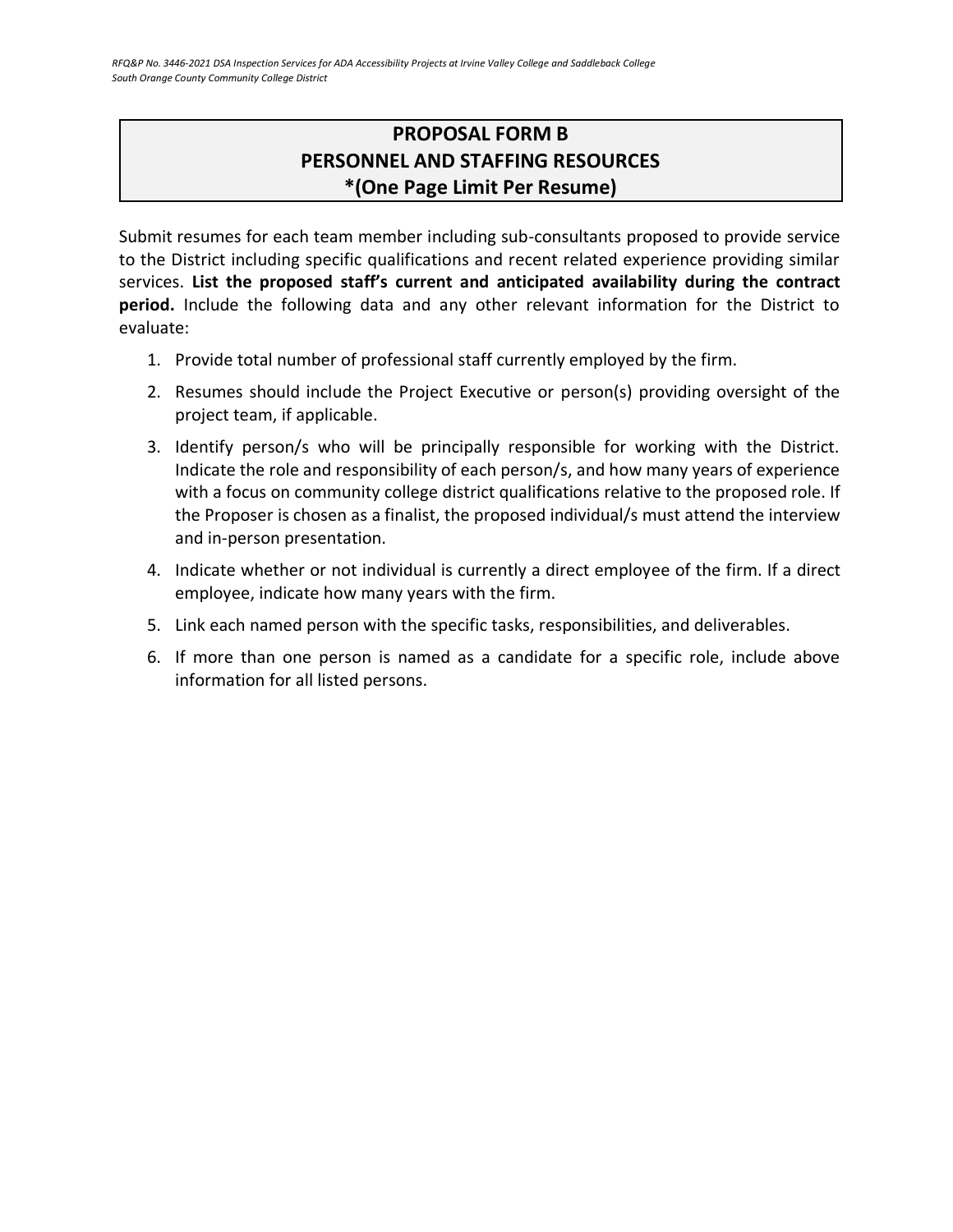## **PROPOSAL FORM C RELATED EXPERIENCE AND METHODOLOGY \*(5 Page Limit)**

- <span id="page-19-0"></span>1. Provide a summary of the Firm's experience in relation to the services contemplated in this RFQ&P.
- 2. Describe how the firm will provide services and fulfill the requirements and expectations of the District.
- 3. Provide a summary of your Firm's experience working with Community Colleges and the experience of the staff assigned to this project.
- 4. Name and state the number of public entity clients served within the past 5 years.
- 5. Do you provide weekly status reports? If so, describe the type of information the status report contains.
- 6. Identify any special services typically provided by the firm that are not listed in the Scope of Services. Ensure that pricing for these services are included in Proposal Form D.
- 7. Indicate the firm's proximity to the District and availability to accomplish the work.
- 8. List projects in chronological order in which team members were involved. Indicate whether project was completed by firm or by a team member when employed by another firm.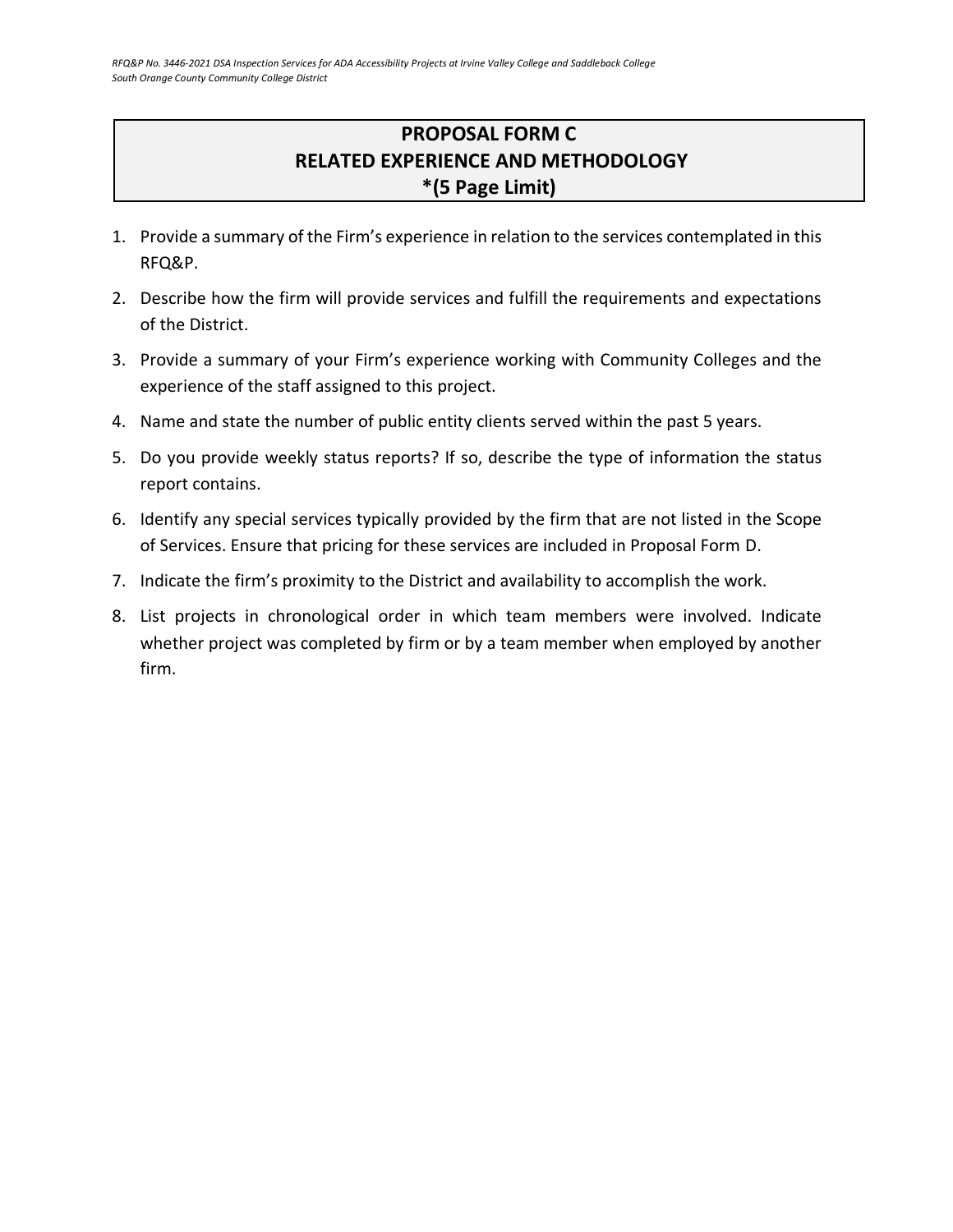### **PROPOSAL FORM D FEE AND RATE PROPOSAL**

<span id="page-20-0"></span>The proposed fee schedules shall include fully burdened hourly rates for each title/individual proposed for the work. It is the proposer's responsibility to understand the complexity of the District as well as the complexity of the proposed work and to submit a not-to-exceed fee accordingly using the form below.

Fees shall be firm and fixed.

Indicate the billable hourly rate and estimated total hours required to fulfill their duties. Such rates shall include all labor, materials, overhead and profit (OH&P), and other direct and indirect costs including incidental travel. Actual contract rates and project fees will be subject to negotiation prior to issuance of any agreement.

#### **FEE AND RATE PROPOSAL**

#### **1. Irvine Valley College (DSA #04-119658 )**

| Service Description                           | Not to Exceed Fee |
|-----------------------------------------------|-------------------|
| Preparation for Entering Construction Phase   |                   |
| <b>Construction Phase</b>                     |                   |
| <b>Post Construction Phase</b>                |                   |
| Project Specific Deliverables (if applicable) |                   |
| <b>NOT TO EXCEED SUBTOTAL AMOUNT</b>          |                   |

### **2. Saddleback College ( DSA # 04-119653)**

| Service Description                           | Not to Exceed Fee |
|-----------------------------------------------|-------------------|
| Preparation for Entering Construction Phase   |                   |
| <b>Construction Phase</b>                     |                   |
| <b>Post Construction Phase</b>                |                   |
| Project Specific Deliverables (if applicable) |                   |
| <b>NOT TO EXCEED SUBTOTAL AMOUNT</b>          |                   |

### **3. \*District Controlled Allowance:**

\$10,000

\*\*District Controlled Allowance shall only be utilized for second shift and/or weekend work.

### 4. **Total Not to Exceed Fees** (Projects 1 and 2 NTE Subtotals Plus Allowance):

\$

*[RATES FOR ADDITIONAL SERVICES ON FOLLOWING PAGE]*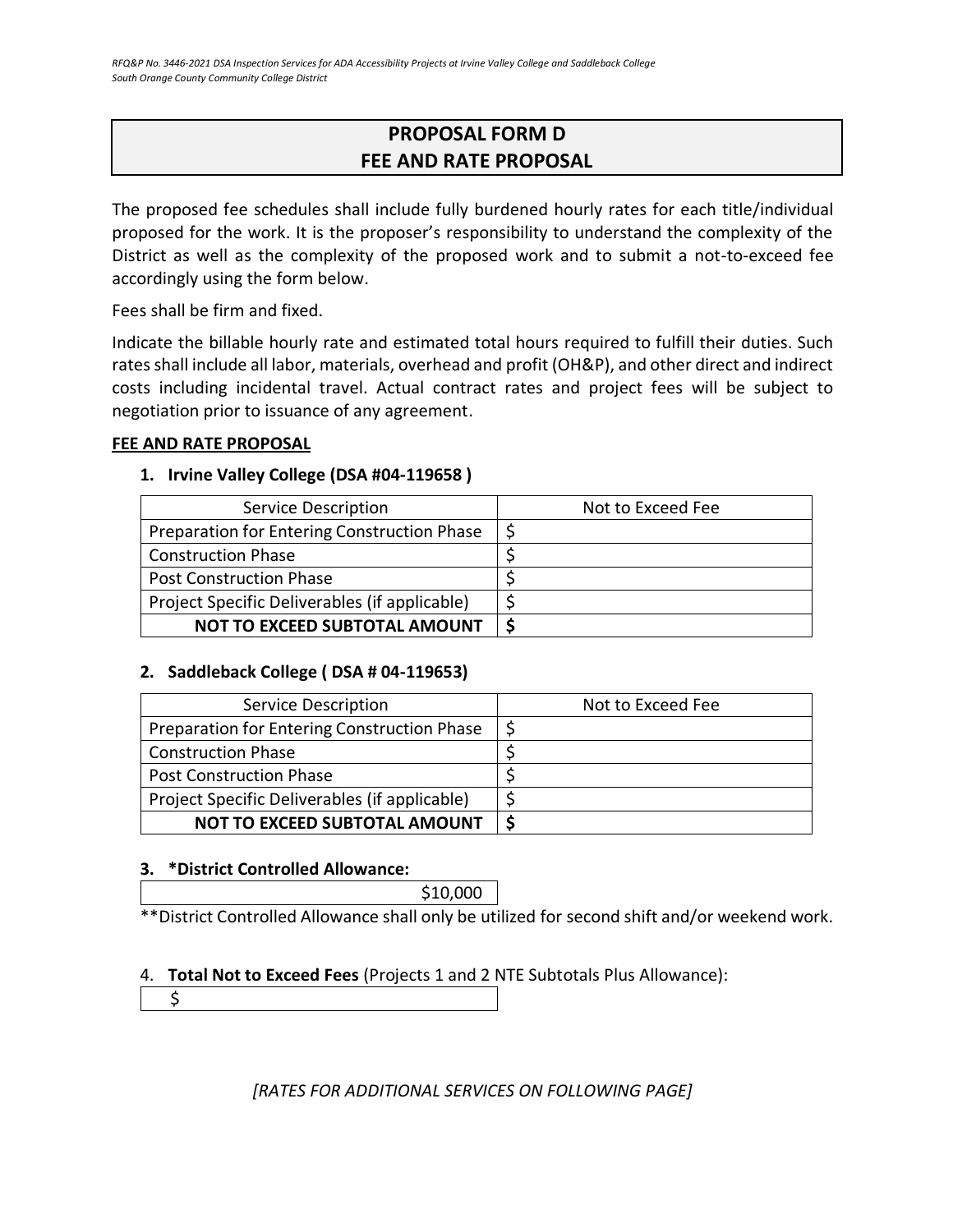### 5. **RATES FOR ADDITIONAL SERVICES**

The following rates shall apply to both campuses, which include overhead, administrative cost and profit, shall be utilized in arriving at the fee for Additional Services. The hourly rates reflected below shall be effective as of the date of execution of an Agreement between the District and the Firm.

| Service/Discipline | <b>Position/Title</b> | <b>Proposed Hourly Rate</b> |
|--------------------|-----------------------|-----------------------------|
|                    |                       |                             |
|                    |                       |                             |
|                    |                       |                             |
|                    |                       |                             |
|                    |                       |                             |
|                    |                       |                             |
|                    |                       |                             |

*Duplicate as necessary for ALL services/disciplines, positions/titles and proposed hourly rates.*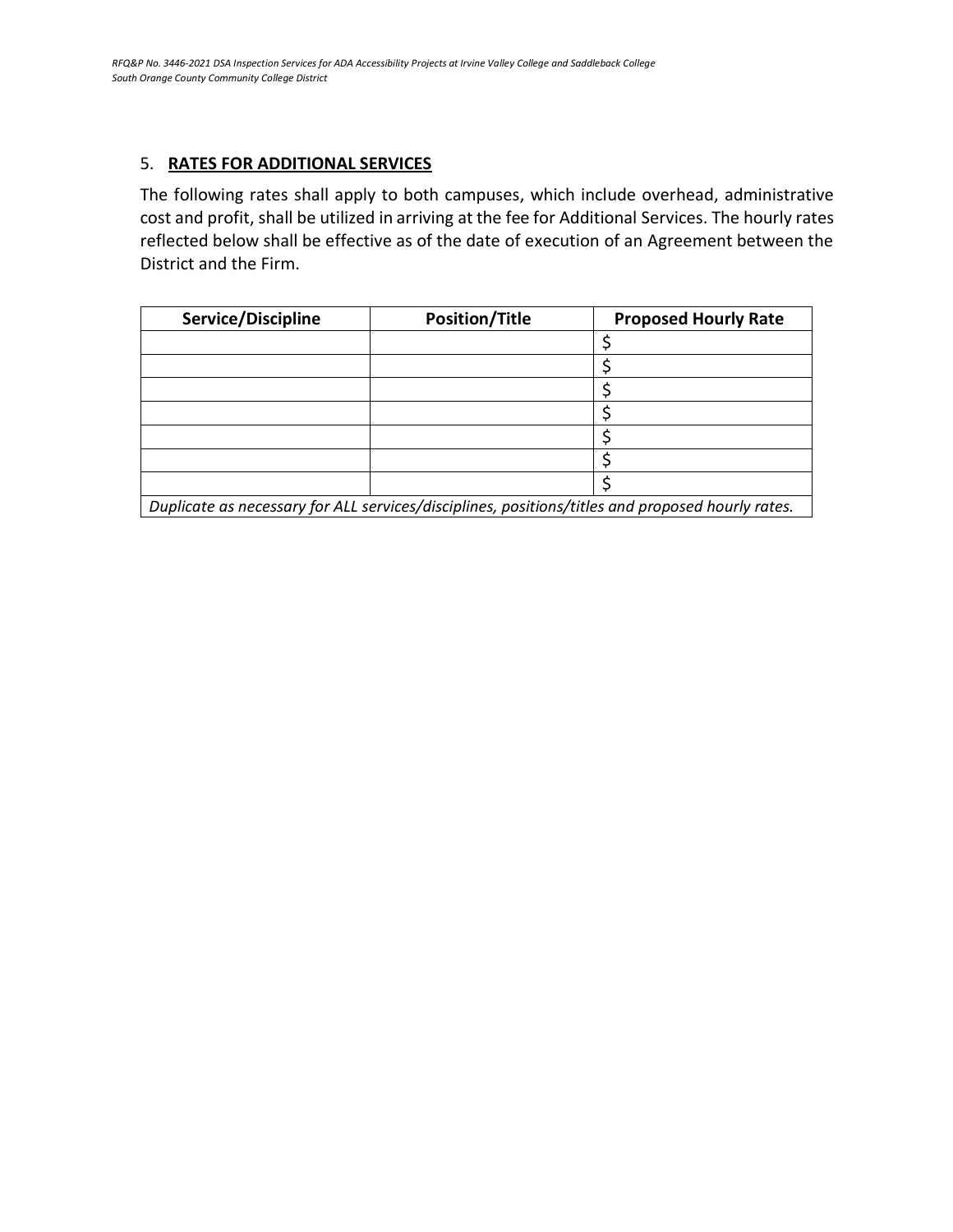### <span id="page-22-0"></span>**PROPOSAL FORM E GENERAL TERMS AND CONDITIONS**

**Offer Held Firm**: The Proposer agrees that it will not withdraw its offer for a period of *one hundred and eighty (180*) calendar days from the opening date.

**Right to Reject and Final Agreement:** The Proposer understands that the District reserves the right to reject any or all proposals and to waive any irregularities and/or informalities in the evaluation of proposals. Contingent to evaluation of proposals received, the District reserves the discretion to alter, modify, change, include or reduce the RFQ&P scope and pursuant to these changes and the successful negotiations with the Proposers, establish the final agreement.

**Bidder Certification**: The Proposer certifies that this bid is made without previous understanding, agreement or connection with any person, firm, or corporation making a bid on the same services, and is in all respects fair and "without collusion or fraud."

**Execution of a Contract**: If awarded a contract, the Proposer agrees to execute a contract in accordance with this Proposal and the District's Instructions for Submittal of Proposals, Information for Proposers, General Conditions, and Service Requirements immediately upon receipt of written notice of acceptance of the Proposal by the District.

**Assumption of Contract**: The Proposer agrees to assume operations under the contract after the Board approval of contract and within ten (10) calendar days following the District's notification to proceed.

**Exceptions to Specifications**: In submitting a proposal, the Proposer affirms acceptance of the complete Conditions Specifications and Requirements associated with the District's RFQ&P document, unless otherwise stipulated. Any variances or exceptions which the Proposer wishes to note with respect to any of the Conditions, Specifications, or any District Service Requirements are to be stated herein or in an attachment to the RFQ&P submittal which is to be titled "Exceptions."

**Conflicts of Interest**: All Proposers must disclose the name of any Board of Trustees member, officer, director, or agent who is an employee of the South Orange County Community College District, which includes any District employee. Further all Proposers must disclose the name of any District or District employee, or Board of Trustees member, who has, directly or indirectly, any financial interests in the Proposer's firm or any of its branches. Submit this information on an attachment to the proposal which is titled "Conflict of Interest" and include the person's name, interest or position, and percent of ownership, if applicable**.**

**Financial Statement:** Prior to the award of contract, the District reserves the right to request and the proposer shall provide the current financial statement of the Proposer that is reviewed or audited by a Certified Public Accountant.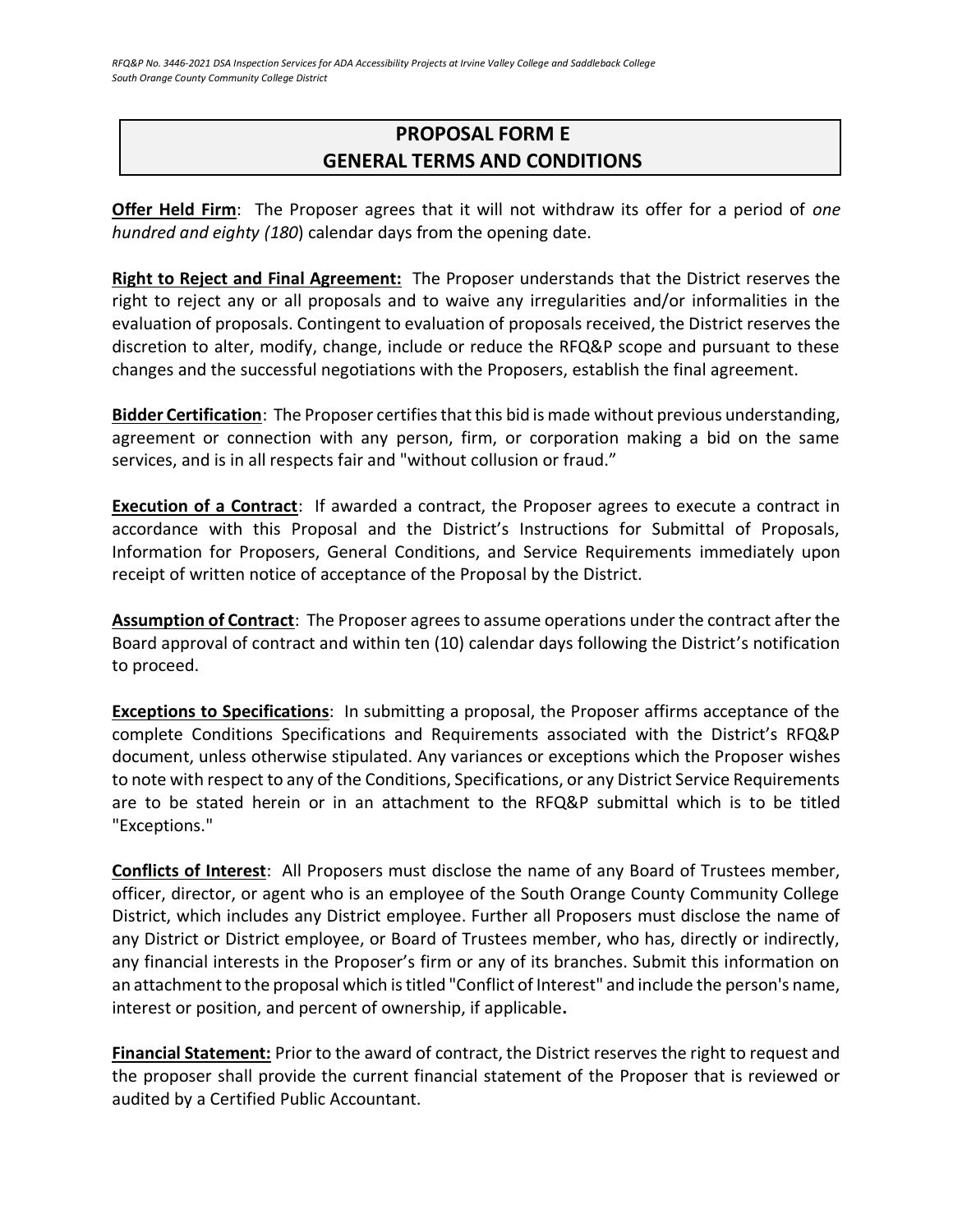**Required Submittals**: The Proposer's detailed responses to the District's specifications and evaluation criteria must accompany this Proposal.

**District's Right to Award**: The signer hereby acknowledges that the District reserves the right to make the award to the Proposer which the District judges to have submitted the proposal most favorable to the District, with the District being the sole judge thereof.

**Legally Binding**: It is further certified that the person whose signature appears below is legally empowered to bind the company in whose name the proposal is entered and declares under penalty of perjury under California law that the firm's proposal response to this RFQ&P is true and correct.

**Litigation History**: List all related litigation in the last five (5) years filed by either an owner, owner's consultant, or contractor, against the firm.

SUBMITTED BY:

| <b>Company Name:</b>                                                  |                                                                                                                              |      |  |
|-----------------------------------------------------------------------|------------------------------------------------------------------------------------------------------------------------------|------|--|
|                                                                       |                                                                                                                              |      |  |
| <b>Contact Person:</b>                                                |                                                                                                                              |      |  |
|                                                                       |                                                                                                                              |      |  |
| Address:<br><u> 1980 - Johann John Stone, Amerikaansk politiker (</u> |                                                                                                                              |      |  |
|                                                                       |                                                                                                                              |      |  |
| City:                                                                 | State:                                                                                                                       | Zip: |  |
|                                                                       |                                                                                                                              |      |  |
| Phone Number:                                                         | Fax:<br><u> 1980 - Andrea Stadt Britain, marwolaeth a bhliain 1980 - An t-Ainm an t-Ainm an t-Ainm an t-Ainm an t-Ainm a</u> |      |  |
|                                                                       |                                                                                                                              |      |  |
| Email:<br><u> 1989 - Johann Stein, mars an de Brazilian (b. 1989)</u> |                                                                                                                              |      |  |
|                                                                       |                                                                                                                              |      |  |
|                                                                       |                                                                                                                              |      |  |
| By: Signature (Manual)                                                |                                                                                                                              |      |  |
|                                                                       |                                                                                                                              |      |  |
|                                                                       |                                                                                                                              |      |  |

By: Signature (Typed or Printed)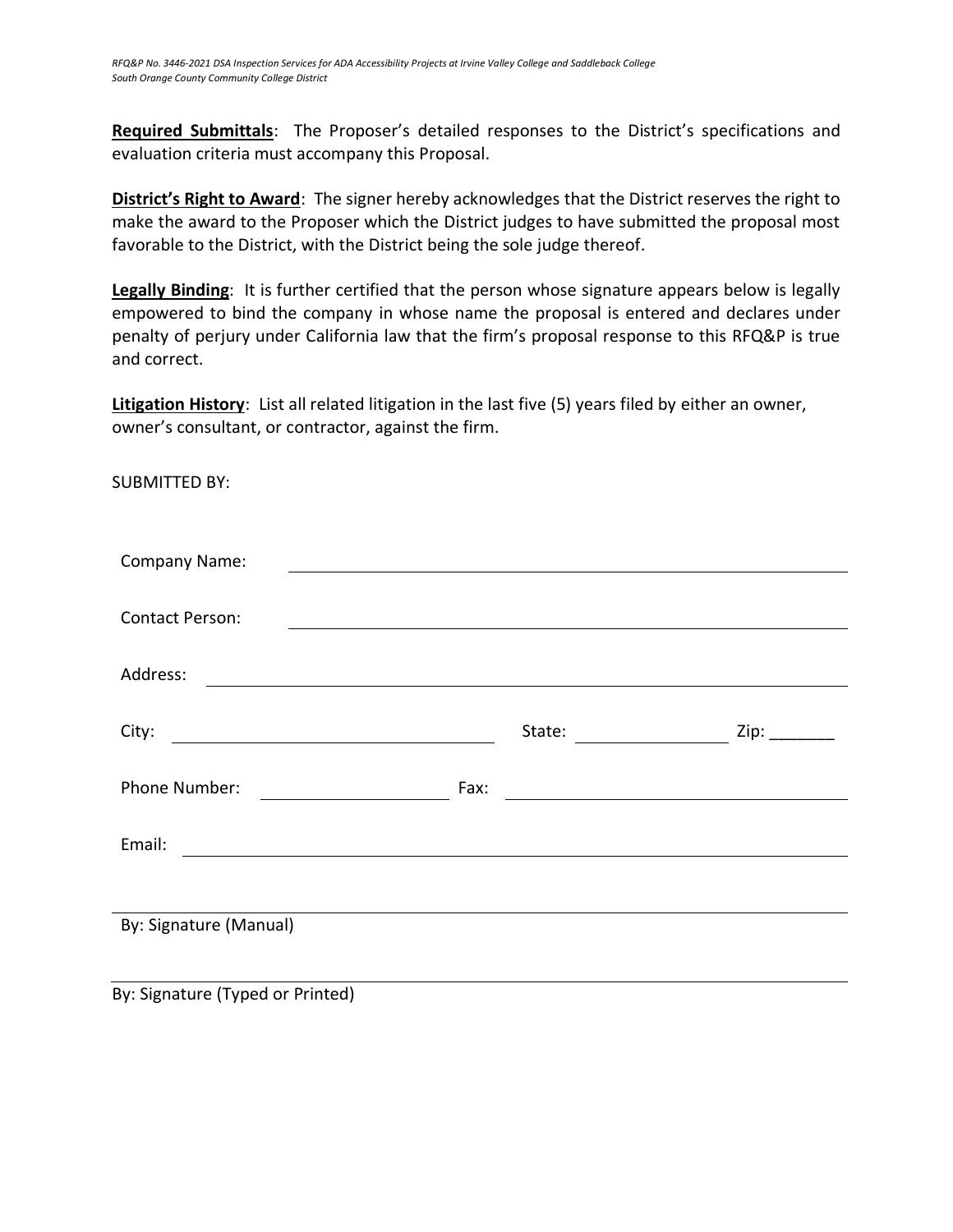### **PROPOSAL FORM F REFERENCES**

<span id="page-24-0"></span>Each Proposer must be able to present both current and past evidence of satisfactory experience in providing services requested. List all four-year higher education and community college districts that you or your firm has contracted with in the last five (5) years. Include the name of the institution or district, contact person, email address and phone number of individuals who can evaluate work that has been completed by the consultant(s)/firm/team member(s) in the past five (5) years. The District has prioritized collegiality and collaboration, and assessing how consultant(s) will function within that culture will be a critical evaluation component.

### **REFERENCES**

| Name of Entity:                                                                                                                  |        |                      |
|----------------------------------------------------------------------------------------------------------------------------------|--------|----------------------|
|                                                                                                                                  |        |                      |
| <b>Contact Person:</b>                                                                                                           |        |                      |
| Address:<br><u> 1989 - Andrea State Barbara, amerikan personal di sebagai personal di sebagai personal di sebagai personal d</u> |        |                      |
| City:                                                                                                                            | State: | Zip: $\qquad \qquad$ |
| <u> 1989 - Johann Barbara, martxa amerikan per</u>                                                                               |        |                      |
| Phone Number:                                                                                                                    | Fax:   |                      |
| Email:                                                                                                                           |        |                      |
| Dates of Services:<br>From:                                                                                                      | To:    |                      |
| Types of Services Provided:                                                                                                      |        |                      |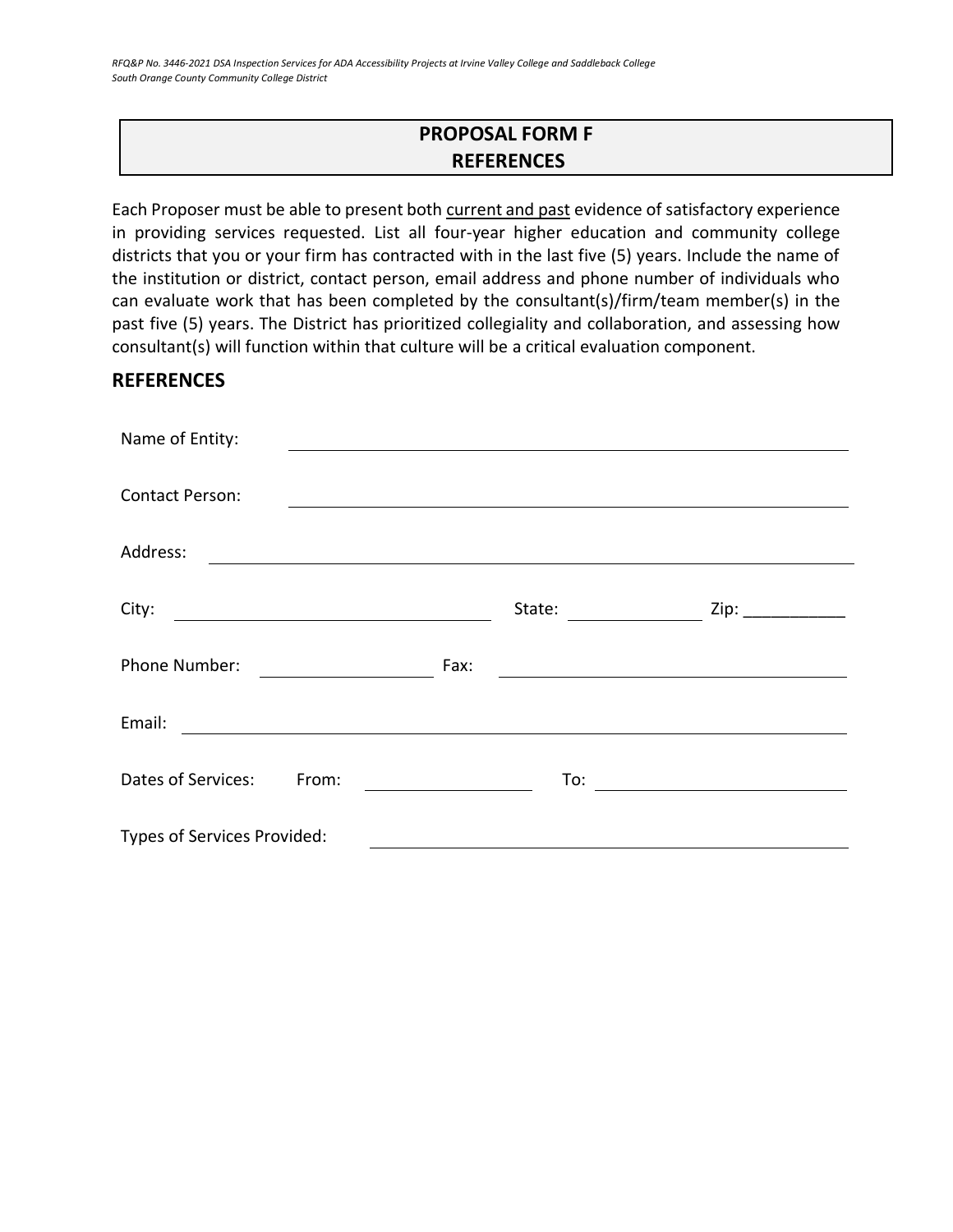### **PROPOSAL FORM G Addenda Acknowledgement**

<span id="page-25-0"></span>**Addenda**: Changes or corrections to the proposal document will be issued via a numbered addendum format at the time of the pre-proposal conference or at least five (5) calendar days prior to submittal date. Record below the number(s) and date(s) of addenda received, if applicable.

| Addendum #_________ |  |
|---------------------|--|
| Addendum #_________ |  |
| Addendum #_________ |  |
| Addendum #_________ |  |
| Addendum #________  |  |
| Addendum #________  |  |
| Addendum #________  |  |
| Addendum #________  |  |
| Addendum #_________ |  |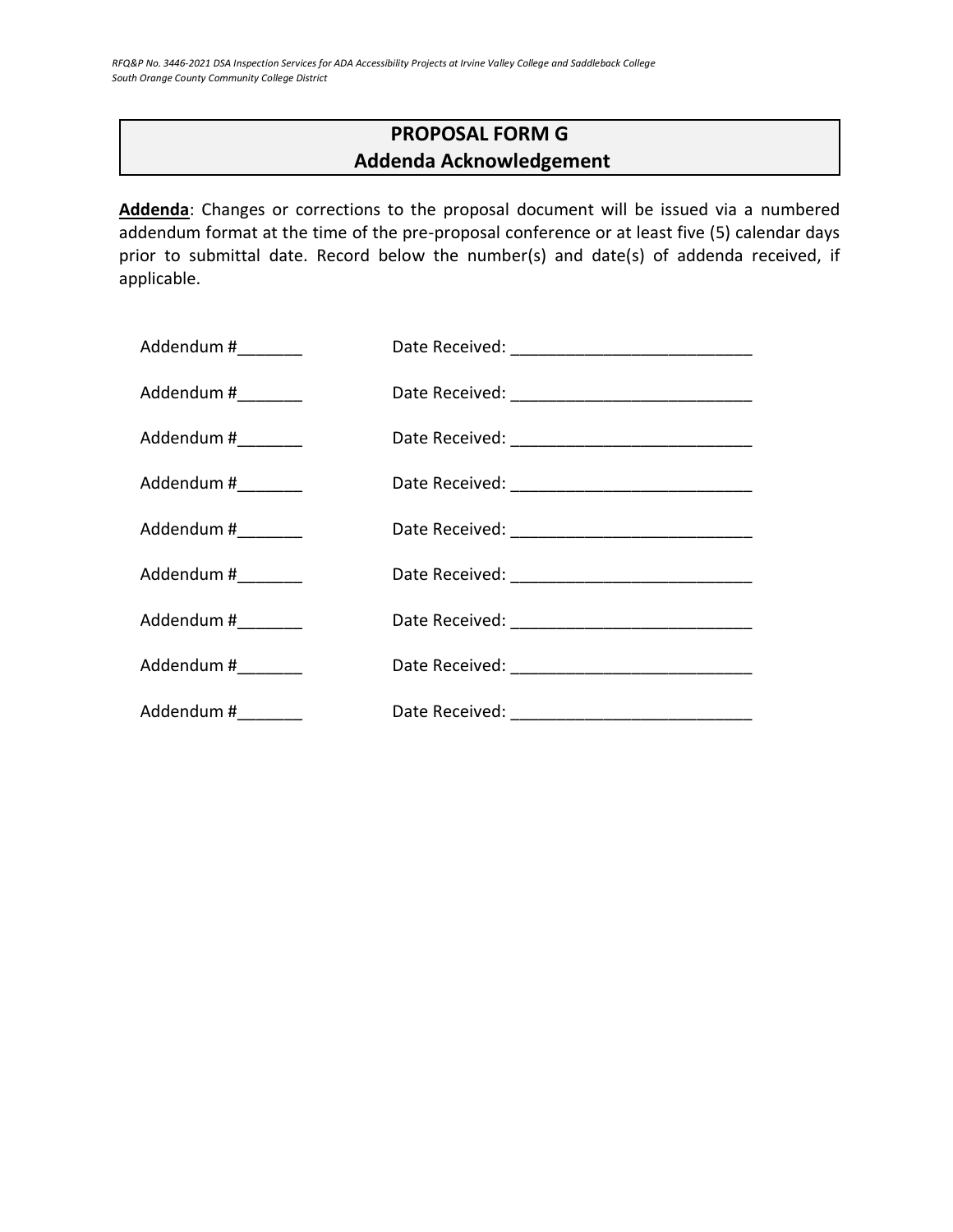<span id="page-26-0"></span>*RFQ&P No. 3446-2021 DSA Inspection Services for ADA Accessibility Projects at Irvine Valley College and Saddleback College South Orange County Community College District*

### **APPENDIX A Non-Collusion Declaration**

### **NON-COLLUSION DECLARATION TO BE EXECUTED BY PROPOSER AND SUBMITTED WITH PROPOSAL**

|           | State of California |    |     |     |    |                                              |
|-----------|---------------------|----|-----|-----|----|----------------------------------------------|
|           |                     |    | SS. |     |    |                                              |
| County of |                     |    |     |     |    |                                              |
|           |                     |    |     |     |    | being first duly sworn, deposes and          |
| savs      | that                | he | or  | she | 1S |                                              |
|           |                     |    |     |     |    | the party making the foregoing proposal that |

the proposal is not made in the interest of, or on behalf of, any undisclosed person, Proposer, company, association, organization, or corporation; that the proposal is genuine and not collusive or sham; that the Proposer has not directly or indirectly induced or solicited any other Proposer to put in a false or sham proposal, and has not directly or indirectly colluded, conspired, connived, or agreed with any Proposer or anyone else to put in a sham proposal, or that anyone shall refrain from submitting a proposal; that the Proposer has not in any manner, directly or indirectly, sought by agreement, communication, or conference with anyone to fix the proposal price of the Proposer or any other Proposer, or to fix any overhead, profit, or cost element of the proposal price, or that of any other Proposer, or to secure any advantage against the public body awarding the contract of anyone interested in the proposed contract; that all statements contained in the proposal are true; and, further, that the Proposer has not, directly or indirectly, submitted his or her proposal price or any breakdown thereof, or the contents thereof, or divulged information or data relative thereto, or paid, and will not pay, any fee to any corporation, Proposer, company association, organization, or to any member or agent thereof to effectuate a collusive or sham proposal.

I certify (or declare) under penalty of perjury that the foregoing is true and correct.

\_\_\_\_\_\_\_\_\_\_\_\_\_\_\_\_\_\_\_\_\_\_\_\_\_\_\_\_\_\_\_\_\_\_\_\_\_\_\_\_\_\_\_\_\_

\_\_\_\_\_\_\_\_\_\_\_\_\_\_\_\_\_\_\_\_\_\_\_\_\_\_\_\_\_\_\_\_\_\_\_\_\_\_\_\_\_\_\_\_\_

Print Name

Signature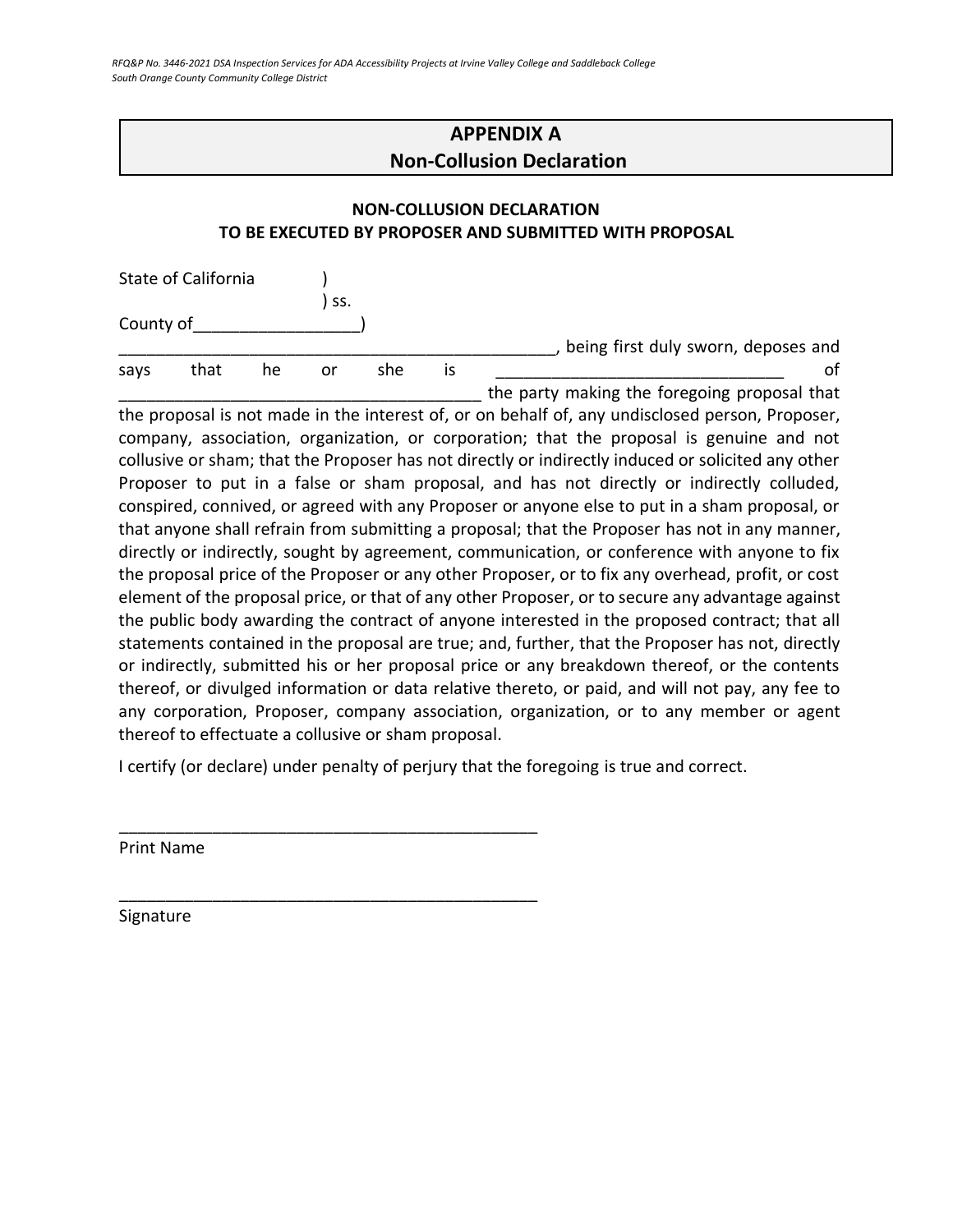### <span id="page-27-0"></span>**APPENDIX B Equal Opportunity Affirmative Action Statement**

### **SOUTH ORANGE COUNTY COMMUNITY COLLEGE DISTRICT EQUAL OPPORTUNITY AFFIRMATIVE ACTION STATEMENT**

Proposer hereby certifies that in performing work or providing products for the District, there shall be no discrimination in its hiring or employment practices because of age, sex, race, color, ancestry, national origin, religious creed, physical handicap, medical condition, marital status, or sexual orientation, except as provided for in Section 12940 of the California Government Code. Proposer shall comply with applicable federal and California anti-discrimination laws, including but not limited to the California Fair Employment and Housing Act, beginning with Section 12900 of the California Government Code.

IN WITNESS WHEREOF, the undersigned has executed this Certificate of Non-Discrimination this day of , 2018.

| Name of individual, company or corporation                                                                                                                                                                                                                                                                                                                                                                   |       |          |
|--------------------------------------------------------------------------------------------------------------------------------------------------------------------------------------------------------------------------------------------------------------------------------------------------------------------------------------------------------------------------------------------------------------|-------|----------|
|                                                                                                                                                                                                                                                                                                                                                                                                              |       |          |
| Title: $\frac{1}{\sqrt{1-\frac{1}{2}}\sqrt{1-\frac{1}{2}}\sqrt{1-\frac{1}{2}}\sqrt{1-\frac{1}{2}}\sqrt{1-\frac{1}{2}}\sqrt{1-\frac{1}{2}}\sqrt{1-\frac{1}{2}}\sqrt{1-\frac{1}{2}}\sqrt{1-\frac{1}{2}}\sqrt{1-\frac{1}{2}}\sqrt{1-\frac{1}{2}}\sqrt{1-\frac{1}{2}}\sqrt{1-\frac{1}{2}}\sqrt{1-\frac{1}{2}}\sqrt{1-\frac{1}{2}}\sqrt{1-\frac{1}{2}}\sqrt{1-\frac{1}{2}}\sqrt{1-\frac{1}{2}}\sqrt{1-\frac{1}{2$ |       |          |
| Address:                                                                                                                                                                                                                                                                                                                                                                                                     |       |          |
|                                                                                                                                                                                                                                                                                                                                                                                                              |       |          |
|                                                                                                                                                                                                                                                                                                                                                                                                              | State | Zip Code |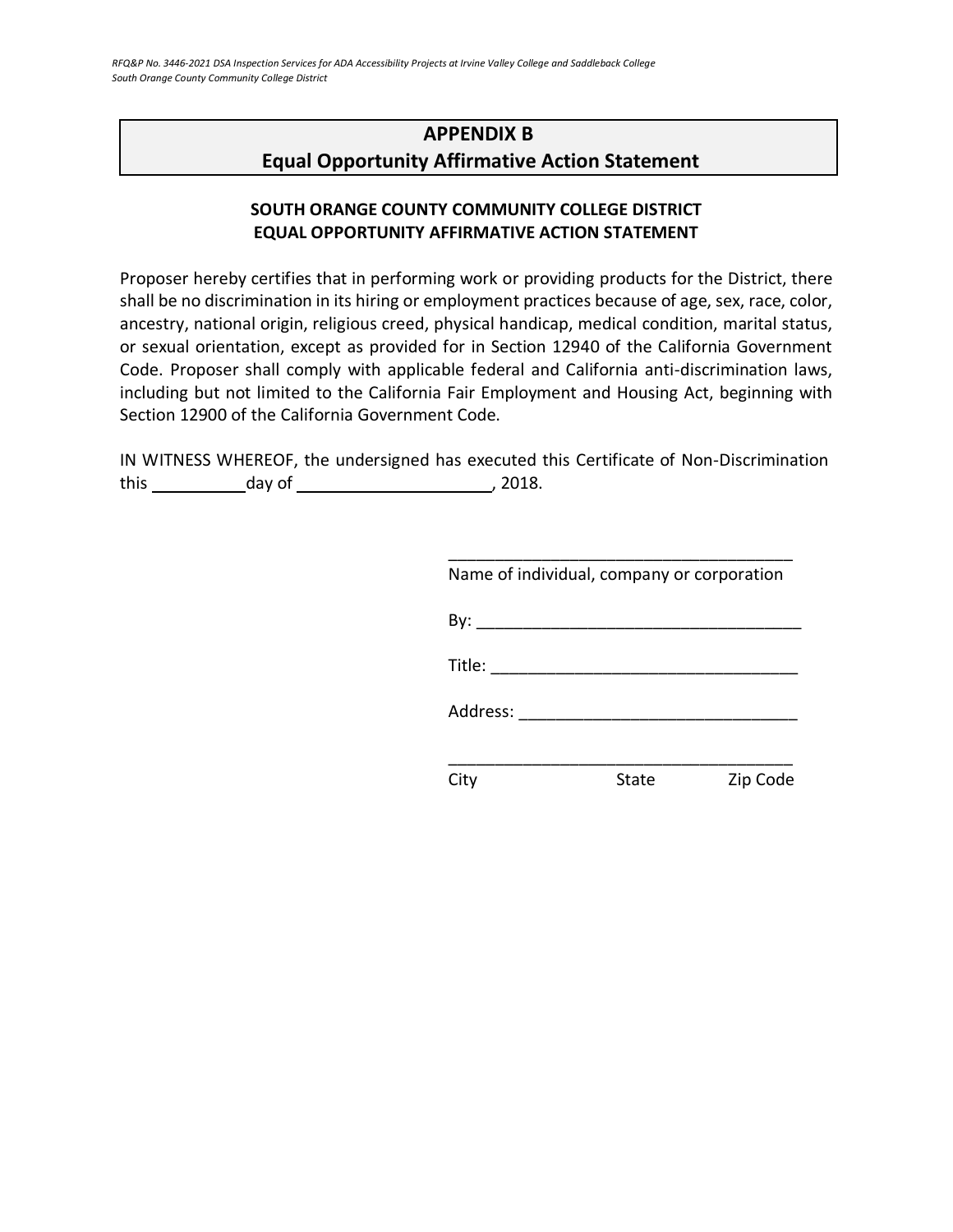### **APPENDIX C Firm's Certificate Regarding Worker's Compensation**

<span id="page-28-0"></span>Labor Code Section 3700 in relevant part provides:

Every employer except the State shall secure the payment of compensation in one or more of the following ways:

- (a) By being insured against liability to pay compensation in one or more insurers duly authorized to write compensation insurance in this State.
- (b) By securing from the Director of Industrial Relations a certificate of consent to self-insure, which may be given upon furnishing proof satisfactory to the Director of Industrial Relations of ability to self-insure and to pay any compensation that may become due to his employees.

I am aware of the provisions of Section 3700 of the Labor Code which require every employer to be insured against liability for Workers' Compensation or to undertake self-insurance in accordance with the provisions of that code, and I will comply with such provisions before commencing the performance of the work of this contract.

|                        | Name of individual, company or corporation |          |
|------------------------|--------------------------------------------|----------|
|                        |                                            |          |
| Title: $\qquad \qquad$ |                                            |          |
|                        | Address: _________________________         |          |
| City                   | State                                      | Zip Code |

(In accordance with Article 5 (commencing at Section 1860), Chapter 1, Part 7, Division 2 of the Labor Code, the above certificate must be signed and filed with the awarding body prior to performing any work under this contract.)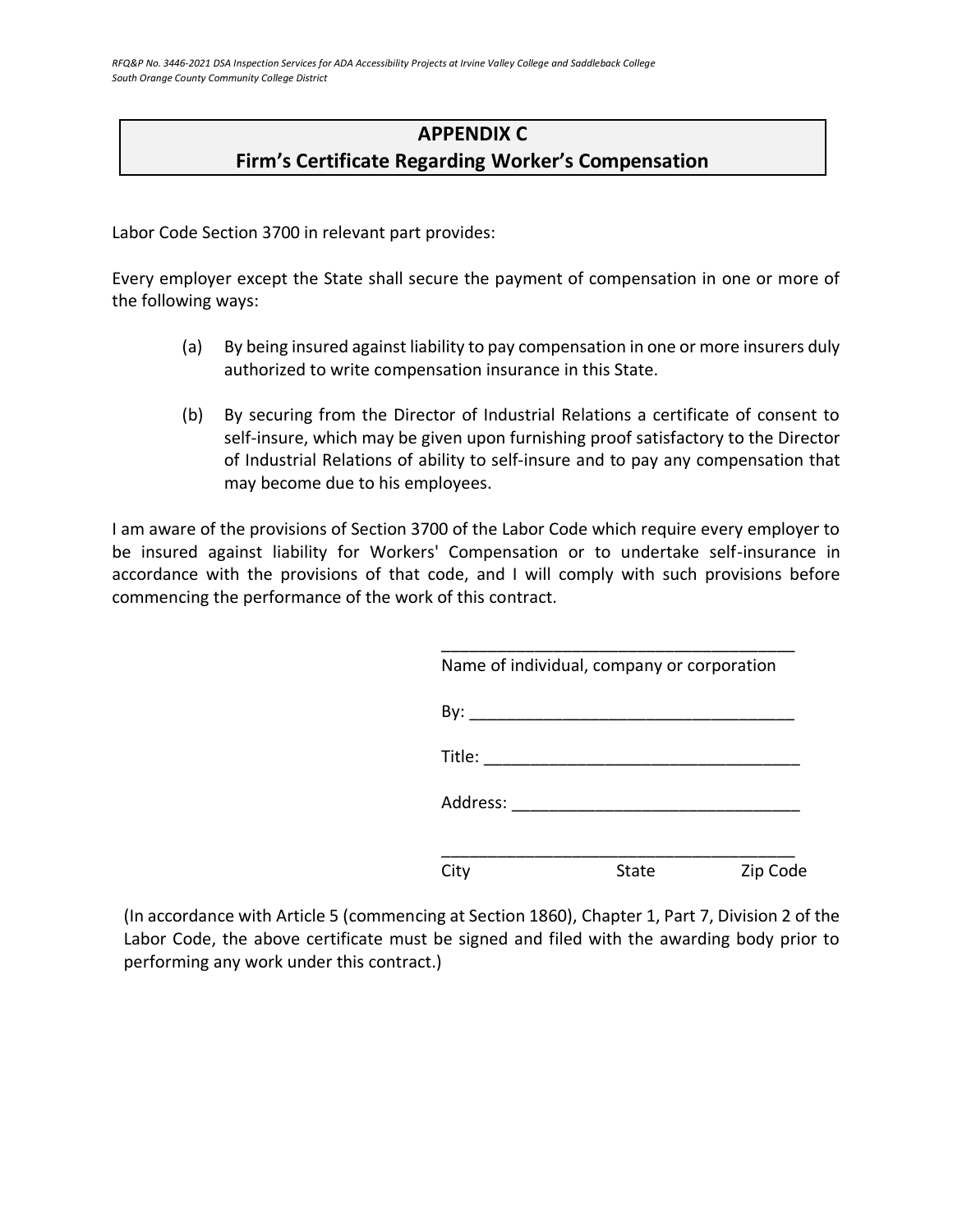*RFQ&P No. 3446-2021 DSA Inspection Services for ADA Accessibility Projects at Irvine Valley College and Saddleback College South Orange County Community College District*

### <span id="page-29-0"></span>**APPENDIX D Sample Agreement DSA Inspection Services for ADA Accessibility Projects at Irvine Valley College and Saddleback College**

The Respondent shall thoroughly review the below Agreement. As part of the proposal submission, indicate in a separate Tab of the RFQ&P Response the Respondent's acceptance of all terms and conditions set forth in the Agreement. If there is any term or condition of the Agreement, which a Respondent requests to be modified, the Respondent must: (i) specifically identify such term or condition; and (ii) set forth the specific text of the modification requested for each such term or condition. Notwithstanding any requested modification to any term or condition of the Agreement, no such modifications are binding on the District or enforceable against the District unless the District affirmatively and specifically accepts any such requested modification. Any Respondent whose RFQ&P Response does not identify requested modifications to terms or conditions of the Agreement will be deemed to have agreed to all terms and conditions set forth therein; if awarded the Agreement, such Respondent must execute the Agreement in the form and content attached hereto subject only to elements of such Respondent's RFQ&P Response accepted by the District.

Proposer agrees to the Agreement's terms and conditions with no exceptions.

YES □ NO □

If no, pursuant to the above instructions, submit all exceptions in a separate tab.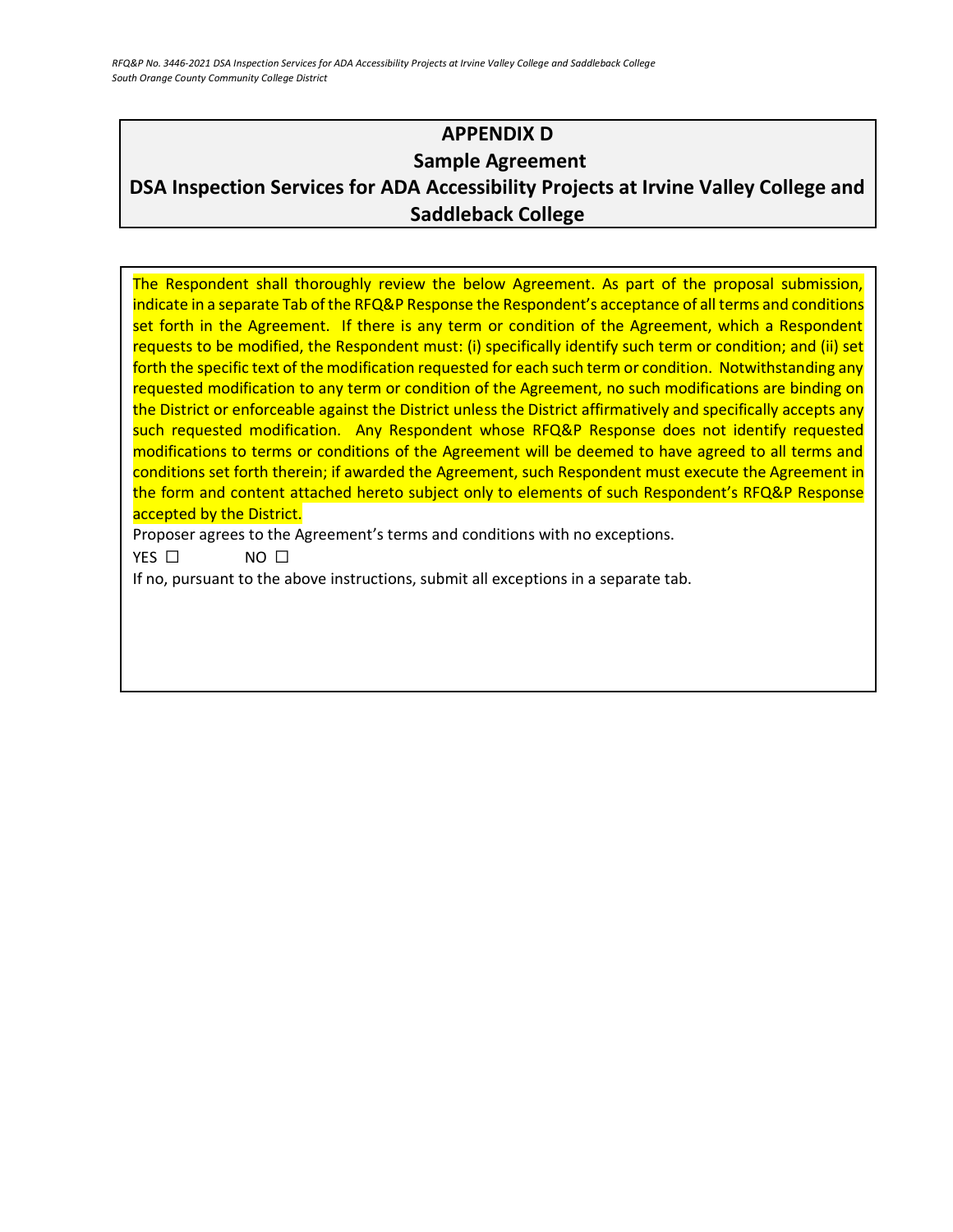

**SOUTH ORANGE COUNTY COMMUNITY COLLEGE DISTRICT**

#### **DSA INSPECTION SERVICES AGREEMENT**

This DSA Inspection Services Agreement ("Agreement") is between **South Orange County Community College District [[ Campus Location ]]** ("District"), a California community college district and political subdivision of the State of California, and [[ Name (Primary Second Party) ]] ("Consultant"). District and Consultant are also referred to collectively as the "Parties" and individually as "Party".

WHEREAS, District is authorized by Section 53060 of the California Government Code to contract with and employ any persons for the furnishing of special services and advice in financial, economic, accounting, engineering, legal or administrative matters, if such persons are specially trained and experienced and competent to perform the special services required;

WHEREAS, District desires to obtain DSA Inspection Services for [[ Location ]] [[ Project Name ]], hereinafter referred to as "Project"; and

WHEREAS, Consultant is specially trained and fully licensed as required by the State of California, experienced and competent to provide Consultant services in conformity with the laws of the State of California; and

NOW, THEREFORE, the parties hereto agree as follows:

#### 1. **SCOPE OF CONSULTANT'S SERVICES.**

A. **Services**. The Consultant's services shall consist of those services performed by the Consultant and Consultant 's employees as enumerated in this Agreement, along with all aspects of services as identified in [[ RFQ&P Title ]], referenced herein and made a part hereof as Attachment A and Consultant's Proposal, referenced herein and made a part hereof as Attachment B. The Agreement, Attachment A and Attachment B shall collectively be defined as the "Services." The Parties understand and agree that the Agreement along with the Fee and Rate Proposal (Attachment C) and Criteria and Billing for Extra Work (Exhibit A) shall be the prevailing and governing documents and that Attachments A and B are intended to cooperate and be complementary.

#### **a. Task 1: Preparation for Entering Construction Phase.**

- i. Review of Design Documents. The Consultant shall review the Design Documents completed by the Architect to attain a complete understanding of the design and scope of the Project.
- ii. Constructability Review. Participate in the constructability review of Project documents with contracting firm, District, and College representatives.
- iii. Inspection Plan. Prior to commencement of work, Consultant will cooperate with the District, the Resident Inspector and the Construction Manager to develop an inspection plan for the construction of the Project.
- iv. Master Construction Schedule. The Consultant shall work with District and Architect to develop an understanding for the construction schedule requirements related to the associated work necessary for Project construction.
- b. **Task 2: Construction Phase.** Consultant's assigned personnel shall perform in accordance with all testing code compliance requirements and protocols during activities for the Project. Project components include:
	- i. Provide DSA inspection services to insure compliance with code, plans, specifications and quality control required of an educational facility. Issue correction and stop work notices and notify the District and Construction Manager in writing if work does not conform to contract document.
	- ii. Inspect and verify that Contractor's As-Built record documents are updated monthly prior to processing of Contractor's monthly payment request.
	- iii. Maintain liaison with the Resident Inspector, A/E, Construction Manager, Testing Lab, Special Inspections Lab, District and other regulatory agencies and governing bodies as necessary to maintain Project continuity.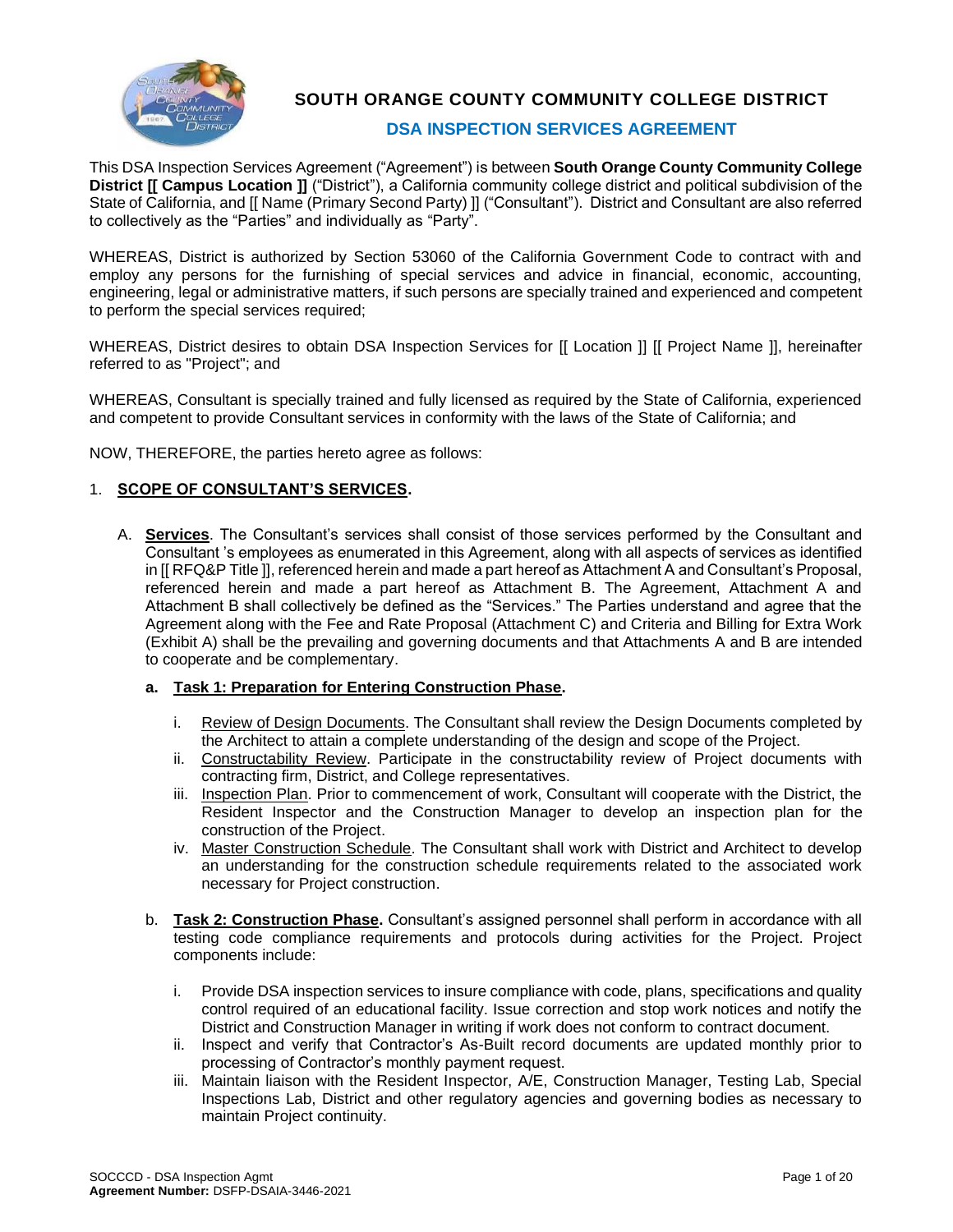- (a) Weekly, provide an ongoing and updated log of all RFI's and approved submittals
- (b) Provide electronic copy of all inspection requests
	- (i) Inspection requests shall be reviewed for conformance and signed according to project requirements.
	- (ii) Submittal and notice must conform to project requirements.
	- (iii) All utility trenches must be accompanied by a cleanly detailed sketch indicating type of utilities, points off buildings, changes in direction and depths. No backfill will be authorized without this document. This information must be on as-builts at next progress payment review.
	- (iv) See DSA 103 for requirements and earthwork specifications. The General Contractor shall review the DSA 103, fill out and sign the Contractor's statement of Responsibility per CBC 1709A.
- (c) Complete DSA 156 and discuss during weekly progress meetings.
- iv. Submit, on a daily basis, an activity report to the Construction Manager and Resident Inspector, including the following information:
	- (a) Activities performed by the Contractors, and areas where work is performed.
	- (b) Staffing assigned to each Contractor and Subcontractor.
	- (c) Weather conditions.
	- (d) Equipment and materials delivered to the site.
	- (e) Construction equipment and vehicles utilized.
	- (f) Nature and location of the work being performed (starting and completion dates for various portions of the work).
	- (g) Verbal instruction and clarifications of the work given to the Contractor.
	- (h) Inspection by representatives of regulatory agencies.
	- (i) Note occurrences or conditions that might affect Contract Sum or Contract Time
	- (j) List visitors to the site, titles, and reasons for visit.
	- (k) List telephone calls made or received, and a substantial outline of the nature of such calls, including statements or commitments made during the call. Identify the parties calling.
	- (l) Record any work or material in place that does not correspond with the drawings or specifications, as well as resulting action taken. List any other problems or abnormal occurrences that arise during each day, including notations of any particular lack of activity on the part of the Contractor. Note corrective actions taken.
- v. Review and monitor Contractor's construction methods and procedures during all construction activities, including earthwork, concrete placement, masonry erection, welding procedures, all finishes, electrical, mechanical, fire alarm, etc.
	- (a) On the basis of on-site observations and inspections as DSA Inspector, the Consultant shall keep the District informed of the progress and quality of the work and shall use reasonable care to guard the District against defects and deficiencies in the work and against the Contractor's failure to carry out the work in accordance with the construction contract.
	- (b) Shop Drawings do not supersede DSA approved construction documents. If discrepancy, corrective action must be required.
	- (c) Deviation notices, Correction notices and CCD items will be tracked and shared during construction progress meetings.
	- (d) Deviation notice, DSA 154, will be issued for items pertaining to SS, FLS and AC that are not in compliance with the DSA approved construction documents.
	- (e) The project inspection card, DSA 152 will be signed off as approved sequence occurs.
	- (f) CCD A work may not be signed until after DSA approval.
- vi. The Consultant shall have access to the work at all times and shall spend be on site during all active construction hours maximizing the amount of time spent on the jobsite. Time spent in the inspection trailer shall be limited and may include reviewing plans in response to a specific question, meeting with the DSA Field Representative and arranging special inspections.
- vii. Attend all meetings as required in contract documents and requested by District, i.e., billing meetings, specification review meetings, coordination meetings, weekly progress meetings, preroofing meetings, etc.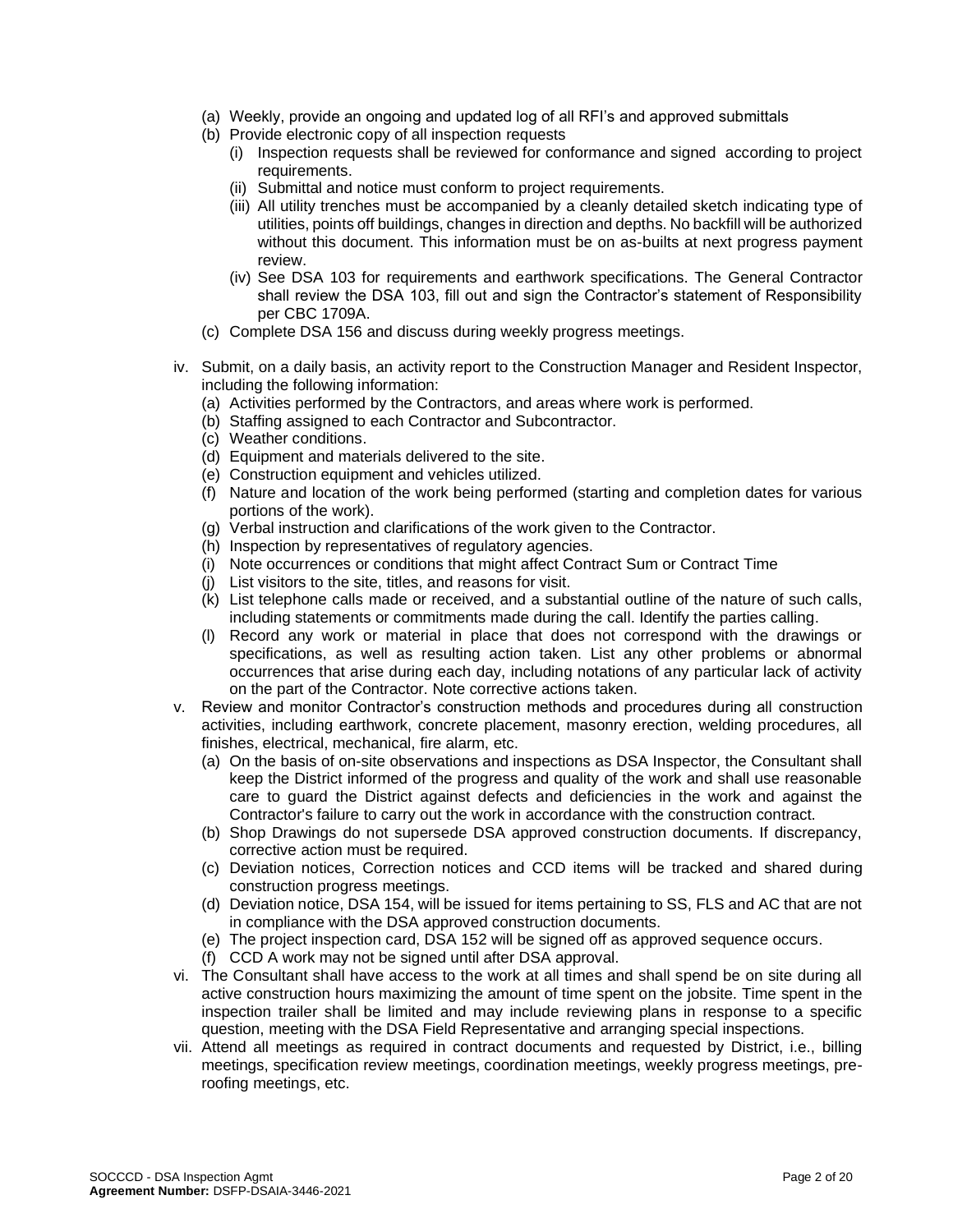- viii. Assist the Construction Manager and District in scheduling all required tests, and testing laboratory visitations required by the Contract documents. Observe and record dates and times of all test procedures.
- ix. Inspect, verify, and document Contractor's delivered equipment and materials to insure that they meet submittal and specification requirements. Such inspection must occur within 48 hours of Contractor's delivery of equipment to the job site.
- x. Submit to the Construction/Project Manager, in a timely manner, a detailed report or request for a clarification whenever any corrective change is necessary in field construction that will result in a variance from the drawings or specifications as originally issued.
- xi. Review the Contractor's Payment Requests at billing meetings.
- xii. When the Contractor's work or a designated portion thereof is substantially complete, prepare for the District a list of incomplete or unsatisfactory items via a "punch list" and submit to the Construction Manager.
- xiii. Assist the District in the review of Contractor's Submittals.
- xiv. At completion of Project, deliver all inspection records and Project correspondence to the District.
- xv. Perform all necessary coordination to ensure timely submittals to DSA including managing "Box" activities and acting as liaison for the District on all project close out submittals. Examples of forms Consultant will include but are not limited to:
	- (a) DSA 6-PI: Project Inspector Verified Report.
	- (b) DSA 102-IC: Construction Start Notice/Inspection Card Request.
	- (c) DSA 151: Project Inspector Notifications.
	- (d) DSA 154: Notice of Deviations/Resolution of Deviations.
	- (e) DSA 155: Project Inspector Semi-Monthly Report.
	- (f) DSA 156: Commencement/Completion of Work Notification.
- xvi. Consultant will be required to have an understanding of all associated IR'S and advise Resident Inspector/District whenever conflict might arise.

#### **c. Task 3 - Post-Construction Phase.**

- i. Review and Transmittal of Contractor Close-Out Documents. The Consultant shall begin to consider associated work close out requirements upon execution of the contract. The Consultant shall receive from the Contractor the close-out documents required by DSA. The Consultant shall review the Contractor's close-out documents and items to determine conformity with requirements. If the Consultant determines that the Contractor's close-out documents and items are not in conformity with requirements, the Consultant shall make written recommendations to the Contractor for measures to secure compliance with the requirements. The Consultant shall deliver to the DSA box all the Contractor's close-out documents and items.
- ii. Consultant Project Records. Within 30 days of the date of issuance of an associated work completion, the Consultant shall assemble and deliver to the District all of the Project records maintained by the Consultant relating to the Project.
- iii. Contractor's Post-Construction Obligations. If the Contractor is obligated under the terms of its Contract to provide work, labor, materials or services after completion of Project construction, the Consultant shall monitor Contractor's post-construction activities for conformity with requirements of the Contract. The Consultant shall make written recommendations, as necessary, for securing Contractor's compliance with post-construction obligations.

#### **d. Task 4 –Project Specific Deliverables:**

#### [[ List Deliverables ]]

- B. **Coordination of Others**. The Consultant shall coordinate efforts with the college, the college's designees, construction performed by separate contractors or by the District's own employees.
- C. **Compliance with Applicable Laws, Policies, Procedures, Rules & Regulations.** Consultant shall comply with District's policies, procedures, rules, regulations and/or guidelines that include but are not limited to a smoke, alcohol, and controlled substances free campus, conflict of interest, workplace violence, code of conduct, harassment and discrimination prevention and drug-free environment.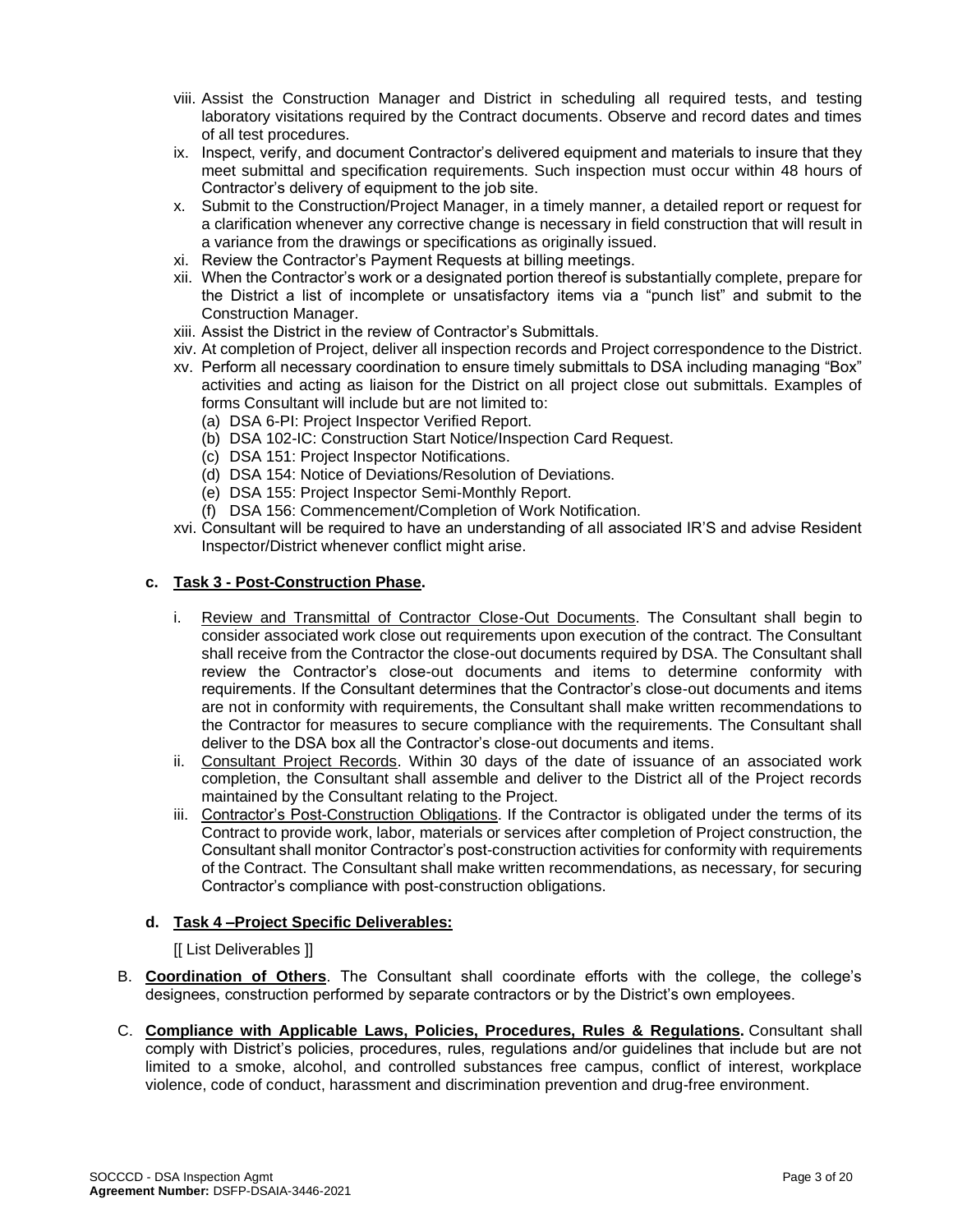Consultant agrees to comply with all federal, state and local laws, rules, regulations, and ordinances that are now and may in the future become applicable to Consultant, Consultant's business, equipment and personnel engaged in Work covered by this Agreement or accruing out of the performance of such Work. Additionally, Consultant shall strictly comply with all health and safety guidelines consistent with Cal/OSHA and CDC.

**COVID-19 Related Responsibilities**. Consultant shall respond to all potential COVID-19 exposure events immediately. If a possible COVID-19 infection or potential exposure event occurs involving Consultant and any of its employees performing Work on District property pursuant to the terms of this Agreement, Consultant shall immediately notify the District. While the confidentiality of all medical conditions must be maintained in accordance with applicable law, the District reserves the right to inform any District staff, employees, students, and/or visitors that an unnamed individual has been diagnosed with COVID-19 if any of the District's staff, employees, students, or visitors might have been exposed to the disease so such individual(s) may take measures to protect their own health.

Consultant and its subconsultants shall ensure that its employees will at all times comply with COVID-19 Addendum - *Contractor Protocols While on District Property During COVID-19 Pandemic*.

- D. **Existing Conditions.** The Consultant shall investigate existing conditions or facilities and make recommendations of work scope based on such conditions or facilities.
- E. **Materials and Expenses.** Consultant shall furnish, at their own expense, all labor, materials, equipment, supplies and other items necessary to complete the Services to be provided pursuant to this Agreement. The District shall not be liable to Consultant for any costs or expenses paid or incurred by the Consultant in performing Services for the District. The Consultant's Services will be performed, findings obtained, reports and recommendations prepared in accordance with generally and currently accepted principles and practices of their profession.
- F. **Work Plan.** Work with District to finalize project requirements:
	- a. Develop a list of all plans, specifications and other documents necessary to perform services.
	- b. Ensure that work scope conforms to the project plans and specifications.
	- c. Consultant recognizes the scope of work to include demolition/asbestos monitoring, project oversight, and meeting Procedure 5 requirements, referred to as associated work throughout the remainder of this contract.

### 2. **ADDITIONAL CONSULTANT SERVICES.**

- A. **District Authorized Additional Services.** Requests for additional services shall be made by the District in writing. This Agreement is not a pre-authorization for additional services. Consultant shall be compensated for additional services in accordance with the provisions of the Agreement and the amounts indicated in Exhibit A. If the duration of Consultant Services is extended, due to the District's need for Additional Services, the Consultant shall be entitled to additional compensation as set forth in Exhibit A. Consultants shall perform additional services only upon the approval and execution of an amendment to this Agreement by both parties. The Consultant shall request payment for Additional Services in a separate line item on the same invoice submitted for services in a format pre-approved by the District.
- B. **Consultant's Request for Additional Services.** Consultant shall notify the District in writing of the need for additional services required due to circumstances beyond the Consultant's control. Consultant shall obtain written authorization from the District before rendering such services. Compensation for such services shall be compensated based on the amounts indicated in Exhibit A. Such services shall include:
	- a. Material Project Scope Changes. Services required or necessary as a result of significant changes in the Project scope or other requirements of the Project, including project size, quality, or complexity or material changes to the Master Construction Schedule.
	- b. Termination/Default of Architect or Contractor. Services required or necessary as a result of the default or termination of the Architect or the Contractor, failure of Performance of the Contractor, or major defects or deficiencies in the work of the Contractor.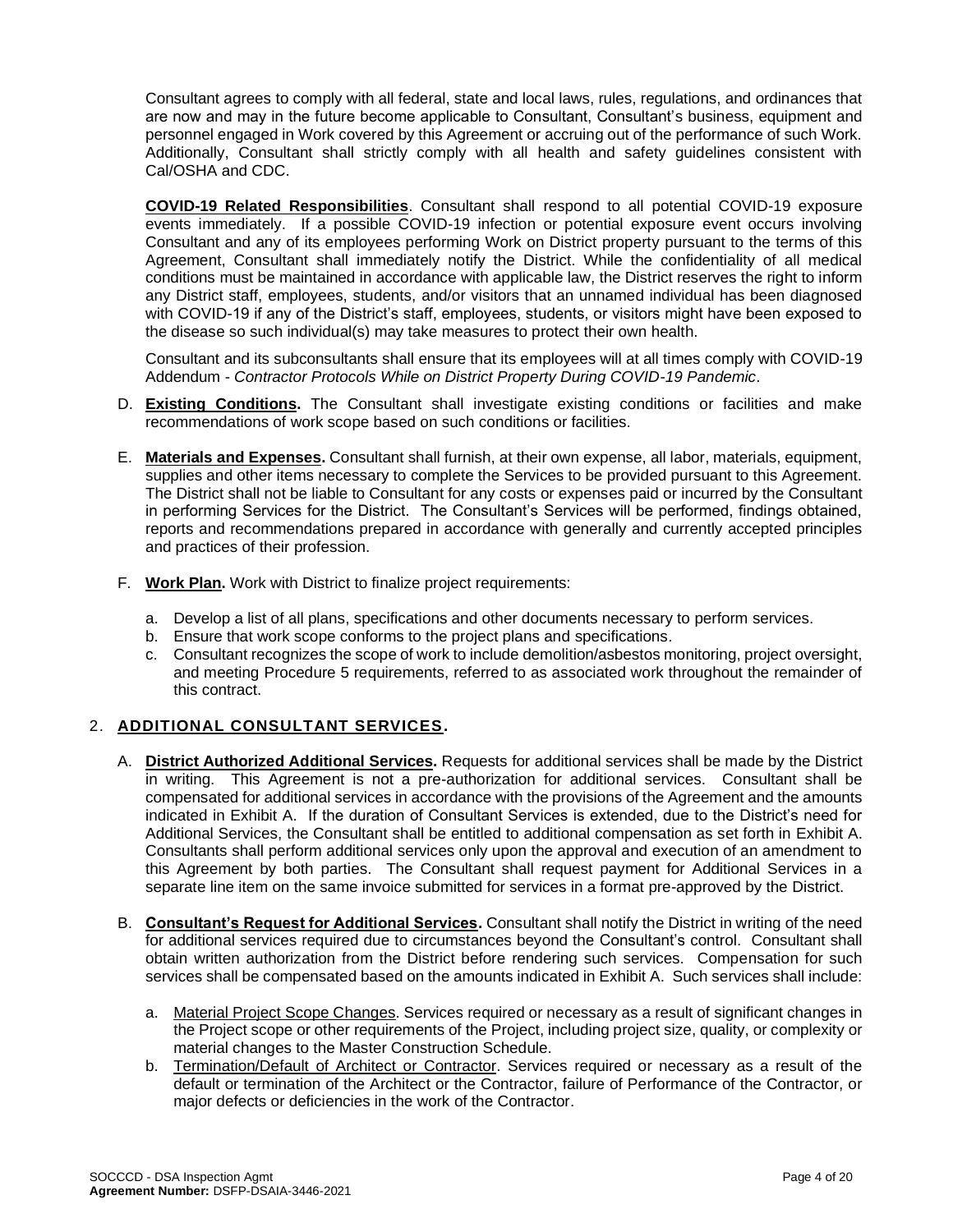- c. Damage or Destruction to Project. Except to the extent caused by the Consultant, services and consultation associated or necessitated by damage or destruction to the Project prior to completion by an act of God, fire or other casualty.
- d. After Final Certificate of Payment. Providing services after issuance to the District of the final certificate for payment except as provided herein.
- e. Other Services. Providing any other services not otherwise included in this Agreement or not customarily furnished in accordance with generally accepted Consultant's practice.

#### 3. **TERMS OF SERVICE.**

- A. **Time is of the Essence.** Time is of the essence in the performance of each Party's obligations under this Agreement, including without limitation Consultant's performance of the Services required hereunder and District's payment of all sums due to Consultant.
- B. **Term**. This Agreement shall commence on **[[ Start Date ]]**. The Parties understand that the Services under this Agreement shall be diligently performed by the Consultant for the anticipated construction timeframe of **[[ Anticipated Construction Duration Days/Months ]]**. The Consultant's Agreement terminates at the issuance of the final Certificate for Payment to the District or 60 days after the date of substantial completion of construction.
- C. **Extension.** This term shall be extended at no cost to the District as result of delays caused directly by Consultant's actions. The term may be extended due to construction delay other than those delays caused by Consultant's actions.
- D. **Billing Rate.** Should services be necessary after the expiration of contract duration, they can be provided in accordance with the Billing Rates as provided in Exhibit A.
- 4. **COMPENSATION TO THE CONSULTANT.** The District shall compensate the Consultant as follows:
	- A. **Contract Price for Services.** The Contract Price for the Consultant's performance of the Services under this Agreement shall be firm and fixed consisting of the following not to exceed lump sum prices:

| Task 1: Preparation for Entering Construction Phase | \$<br>[[ Construction Prep<br>Amount ]]                      |
|-----------------------------------------------------|--------------------------------------------------------------|
| Task 2: Construction Phase                          | \$<br>[[ Construction<br>Amount II                           |
| Task 3: Post-Construction Phase                     | \$<br>[[ Post-Construction<br>Amount ]]                      |
| Task 4: Project Specific Deliverables               | \$<br>[[ Project Specific<br><b>Deliverables Amount</b><br>Ш |
| <b>District Controlled Allowance</b>                | \$<br>0.00                                                   |

District agrees to pay Consultant, as full consideration and compensation for Consultant's performance of the Work under this Agreement, a total amount not to exceed **[[ Contract Total Amount (Spelled Out) ]] Dollars (\$[[ Contract Total Amount ]])** ("Contract Amount"). Additional details: Final Fee and Rate Proposal (Attachment C).

B. **Price Inclusions.** The Agreement Price is inclusive of personnel expenses (inclusive of all benefits and burdens), fees, labor, material, all direct and indirect cost, personnel expenses of any sub-consultant or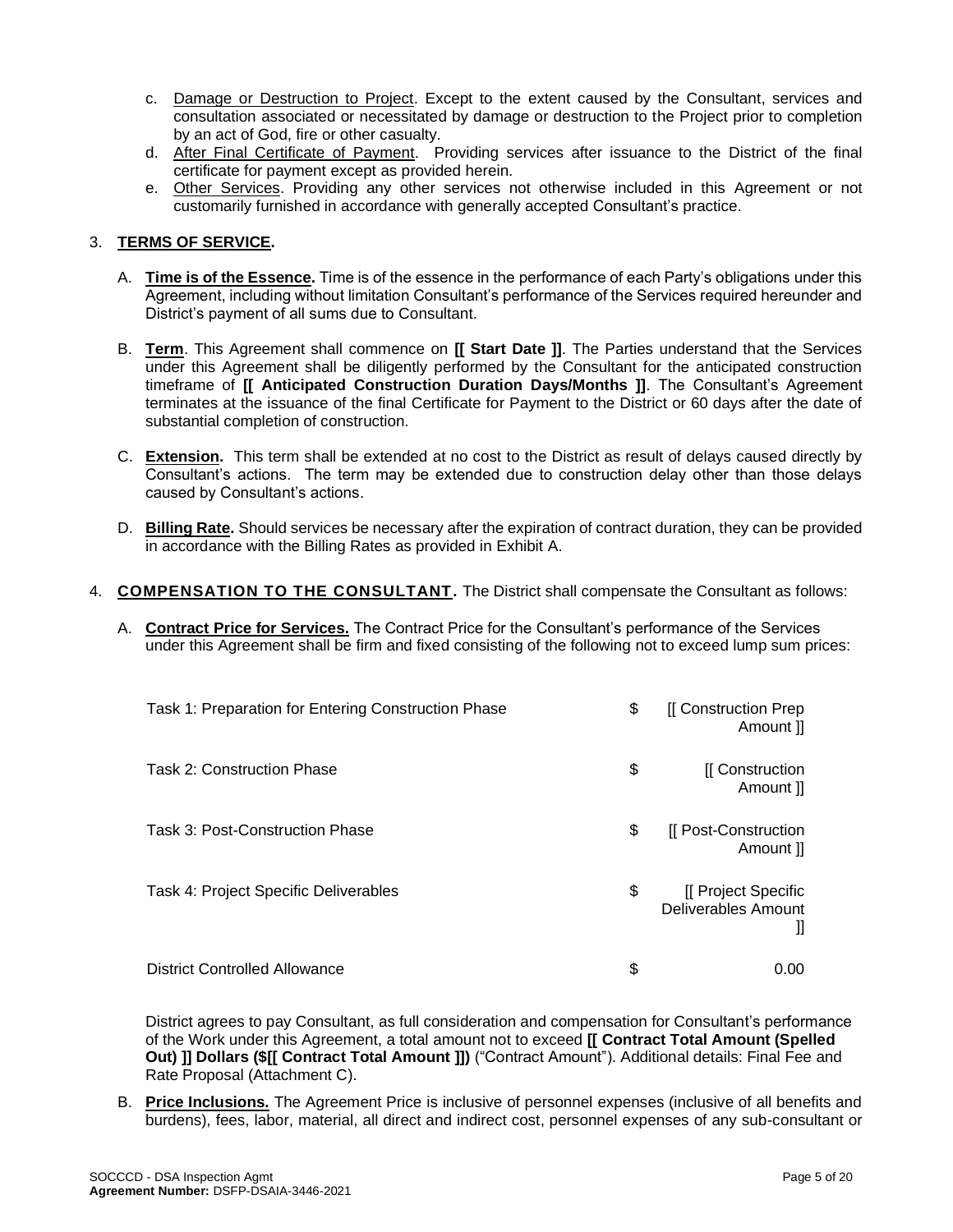subcontractor to the Consultant, travel for personnel to and from the Site, travel within the Counties of Los Angeles, Orange, Riverside, San Diego, San Bernardino, and Ventura, insurance and all other overhead/administrative expenses or costs and profit associated with performance of the Services, except for Allowable Reimbursable Expenses as described in the provision below. At no time shall meals be considered a reimbursable expense.

District Controlled Allowance**.** The District Controlled Allowance (Allowance) for this project is not to exceed amount of [[ District Controlled Allowance Amount (Spelled Out) ]] Dollars (\$0.00). The intended for use at the sole discretion of the District. The Allowance has been established to allow for unanticipated project related requirements as identified by the District. Allowance shall not be used in lieu of an Amendment/Change Order for changes for the scope of work. The Allowance shall not be used by the Consultant without specific prior written direction and approval from the District's Project Manager. The Allowance will be identified separately and will be included in the total proposal amount.

The Allowance may be removed from the Agreement at any time at the discretion of the District's Project Manager via an Amendment. Any unused portions of the Allowance remaining at the end of the project will be deducted from the final cost and credited to the District thereby reducing the total Agreement value by that amount.

- C. **Payment in Full**. This compensation shall be compensation in full for all Services performed by the Consultant under the terms of this Agreement, except where additional compensation is agreed upon between the Consultant and District in writing as provided for as additional services.
- D. **Reimbursable Expenses.** Any expenses incurred by the Consultant and Consultant's employees in the interest of the Project shall require District's written approval before being incurred. The District shall not be liable to Consultant for any costs or expenses paid or incurred by Consultant and Consultant's employees in performing Services for District, except reimbursable expenses that has been pre-approved in writing. Records of such expenses shall be provided to the District's review and approval. Reimbursable Expenses:
	- a. Are in addition to compensation for Basic and Additional Services and include expenses incurred by the Consultant and Consultant's employees and Consultants in the interest of the Project.
	- b. Shall only be authorized, pre-approved and most economical transportation, air fare for out-of-town travel related to the Project; and fees paid for securing approval of authorities having jurisdiction over the Project. Consultant's normal travel expense (including to and from the Project) and meals are excluded.
	- c. Expenses related to reproduction, (except those needed for the use of the Consultant and their Consultants or identified specifically as a deliverable), postage and handling of Drawings, Specifications and other documents.
	- d. Expense of renderings, models and mock-ups requested by the District if not part of Consultant's Basic Services will be reimbursed.
	- e. There shall be no markups on reimbursable expenses.
- E. **Criteria and Billing for Extra Work.** The following extra services to this Agreement shall be performed by Consultant if needed and requested by the District:
	- f. Providing inspection services that are outside Orange, Los Angeles, San Diego or Riverside County.
	- g. Provide inspection services that are beyond allowable daily hours.
	- h. Providing services required in connection with replacement of such work because of damage caused by fire or other causes during construction.
	- i. Providing services made necessary because of construction contractor default.
	- j. Extra Work fees shall not be paid in the event that the Consultant is required to adjust performance as a result of the Division of the State Architect's definition of required knowledge.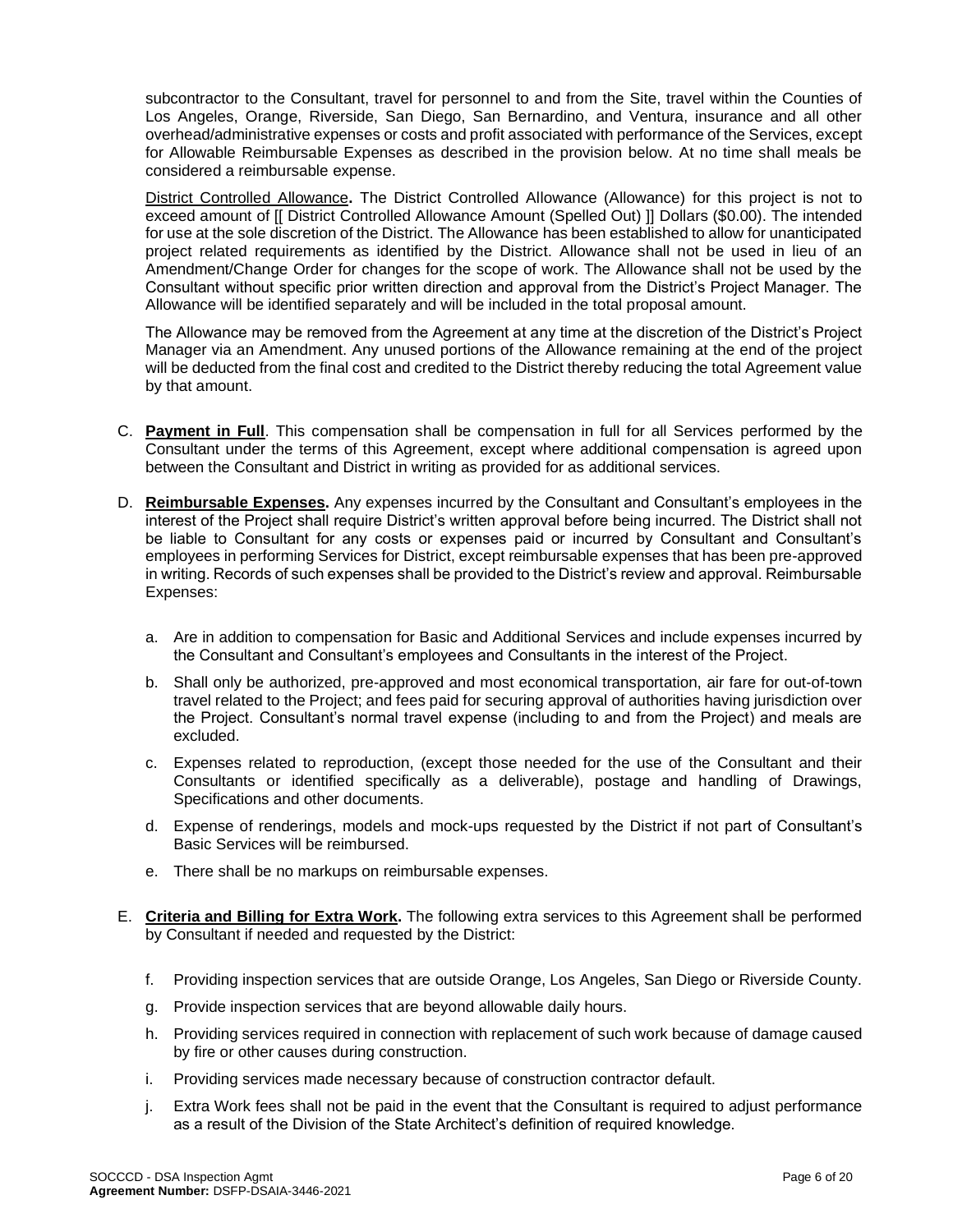- k. The fee per hour for extra work identified below shall be inclusive of all overhead, administrative, direct and indirect costs and profits. The hourly rates reflected in Exhibit A shall be effective as of the date of execution of this Agreement and shall remain firm through the entirety of the term.
- F. **Consultant Monthly Billing Statements.** Consultant shall submit monthly billing invoices to the District for payment of the Contract Price for Services, authorized Additional Services, and previously approved and allowable Reimbursable Expenses performed or incurred in the immediately prior month in a format previously approved by the District. Previously approved and allowable Reimbursable Expenses shall be itemized and evidence shall be provided of the cost or value of any Allowable Reimbursable Expense costs for which payment is requested by Consultant. Services are to be invoiced in accordance with the percentage of Services completed in each phase.

Contractor to send invoices to [AccountsPayable@socccd.edu](mailto:AccountsPayable@socccd.edu) and to the District Project Manager at [[ Project Manager Email ]] or mail to South Orange County Community College District, 28000 Marguerite Parkway, Mission Viejo, CA 92692, Attn: Accounts Payable. Payment shall be net 30 days upon satisfactory completion and acceptance of Services. If payment term differs, it must be noted in the Compensation to the Consultant provision as stipulated herein. **To ensure prompt and accurate payment, all invoices related to this Agreement shall reference the following Agreement Number: DSFP-DSAIA-3446-2021.**

- G. **Non-Waiver of Rights.** Neither the District's review, approval of, nor payment for, any of the Services required under this Agreement shall be construed to operate as a waiver of any rights under this Agreement. Consultant shall remain liable to the District in accordance with applicable law for all damages to the District caused by Consultant's failure to perform any of the Services furnished under this Agreement.
- H. **District Payment of Contract Price.** Within 30 days of the date of the District's receipt of Consultant's billing invoices, District will make payment to Consultant of undisputed amounts of the Contract Price due for Basic Services, authorized Additional Services, and Allowable Reimbursable Expenses.
- I. **Withholding Payment**. The District may, however, withhold or deduct from amounts otherwise due Consultant hereunder if Consultant shall fail to timely and completely perform material obligations to be performed on its part under this Agreement, with the amounts withheld or deducted being released after Consultant has fully cured its failure of performance, less costs, damages or losses sustained by the District as a result of such failure of performance of a material obligation hereunder.
- J. **Late payments.** Invoices shall be on a form and in the format approved by the District. Payments are due and payable upon receipt of the Consultant's invoice. Amounts unpaid 30 days after the invoice date shall bear interest at the legal rate prevailing at the time, at the site of the Project.
- K. **Schedule Delay.** To the extent that the time initially established for the completion of Consultant's Services is exceeded or extended through no fault of the Consultant, compensation for any Services rendered during the additional period of time shall be computed at standard hourly rates as established in Exhibit A.

### 5. **CONSULTANT'S SERVICES AND RESPONSIBILITIES.**

- A. **Statement of Services.** The Consultant's Services shall consist of those Services performed by the Consultant and Consultant's employees as enumerated in this Agreement.
- B. **Standard of Care and Professional Conduct.** The Consultant shall perform all Services hereunder in a professional manner, using the degree of care and skill ordinarily exercised by, and consistent with, the current professional practices and standards of a professional practicing in California. The Consultant will furnish, at its expense, the Services that are set forth in this Agreement and represents that the Services are within the technical and professional areas of expertise of the Consultant or any subconsultant the Consultant has engaged or will engage to perform the Service(s). If the District desires, the District shall request in writing, the Consultant to provide Services in addition to, or different from, the Services described herein. The Consultant shall advise the District in writing of any Services that, in the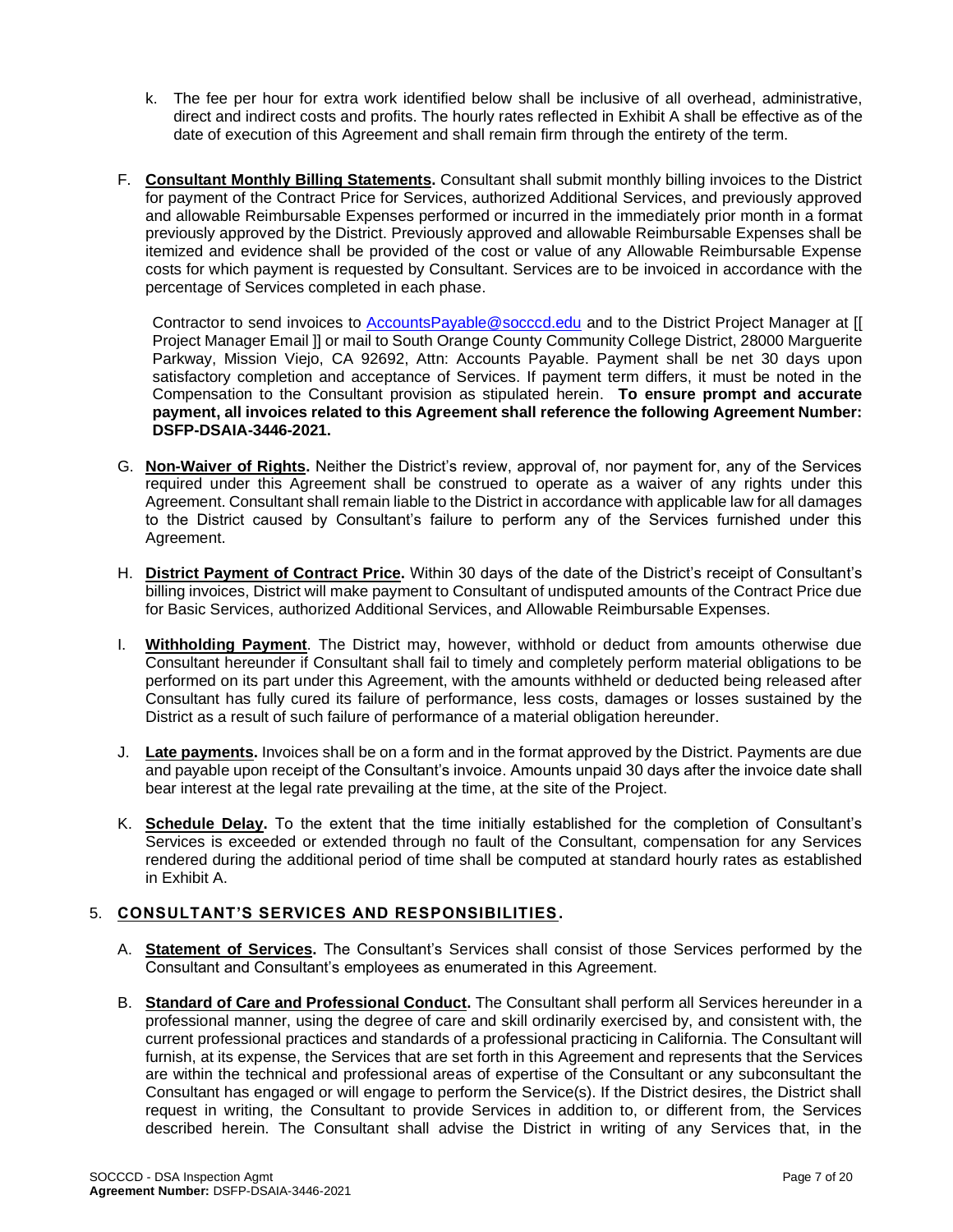Consultant's opinion, lie outside of the technical and professional expertise of the Consultant. The Services completed herein must meet the approval of the District and shall be subject to the District's general right of inspection to secure the satisfactory completion thereof.

Consultant or Consultant's employees, sub-consultants, or volunteers who are determined by District to be uncooperative, incompetent, a threat to the adequate or timely completion of the Services described herein, a threat to the safety of persons or property, or any of Consultant's employees, subconsultants, or volunteers who fail or refuse to perform the Services in a manner acceptable to the District, shall be promptly removed by the Consultant and shall not be contracted to perform this or any future Services for the District.

- C. **Key Individual Assignment.** The Consultant has been selected to perform the Services described herein because of the skills and expertise of key individuals. Consultant assignment for this Project is referenced in the Communication provision as stipulated herein. The Consultant shall designate [[ Name of Project Executive ]] as Project Executive, [[ Name of DSA Inspectors ]] and a Project Management Team consisting of [[ Project Management Team (List individuals and titles) ]]. So long as their performance continues to be acceptable to the District, these named individuals shall remain in charge of the Project. Additionally, the Consultant must furnish the name of all other key personnel in Consultant's firm that will be associated with the Project.
- D. **Replacement of Key Individual.** If the designated project manager or any other designated lead or key person fails to perform to the satisfaction of the District, then upon written notice, the Consultant will have 10 working days to remove that person from the Project and replace that person with one acceptable to the District after review of resume and/or interview.
- E. **Relationship of Consultant to Other Project Participants.** Consultant's Services hereunder shall be provided in conjunction with contracts between the District and: (a) the Architect; (b) the Contractor; (c) Test/Inspection Service Providers; and (d) others providing services in connection with the Project. The Architect is responsible for the adequacy and sufficiency of the Project design and the contents of Design Documents for the Project. Except as expressly set forth herein, neither this Agreement, nor Consultant's rendition of Services hereunder shall be deemed Consultant's assumption of responsibility for the adequacy or sufficiency of the Project design or the Design Documents for the Project, which are and remain that of the Architect. Consultant shall coordinate all work with District consultants as necessary to complete contract requirements. The Consultant shall be responsible for assisting the District with generally coordinating the services of the Inspector and Test/Inspection providers during the construction phase. The Consultant is not responsible for the completeness or accuracy of the work product or services provided by the Inspector or Test/Inspection Service Providers.
- F. **Acceptance of Project Schedule.** The Consultant shall accept the District's Project schedule for the performance of the Consultant's Services. The schedule may be adjusted as the Project proceeds by mutual written agreement of the Parties and shall include allowances for time required for the District's review and for approval by authorities having jurisdiction over the Project. The time limits established by this schedule shall not, be exceeded by the Consultant, except for reasonable cause, as established by the District.

### 6. **HOLD HARMLESS & INDEMNIFICATION AND INSURANCE.**

A. **Hold Harmless & Indemnification.** To the fullest extent permitted by law, the Consultant and it subconsultants shall defend (with counsel of District's choosing), indemnify, and hold harmless the District, its Board of Trustees, officers, agents, employees, representatives, and volunteers (collectively "Indemnified Parties") from any and all claims, demands, causes of action, costs, expenses, liabilities, losses, in law or equity, property damage, personal injury, damages or injuries/illnesses of any kind, including COVID-19 and wrongful death, in any manner arising out of, pertaining to, or incident to any alleged acts, errors or omissions, negligence, recklessness or willful misconduct of Consultant, its officials, officers, agents, employees, representatives, subconsultant, or volunteers, in connection with the performance of the Consultant or its subconsultant's Work of this Agreement or obligations hereunder, including without limitation the payment of all consequential damages, expert witness fees, attorney's fees, and other related costs and expenses. In the event any article sold and delivered hereunder is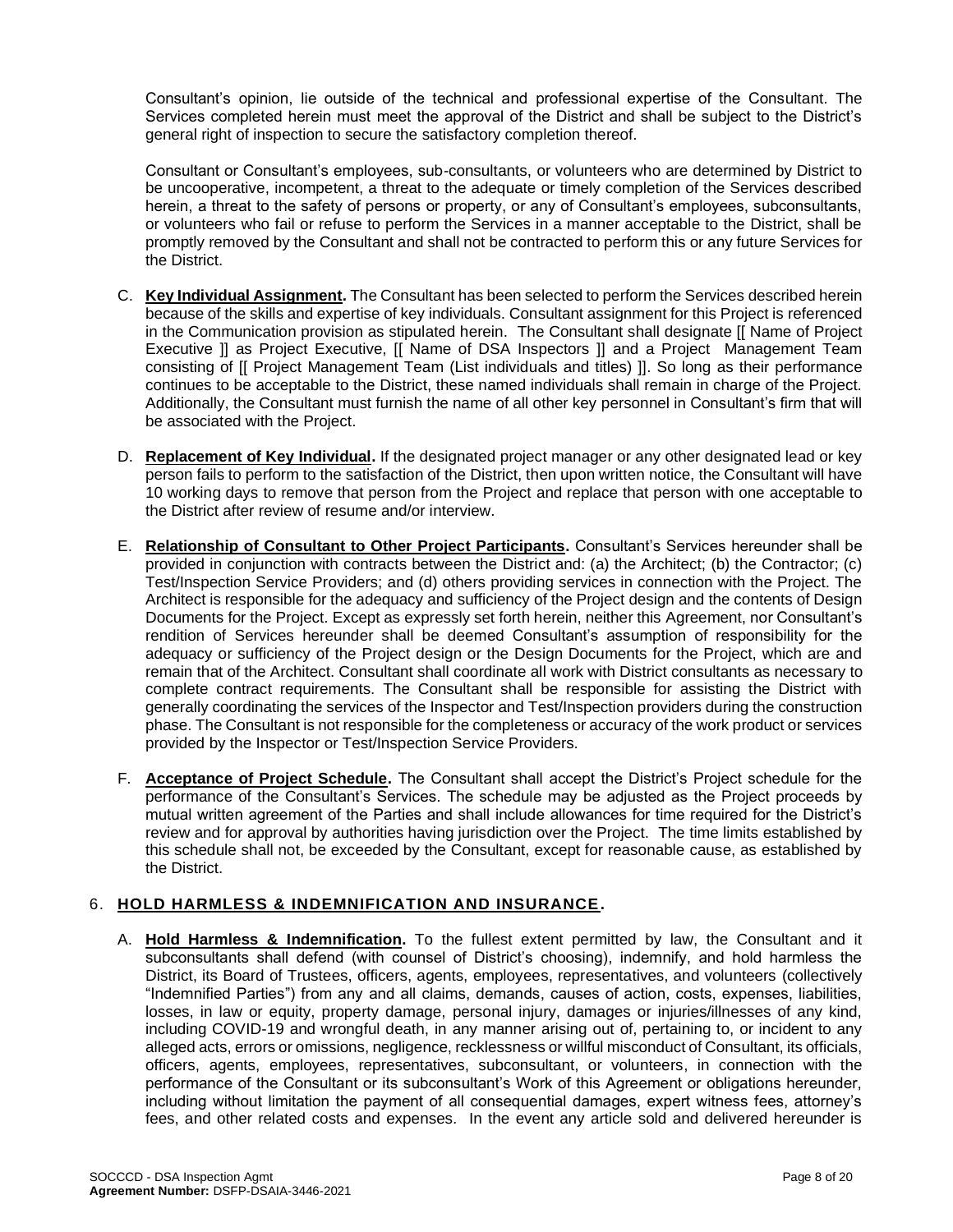covered by any patent, copyright, or application thereof, Consultant and its subconsultants shall defend, indemnify, and hold harmless South Orange County Community College District, its Board of Trustees, officers, agents, employees, representatives, and volunteers from any and all losses, costs or expenses resulting from claims, suits or judgments rendered for violation of rights under such patents, copyright, or application. Consultant and its subconsultants shall reimburse the District, its Board of Trustees, officers, agents, employees, representatives, and/or volunteers for all legal expenses and costs incurred by each of them in connection therewith or in enforcing the indemnity provided herein. This hold harmless and indemnification includes, but is not limited to, compensatory damages, regulatory fines, penalties, and extra-contractual liability. In no event shall the District, its Board of Trustees, officers, agents, employees, representatives, and/or volunteers be liable for any loss of Consultant or its subconsultants' business, revenues or profits, or special, consequential, incidental, indirect or punitive damages of any nature, even if the District its Board of Trustees, officers, agents, employees, representatives, and/or volunteers have been advised in advance of the possibility of such damages.

- a. Consultant and its subconsultants' obligation to indemnify the District, its Board of Trustees, officers, agents, employees, representatives, and/or volunteers shall not be restricted to insurance proceeds, if any, received by the District, its Board of Trustees, officers, agents, employees, representatives, and/or volunteers.
- b. The Parties understand and agree that this shall be the sole indemnity, as defined by California Civil Code § 2772, governing this Agreement. Any other indemnity that may be attached to this Agreement as an Exhibit shall be void and unenforceable between the Parties.
- c. Neither termination of this Agreement nor completion of the acts to be performed under this Agreement shall release Consultant and/or its subconsultants from their obligations to indemnify as to any claims or causes of action asserted so long as the event(s) upon which such claim or cause of action is predicated shall have occurred prior to the effective date of termination or completion.
- B. **Insurance.** The Consultant and its subconsultants shall maintain in full force and effect throughout the term of this Agreement, the following policies of insurance with no less than the limits set forth herein. District may require an adjustment to the minimum coverage and/or limits set forth herein by providing written notice to Consultant at least 30 days prior to the commencement of a renewal term.
	- a. A.M. Best Financial Rating.Policies of insurance required herein shall be issued by insurers with an A.M. Best financial rating of A:VII or better.
	- b. Admitted Carrier(s). Policies of insurance shall be afforded by insurers who are admitted and licensed to transact business in the State of California.
	- c. Workers' Compensation and Employer's Liability.In accordance with the laws of the State of California, Consultant and its subconsultants shall each procure and maintain Workers' Compensation insurance with a statutory limit and Employer's Liability coverage with limits of not less than One Million Dollars (\$1,000,000) for Each Accident, One Million Dollars (\$1,000,000) for Disease - Each Employee, and One Million Dollars (\$1,000,000) for Disease - Policy Limit.
	- d. Commercial General Liability. Consultant and its subconsultants shall each procure and maintain Commercial General Liability insurance with limits of not less than One Million Dollars (\$1,000,000) per occurrence and Two Million Dollars (\$2,000,000) general aggregate to cover losses including, but not limited to blanket contractual, broad form property damage, products & completed operations, personal injury, and wrongful death.
	- e. Automobile Liability. Consultant and its subconsultants shall each procure and maintain Automobile Liability insurance with combined single limits of not less than One Million Dollars (\$1,000,000) per occurrence and Two Million Dollars (\$2,000,000) general aggregate to cover losses involving "Any Auto".
	- f. Professional Liability aka Errors and Omissions.Consultant and its subconsultants shall each procure and maintain, Professional Liability insurance with limits of not less than One Million Dollars (\$1,000,000) per occurrence or claim and Two Million Dollars (\$2,000,000) general aggregate to cover against liability claims/lawsuits related to the professional services as stated herein. If policy is issued on a claims made and reported form, such coverage shall contain an Extended Reporting Period (aka tail coverage) for a minimum of two (2) years following the termination date of this Agreement.
	- g. Additional Insured Endorsement. Consultant and its subconsultants shall each issue District an endorsement naming District, its Board of Trustees, officers, agents, employees, representatives,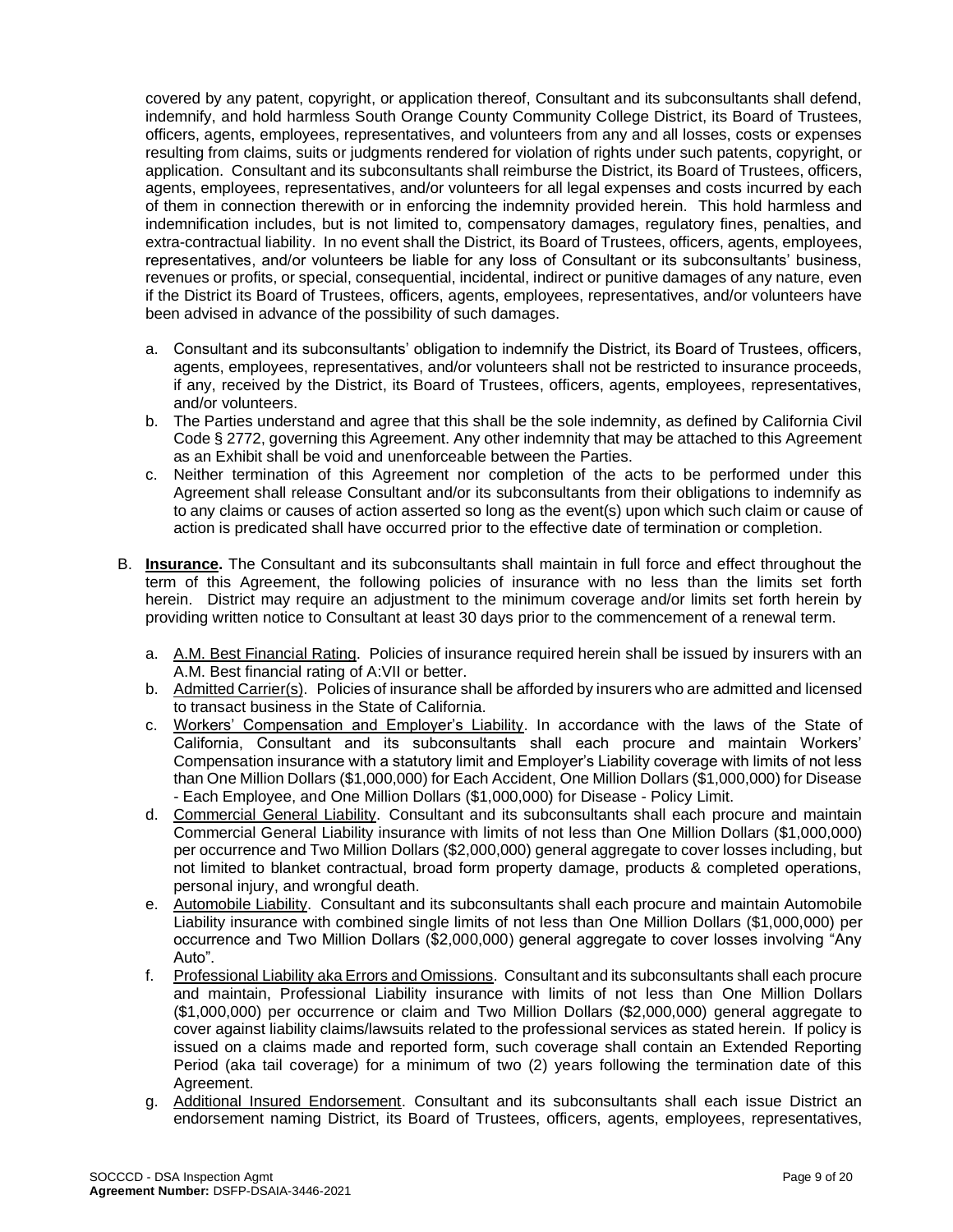invitees, and volunteers as Additional Insureds to Consultant's and its subconsultants' Commercial General Liability and Automobile Liability insurance policies.

- h. Primary and Non-Contributory Endorsement. Consultant and its subconsultants' insurance coverage and limits shall be primary and any of the District's insurance coverage and limits shall be noncontributory.
- i. Waiver of Subrogation Endorsement. Consultant and its subconsultants shall each issue District an endorsement waiving all rights of subrogation against the District, its Board of Trustees, officers, agents, employees, representatives, invitees, and volunteers with respect to Consultant's and subconsultant's Commercial General Liability, Automobile Liability, and Workers' Compensation insurance policies.
- j. No Cancellation or Material Modification. Policies of insurance and accompanying endorsements required by this Agreement shall not be cancelled or materially modified, except upon 30 days advance written notice to District. Written notice of cancellation or material modification shall be from the insurer(s) issuing the policy(ies) of insurance to the District.
- k. Certificate(s) of Insurance and Endorsement(s). Certificate(s) and endorsement(s) evidencing the required coverages and limits set forth herein shall be provided to District upon Consultant's execution of this Agreement. No Services shall commence by Consultant or its subconsultants until the required certificate(s) of insurance and endorsement(s) have been furnished to the District. Should Consultant's or its subconsultant's insurance expire during the term of this Agreement, renewal certificate(s) of insurance and endorsement(s) shall be provided prior to the expiration of the policies or within 10 days of expiration. Failure of Consultant or its subconsultants to furnish the required certificate(s) and endorsement(s) shall not be deemed a waiver of the insurance provisions, as stated herein.
- 7. **INDEPENDENT CONTRACTOR**. Consultant, in the performance of this Agreement, shall be and act as an independent contractor and not an employee of the District. Consultant and its subconsultants, understand and agree that they shall not be considered officers, agents, employees, or volunteers of the District, and are not entitled to benefits of any kind or nature normally provided employees of the District and/or to which District's employees are normally entitled, including, but not limited to, State Unemployment Compensation or Workers' Compensation. Consultant assumes the full responsibility of their actions and/or liabilities including those of their employees or agents as they relate to the Work to be provided under this Agreement. Consultant shall assume full responsibility for withholding and payment of all federal, state, local and applicable income taxes; workers' compensation; contributions, including but not limited to, unemployment insurance and social security with respect to Consultant and Consultant's employees. Consultant should be aware that the IRS regulations require District to report total income exceeding six hundred dollars (\$600) under this and any additional Agreements in any given year. The District will not withhold taxes, unemployment insurance or social security for Consultant or Consultant's employees or subconsultants. Consultant agrees to defend, indemnify and hold the District, its Board of Trustees, officers, agents, employees, representatives, and volunteers harmless from and against any and all liability arising from any failure or alleged failure of Consultant to withhold or pay any applicable tax, unemployment insurance or social security when due or any failure or alleged failure to comply with any applicable regulation applicable to Consultant's employees or subconsultants.

### 8. **CONSULTANT'S WORK PRODUCT.**

- A. **Matters Produced Under this Agreement.** Consultant understands and agrees that all matters produced under this Agreement shall become the property of District and cannot be used without District's express written permission. District shall have all rights, titles and interests in said matters, including the right to secure and maintain the copyright, trademark and/or patent of said matter in the name of the District. Consultant consents to use of Consultant's name in conjunction with the sale, use, performance, and distribution of the matters, for any purpose and in any medium.
- B. **District Ownership of Documents.** Documents prepared by the Consultant for this Project shall be and remain the property of the District. Such documents supplied as herein required shall be the property of the District whether or not the work for which they were made is executed. Consultant grants to the District the right to copy, use, modify, and reuse any and all copyrights and designs embodied in the documents prepared or caused to be prepared by the Consultant pursuant to this Agreement.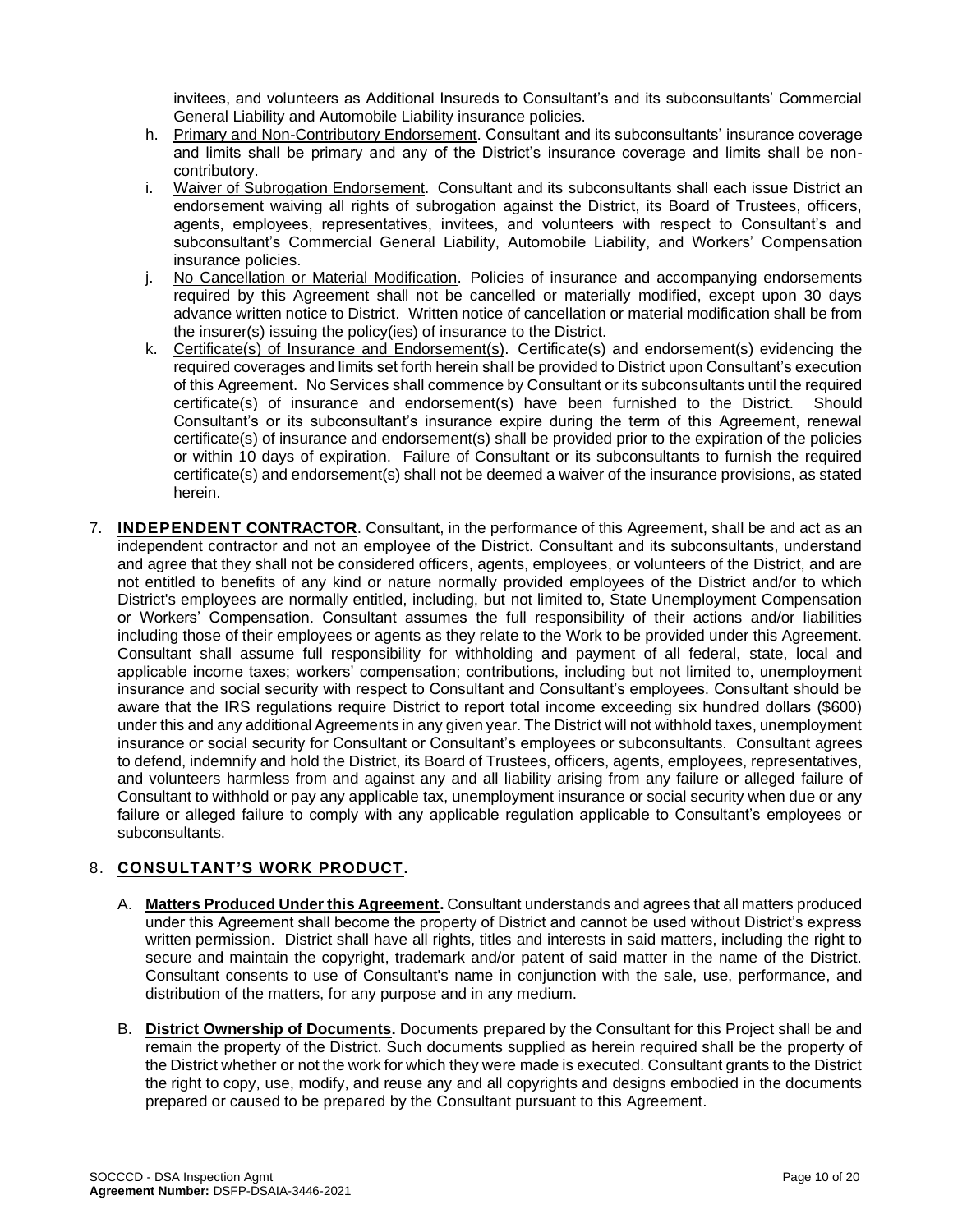- C. **Electronic Copy of Documents.** The Consultant shall perform the Services under this Agreement and shall deliver electronic copy of all reports and documentation via flash drive and/or a reasonable medium chosen by the District in PDF format upon completion of work. If Services are terminated prior to completion, a copy of the Services completed to date shall be provided to the District.
- D. **Documentation.** The Consultant shall provide daily reports.

#### 9. **TERMINATION OR SUSPENSION OF PROJECT.**

- A. **Termination for Convenience.** The District may, at any time, with or without reason, terminate this Agreement and compensate Consultant only for Services satisfactorily rendered to the date of termination. Seven day written notice by District shall be sufficient to stop performance of Services by Consultant. Notice shall be considered applicable as of the date established on the termination notice and deemed given when received by the Consultant or no later than three days after the day of mailing, whichever is sooner.
- B. **Termination for Cause.** District may terminate this Agreement upon giving of written notice of intention to terminate for cause. Cause shall include: (a) material violation of this Agreement by the Consultant; or (b) any act by Consultant exposing the District to liability to others for personal injury or property damage; or (c) Consultant is adjudged a bankrupt, Consultant makes a general assignment for the benefit of creditors or a receiver is appointed on account of Consultant's insolvency. Written notice by District shall contain the reasons for such intention to terminate and unless within ten days after service of such notice the condition or violation shall cease, or satisfactory arrangements for the correction thereof be made, this Agreement shall upon the expiration of the ten days cease and terminate. In the event of such termination, the District may secure the required Services from another Consultant. The foregoing provisions are in addition to and not a limitation of any other rights or remedies available to District. Written notice by District shall be deemed given when received by the other party or no later than three days after the day of mailing, whichever is sooner.
- C. **Suspension of Project.** The District may suspend this Agreement at any time without penalty by written notice to Consultant of such suspension. The Suspension Notice shall set forth the reason for the suspension, the anticipated term of the suspension and shall be provided to the Consultant not less than 15 days prior to the suspension date. If the Project is suspended by the District for more than 90 consecutive days, the Consultant shall be compensated for Services satisfactorily performed prior to such suspension. When the Project is resumed, and upon District's review and approval, the Consultant's compensation shall be equitably adjusted to provide for expenses incurred in the interruption and resumption of the Consultant's Services.
- D. **Abandonment of Project.** If the District abandons the Project for more than ninety consecutive days, the Consultant shall be compensated for Services satisfactorily performed prior to the abandonment. Upon mutual consent by both Parties this Agreement may terminated.
- E. **Non-Payment.** Except for the Withholding Payment provision, the District's failure to make payments to the Consultant in accordance with this Agreement shall be considered substantial non-performance and cause for termination by the Consultant.
	- a. In the event the District fails to make timely payment, the Consultant may, upon seven (7) days written notice to the District, suspend performance of Services under this Agreement.
	- b. Unless payment in full is received by the Consultant within seven (7) days of the date of the notice, the suspension shall take effect without further notice.
- F. **Consultant Compensation.** The Consultant shall be compensated for Services satisfactorily performed prior to a termination, which is not the fault of the Consultant. The District shall pay the Consultant only the fee associated with the Services provided, since the last billing and up until the notice of termination.
- G. **Liability for District Damages.** In the event of termination due to the fault of the Consultant, Consultant shall receive compensation due for Services satisfactorily rendered prior to the date of termination. The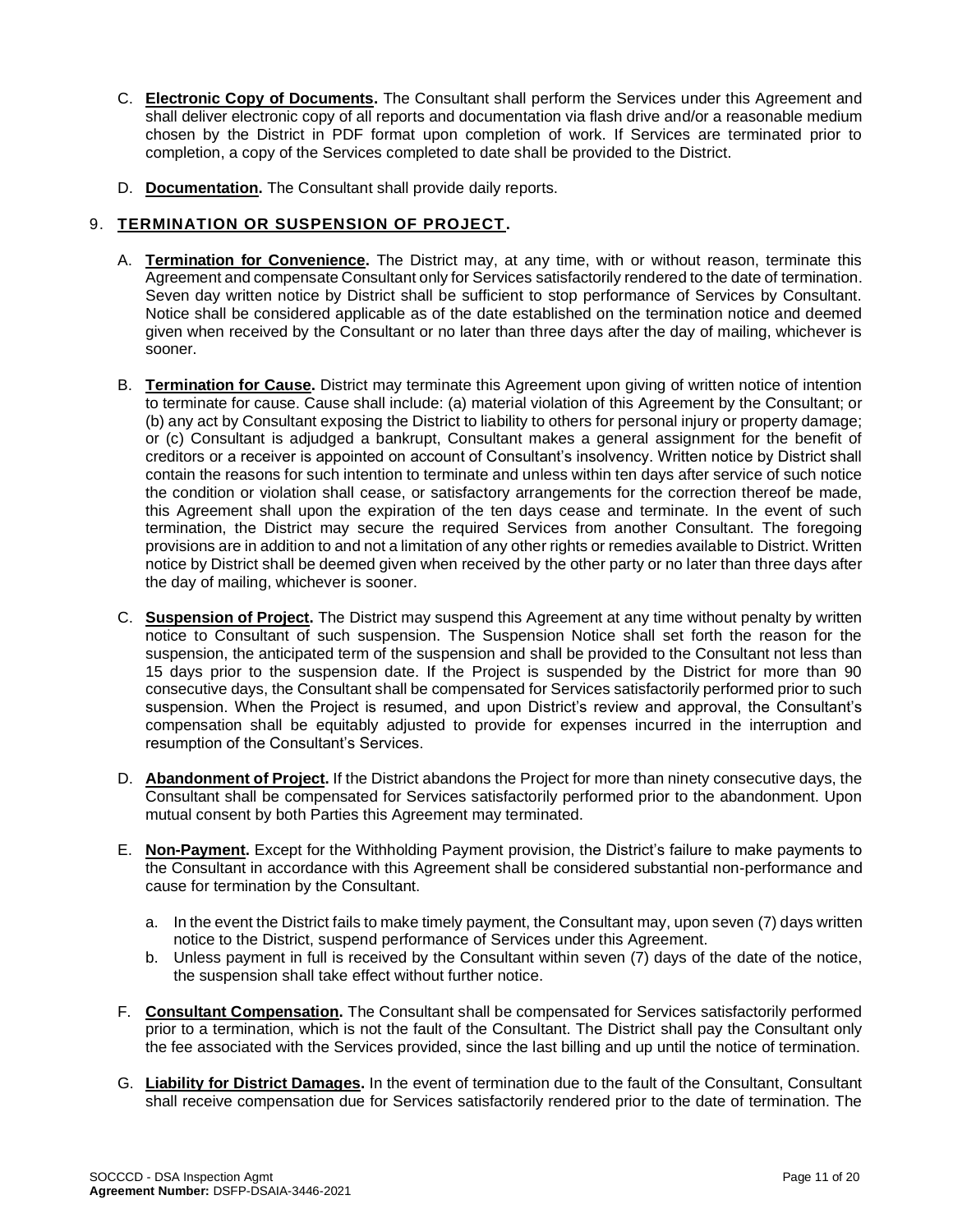Consultant is liable for all damages suffered by the District due to Consultant's failure to perform as provided in the Agreement.

#### 10. **DISPUTES, MEDIATION, AND ARBITRATION.**

- A. **Mediation Requirements.** All claims, disputes, controversies, or breaches arising out of or relating to the Project or to this Agreement, shall be first attempted to be resolved through mediation. The District and Consultant agree that, in the event that a dispute comes to litigation, the Consultant shall be responsible for the District's legal expenses.
- B. **Arbitration.**If mediation is unsuccessful, claims, disputes, controversies, or breaches arising out of or relating to this Agreement shall be decided by arbitration in accordance with the American Arbitration Association then prevailing unless the Parties mutually agree otherwise.
	- a. No arbitration arising out of or relating to this Agreement shall include, by consolidation, joinder or in any other manner, any additional person not a party to this Agreement except by written consent containing a specific reference to this Agreement and signed by the Consultant, District and any other person sought to be joined. Consent to arbitration involving an additional person or persons shall not constitute consent to arbitration of any dispute not described therein or with any person not named therein.
	- b. This Agreement to arbitrate shall be specifically enforceable under applicable law in Orange County, California court having jurisdiction thereof.
	- c. Notice of demand for arbitration shall be filed in writing with the other Party to this Agreement in accordance with the rules of the American Arbitration Association. The demand shall be made within a reasonable time after the claim, dispute or other matter in question has arisen. In no event shall the demand for arbitration be made after the date when institution of legal or equitable proceedings based upon such claim, dispute or other matter in questions would be barred by the applicable statutes of limitation.
	- d. In any judicial proceeding to enforce this Agreement to arbitrate, the only issues to be determined shall be those set forth in 9 U.S.C. Section 4 Federal Arbitration Act and such issues shall be determined by the court without a jury. All other issues, such as, but not limited to, the ability to arbitrate, prerequisites to arbitration, compliance with contractual time limitations, applicability of indemnity clauses, clauses limiting damages and statutes of limitation shall be for the arbitrators whose decision thereon shall be final and binding. There shall be no interlocutory appeal of an order compelling arbitration.
	- e. The award rendered by the arbitrators shall be final and judgment may be entered upon it in accordance with applicable law in any court having jurisdiction thereof.
	- f. Unless otherwise provided, this Agreement shall be governed by the law of the state and county where the Project is located.
- C. **Services to Continue.** In the event of a dispute between the Parties as to performance of the Services, the interpretation of this Agreement, or payment or non-payment for Services performed or not performed, the Parties shall attempt to resolve the dispute. Pending resolution of the dispute, Consultant agrees to continue to diligently perform and provide Services hereunder until completion of the Services. If the dispute is not resolved, Consultant agrees it will neither rescind this Agreement nor stop the progress of the Services.

#### 11. **DISTRICT'S RESPONSIBILITIES.**

- A. **District Provided Information.** The District shall provide to the Consultant full information regarding requirements for the Project, including information regarding the District's objectives, schedule, constraints and criteria. At the written request of the Consultant, District shall provide Consultant copies of applicable documents related to the Project.
- B. **District Representative.** The District shall appoint a representative authorized to act on the District's behalf with respect to the Project. The District or its authorized representative shall render decisions in a timely manner. Consultant shall follow and accept directives from the District's designated representatives and not from other District employees or consultants. The District shall notify Consultant in writing if, at its sole option,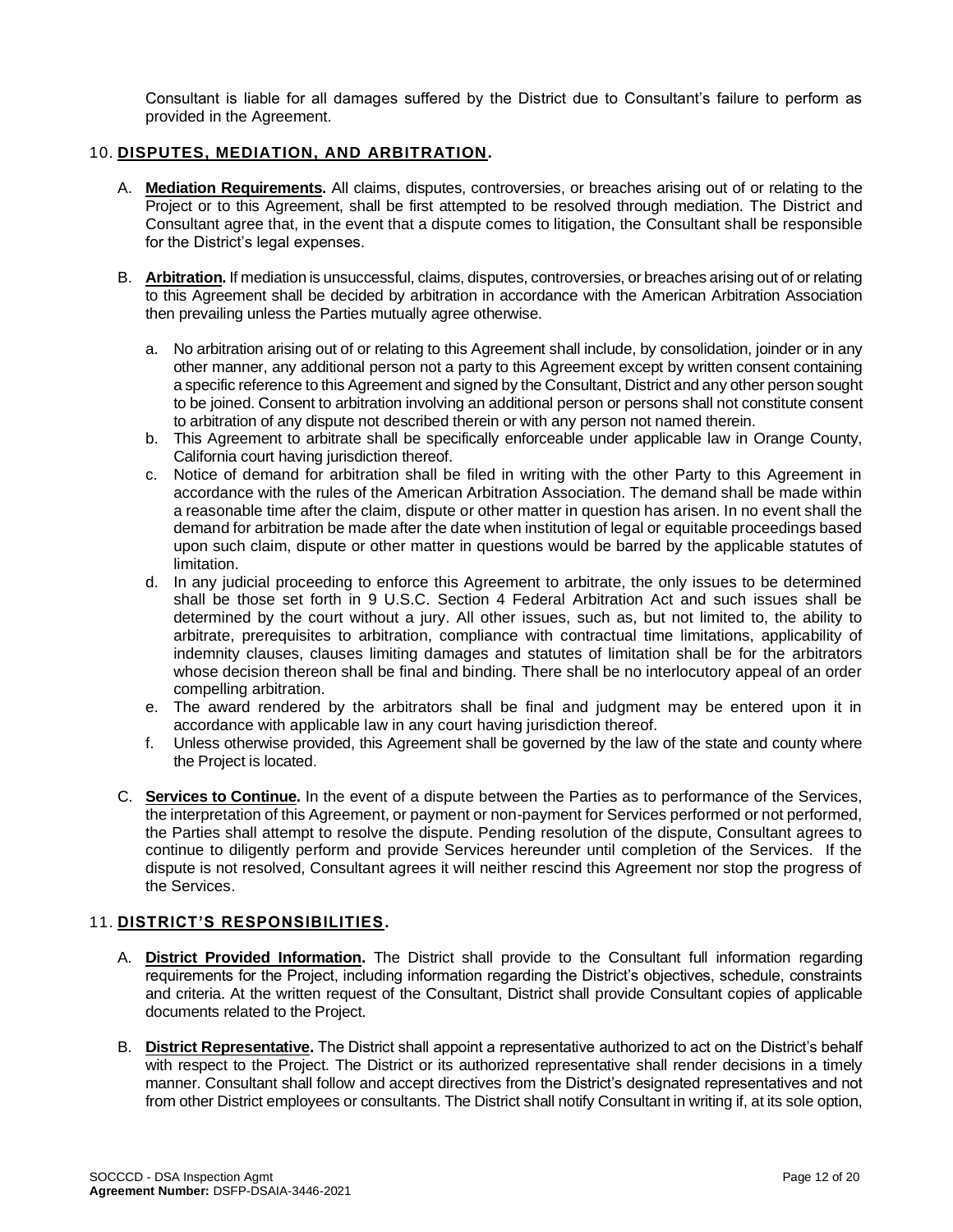it makes a change in the District representatives. Unless modified by written notice by the District to the Consultant, the primary District Representative is:

Project Manager [[ Project Manager ]] [[ Project Manager Email ]]

- C. **District Notification.** The District shall give prompt written notice to the Consultant if the District becomes aware of any fault or defect in the Project or nonconformance with the construction Agreement. However, the District's failure or omission to do so shall not relieve the Consultant of their responsibilities hereunder and the District shall have no duty to observe, inspect or investigate the Project.
- D. **Tests/Inspections.** The District shall retain Test/Inspection Service Providers to conduct Construction Phase tests/inspections of materials/equipment forming a part of the Project as required by applicable laws, codes, rules, regulations, or ordinances. Consultant must coordinate Service efforts as needed.
- E. **District Consultants.** Other consultants required or desired by the District in connection with the Project shall be retained and paid for by the District. Such other consultants include, but may not be limited to, legal counsel, insurance/surety consultants and audio-visual equipment/installation consultants.

#### 12. **MISCELLANEOUS.**

A. **Representations and Warranties.** Consultant and its sub-consultants on its own behalf and on behalf of all of its employees, makes the following certifications, representations, and warranties for the benefit of the District. In addition, Consultant and its sub-consultants acknowledge and agree that the District, in deciding to engage Consultant pursuant to this Agreement, is relying upon the truth and validity of the following certifications, representations and warranties and their effectiveness throughout the term of this Agreement and the course of Consultant's engagement hereunder:

Consultant and its employees are qualified in all respects to provide to the District all of the Services contemplated by this Agreement and, to the extent required by any applicable laws, Consultant and its employees have all licenses, permits, qualifications, and/or governmental approvals that are legally required to perform the Work as described herein. Such licenses, permits, qualifications, and/or governmental approvals shall be maintained throughout the term of this Agreement.

Consultant, in providing the Services and in otherwise carrying out its obligations to the District under this Agreement, shall, at all times, comply with all applicable federal, state, and local laws, rules, regulations, and ordinances, including workers' compensation and equal protection and non-discrimination laws. Consultant shall be liable for all violations of such laws and regulations in connection with the Work as described herein.

B. **Equal Opportunity/Non-Discrimination.** Consultant shall not discriminate against any individual with respect to their compensation, terms, conditions, or privileges of employment; or discriminate in any way which would deprive or tend to deprive any individual of employment opportunities or otherwise adversely affect their status as a consultant because of such individual's race, color, religion, sex, national origin, age, disability, medical condition, marital status, veteran status, or any other category protected by law.

Consultant shall ensure that all Services and benefits rendered to the District, its Board of Trustees, officers, agents, employees, representatives, students, consultants/contractors and volunteers are provided free of any form of harassment and without regard to race, color, religion, sex, age, disability, medical condition, marital status, national origin, veteran status, or any other category protected by law. Consultant shall comply with Americans with Disabilities Act and the Rehabilitation Act of 1973, as amended.

C. **Certification Regarding the California Penal Code Section 290.** By executing this Agreement, Consultant agrees to comply with the rules and regulations of the Sex Offender Registration Act, California Penal Code Section 290.95. Consultant certifies and understands that every person required to register under Section 290 shall disclose their status as a registrant, upon application or acceptance of a position, to that person, group, or organization. Furthermore, no person who is required to register under Section 290 because of a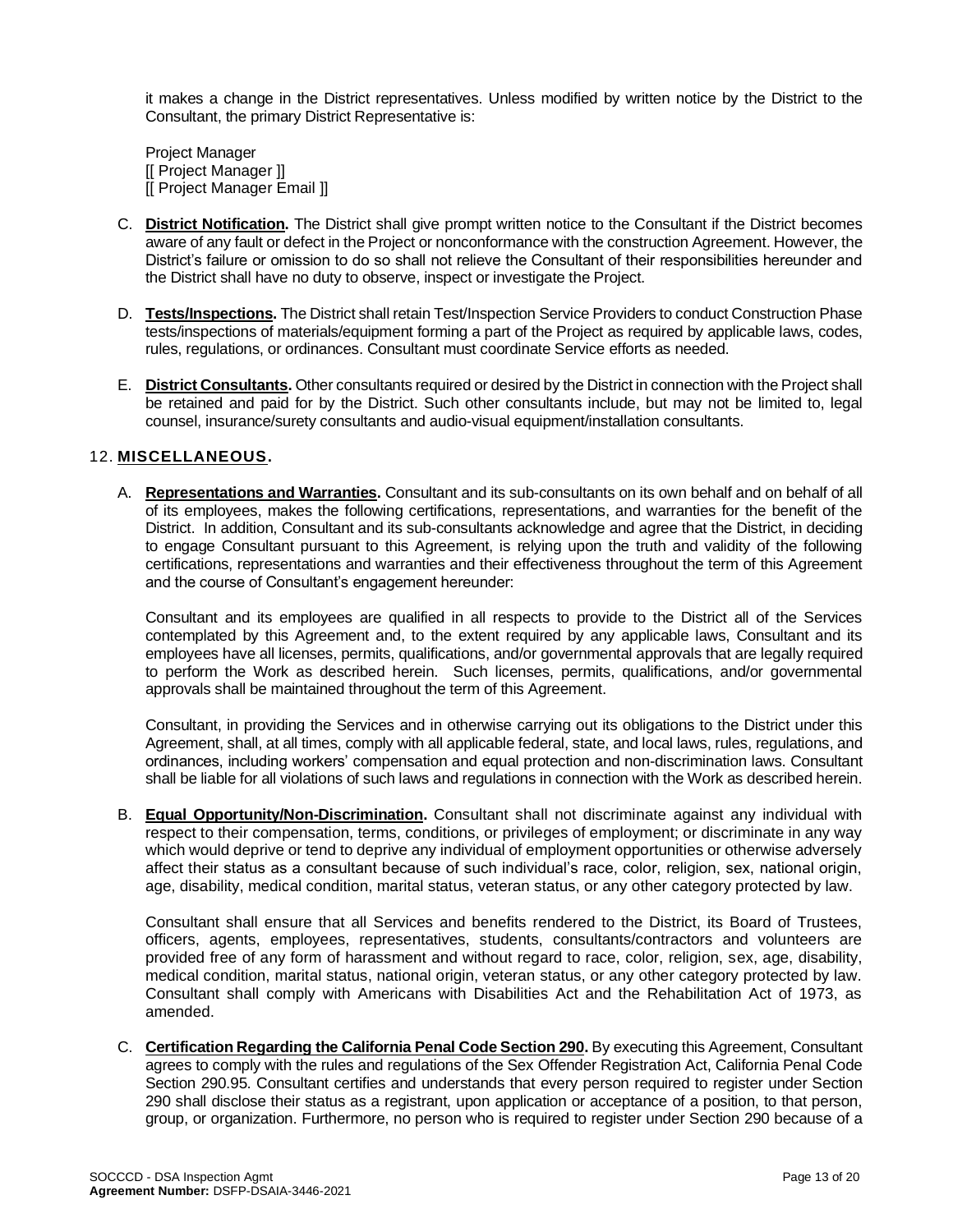conviction for a crime where the victim was a minor under sixteen (16) years of age shall be an employer, employee, or independent Consultant, or act as a volunteer with any person, group, or organization in a capacity in which the registrant would be working directly and in an unaccompanied setting with minor children on more than an incidental and occasional basis or have supervision or disciplinary power over minor children. A violation of this section is a misdemeanor punishable by a fine not exceeding One Thousand Dollars (\$1,000), by imprisonment in a county jail not to exceed a period of six (6) months, or by both that fine and imprisonment.

- D. **Background Check.** Consultant hereby certifies that Consultant has never been charged with a felony, including any "violent felony" as defined in California Civil Code section 667.5(c) or serious felony defined by California Civil Code section 1192.7 prior to, or on the date of, this Agreement. Consultant shall notify District in writing immediately if Consultant is charged with any felony during the term of this Agreement in which case District may terminate this Agreement immediately. Consultant further hereby authorizes the District or other organizations to conduct a comprehensive review of his/her background upon District's request. Consultant hereby consents to the background check to the fullest extent permitted by law. Consultant agrees to indemnify, defend and hold harmless the District from any claims, damages, harms, and costs, including legal and processing fees arising from the requirements of this Section, including any such issue arising from any felony Consultant has been charged with, or is charged with, during this Agreement. Failure to complete any required step to provide the background check and information required herein upon District request within thirty (30) days shall be grounds for termination of this Agreement.
- E. **Audit and Inspection of Records.** At any time during the normal business hours and as often as District may deem necessary, Consultant shall make available to District for examination at District's place of business as specified herein, all data, records, investigation reports and all other materials respecting matters covered by this Agreement and Consultant will permit the District to audit, and to make audits of all invoices, materials, payroll, records of personnel and other data related to all matters covered by this Agreement.
- F. **Review, Approval, or Acceptance.** Review, approval or acceptance of Consultant's Services whether by District or others, shall not relieve Consultant from responsibility for accuracy of Consultant's Services.
- G. **Cumulative Rights, Waiver, and Modification.** Duties and obligations imposed by this Agreement, and rights and obligations hereunder are in addition to and not in lieu of any imposed by or available at law or inequity. The failure of District or Consultant to seek redress for violation of, or to insist upon, the strict performance of any term or condition of this Agreement shall not be deemed a waiver by that party of such term or condition, or prevent a subsequent similar act from again constituting a violation of such term or condition.
- H. **Employment with Public Agency.** If Consultant is an employee of another public agency, Consultant agrees that they will not receive salary or remuneration, other than vacation pay, for the actual time in which Services are actually being performed pursuant to this Agreement.
- I. **Governing Law.** The terms and conditions of this Agreement shall be governed by the laws of the State of California with jurisdiction/venue in Orange, California.
- J. **Force Majeure.** The Consultant and District are excused from performance during the time and to the extent that they are prevented from obtaining, performing any act or rendering any Services required under this Agreement by a Force Majeure Event. If a Force Majeure Event caused the failure or delay beyond the Parties' control and which by the Parties' exercise of due diligence could not reasonably have been avoided, an extension of contract times in an amount equal to the time loss due to such delay shall be the Consultant's sole and exclusive remedy for such delay. A "Force Majeure Event" shall mean events or circumstances occurring by acts of God, such as tornadoes, lightning, earthquakes, hurricanes, floods, or other natural disasters; epidemics; pandemics; quarantine restrictions; fire; strikes; lock-out; commandeering of materials, products, plants or facilities by the government; terrorist attacks; wars; riots; civil disturbances; or governmental acts, including sanction, embargo, and import or export regulation, or order; when satisfactory evidence thereof is presented to the other party, provided that it is satisfactorily established that the non-performance is not due to the fault or neglect of the party not performing.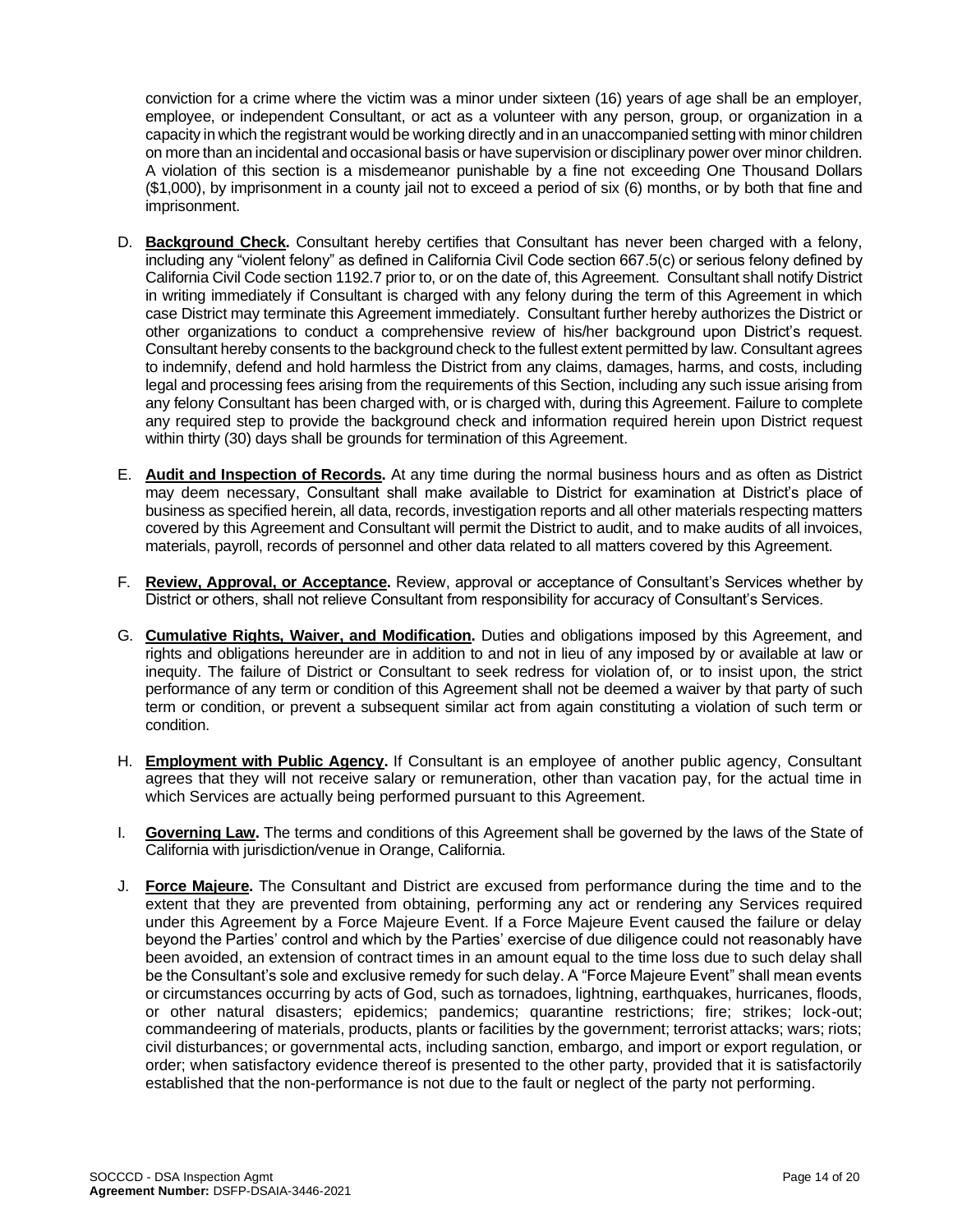- K. **Assignment.** The obligations of the Consultant pursuant to this Agreement shall not be assigned by the Consultant without the express written approval of the District.
- L. **Notices.** All notices or demands to be given under this Agreement by either Party to the other Party shall be in writing and given either by: (a) personal service or (b) by U.S. Mail, mailed either by certified or registered mail, return receipt requested, with postage prepaid. Service shall be considered given when received, if personally served, or, if mailed, on the third day after deposit in any U.S. Post Office. The address to which notices or demands may be given by either Party may be changed by written notice given in accordance with the notice provisions of this Article. At the date of this Agreement:

| <b>DISTRICT:</b>                                          | South Orange County Community College District<br>Priya Jerome, Exec. Dir.-Procurement, Central Srvs. & RM<br>28000 Marguerite Parkway<br>Mission Viejo, CA 92692<br>(949) 582-4850 / purchasing-dept@socccd.edu |
|-----------------------------------------------------------|------------------------------------------------------------------------------------------------------------------------------------------------------------------------------------------------------------------|
| CONSULTANT:                                               |                                                                                                                                                                                                                  |
|                                                           | [[ Name (Primary Second Party) ]]                                                                                                                                                                                |
| (Primary Second Party Contact) II                         | [[ Contact Name (Primary Second Party Contact) ]], [[ Contact Title                                                                                                                                              |
|                                                           | [[ Street Line 1 (Primary Second Party) ]]                                                                                                                                                                       |
| Second Party) ]] [[ Postal Code (Primary Second Party) ]] | [[ City/Town (Primary Second Party) ]], [[ State/Province (Primary                                                                                                                                               |
|                                                           | [[ Contact Phone Number (Primary Second Party Contact) ]] / [[ Contact                                                                                                                                           |

E-mail (Primary Second Party Contact) ]]

A Party may change their designated representative and/or address for the purposes of receiving notices and communications under this Agreement by notifying the other Party of the change in writing and in the manner described in this Article.

M. **Communications.** Communication between the Parties shall be sent to the following addresses:

| <b>DISTRICT</b>               | <b>CONSULTANT</b>                          |
|-------------------------------|--------------------------------------------|
| [[ Project Manager ]]         | [[ Name (Primary Second Party) ]]          |
| South Orange County Community | [[ Name of Consultant ]]                   |
| <b>College District</b>       |                                            |
| 28000 Marguerite Parkway      | [[ Street Line 1 (Primary Second Party) ]] |
| Mission Viejo, CA 92692       | [[ City/Town (Primary Second Party) ]]     |
| [[ Project Manager Email ]]   | [[ Consultant Email ]]                     |

#### **N. Definitions.**

- a. Contract. An agreement for Construction Services awarded by the District to a Design Build Entity/Contractor/Consultant for the construction of a portion of the Project.
- b. Design Documents. The drawings, specifications, calculations and other work product and instruments of service prepared by or on behalf of the Architect for the Project. Design Documents include surveys, soil reports and other documents prepared for the Project by a licensed Architect or registered Engineer, under contract with the District.
- c. Architect. The Architect is [[ Architectural Firm ]] References to the Architect include [[ Name of Architect ]] and their managers retained to prepare or provide any portion of the Design Documents.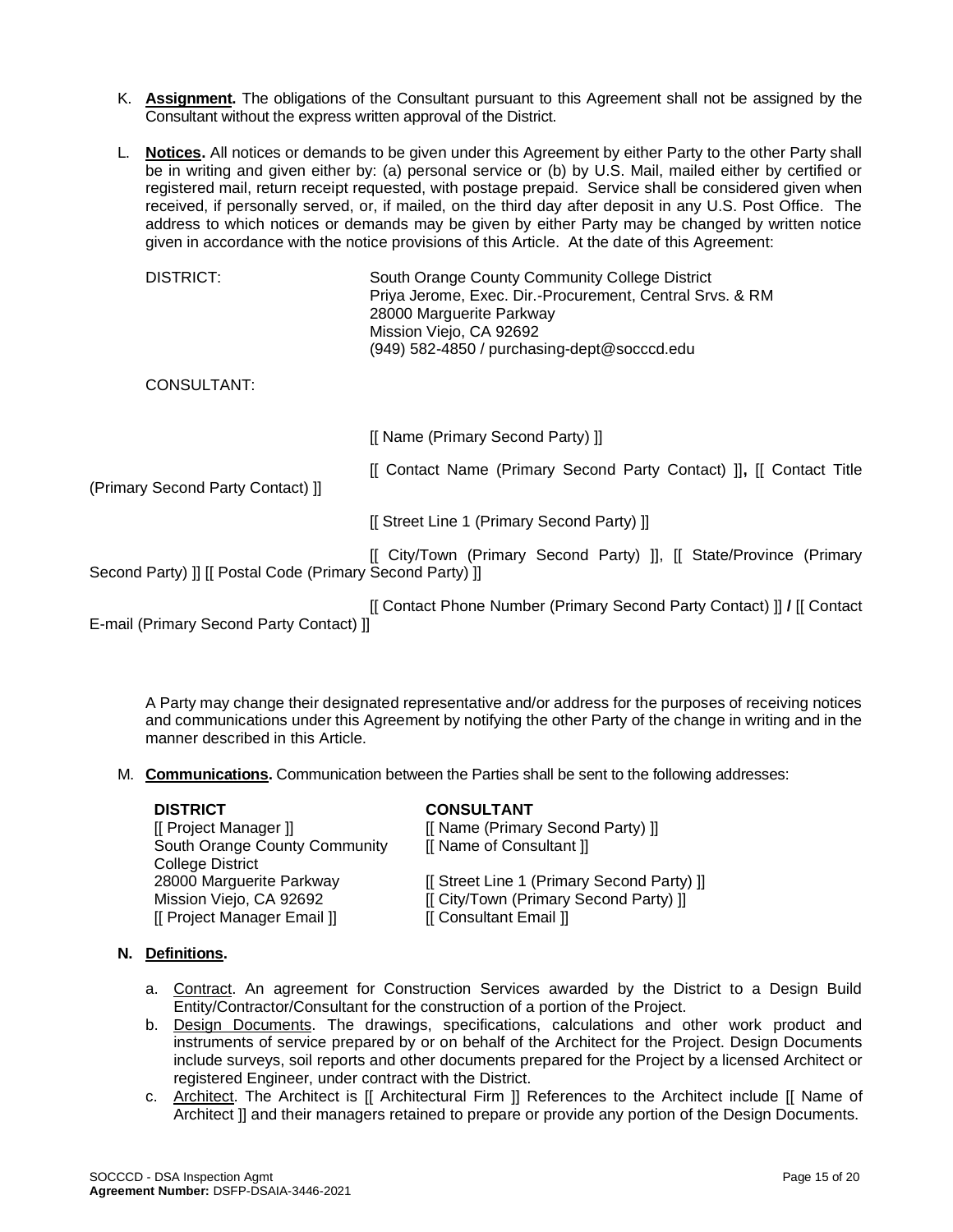- d. Submittals. Shop Drawings, Product Data, or Samples prepared or provided by a Contractor or a Subcontractor to a Contractor or suppliers illustrating some portion of work of the Project.
- e. Site. The physical area for construction and activities relating to construction of the Project.
- f. Construction Contract Documents. The Contract Documents issued by or on behalf of the District under an Agreement for construction of the Project. Construction Agreement Documents include all modifications issued by or on behalf of the District. Unless otherwise expressly stated, references to the Construction Agreement Documents are referenced to all of the Agreement Documents issued for the Contract awarded for Project construction.
- g. Substantial Completion. Substantial Completion is when the Services identified in the Agreement has been completed, including completion of all installation Services. Substantial Completion shall deemed to have been achieved when the Project can be used for its intended purposes, subject only to minor corrections, repairs or modifications.
- h. Final Completion. Final Completion is when all of the Services in the Agreement have been completed and installed (including items noted for correction, repair or modification upon Substantial Completion) and the Consultant has completed all other obligations to be performed on its part under the Agreement.
- O. **Severability.** If any provision of this Agreement is deemed illegal, invalid unenforceable or void by any court of competent jurisdiction, such provision shall be deemed stricken and deleted here from, but all remaining provisions will remain and continue in full force and effect.
- P. **Interpretation.** In interpreting this Agreement, it shall be deemed to have been prepared by the Parties jointly, and no ambiguity shall be resolved against District on the premise that it or its attorneys were responsible for drafting this Agreement or any provision hereof. The captions or heading set forth in this Agreement are for convenience only and in no way define, limit, or describe the scope or intent of any Articles or other provisions of this Agreement. Any reference in this Agreement to an Article, unless specified otherwise, shall be a reference to an Article of this Agreement.
- Q. **Conflict of Interest.** Consultant hereby represents, warrants and covenants that (i) at the time of execution of this Agreement, Consultant has no interest and shall not acquire any interest in the future, whether direct or indirect, which would conflict in any manner or degree with the performance of Work under this Agreement; (ii) Consultant has no business or financial interests which are in conflict with Consultant's obligations to District under this Agreement; and (iii) Consultant shall not employ in the performance of Work under this Agreement any person or entity having any such interests.
- R. **Certification Regarding Debarment, Suspension or Other Ineligibility.** (Applicable to all agreements funded in part or whole with federal funds).
	- a. By executing this contractual instrument, Consultant agrees to comply with applicable federal suspension and debarment regulations, including, but not limited to, regulations implementing Executive Order 12549 (29 C.F.R. Part 98) (see Appendix 15).
	- b. By executing this contractual instrument, Consultant certifies to the best of its knowledge and belief that it and its principals:
		- i. Are not presently debarred, suspended, proposed for debarment, declared ineligible, or voluntarily excluded from covered transactions by any federal department or agency;
		- ii. Have not, within a three-year period preceding the execution of this contractual instrument, been convicted of, or had a civil judgment rendered against them, for: (a) Commission of fraud or a criminal offense in connection with obtaining, attempting to obtain, or performing a public (Federal, State or Local) or private transaction or contract; (b) Violation of Federal or State antitrust statutes; (c) Commission of embezzlement, theft, forgery, bribery, falsification or destruction of records, making false statements, tax evasion, receiving stolen property, making false claims, or obstruction of justice; or (d) Commission of any other offense indicating a lack of business integrity or business honesty that seriously and directly affects Consultant's present responsibility;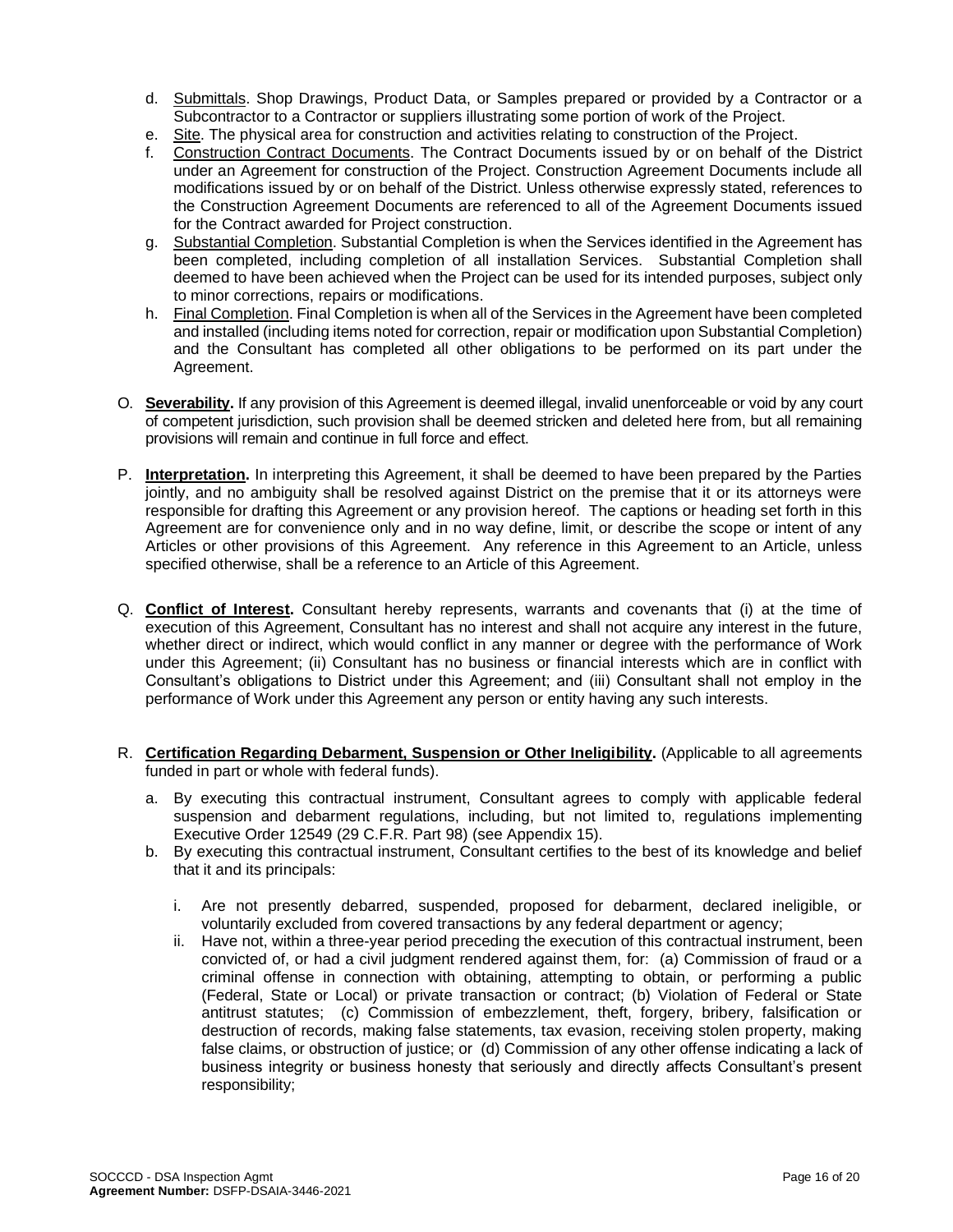- referenced herein, and all amendments and/or modifications issued in writing, duly approved or ratified by the District's Board of Trustees, and executed by the Parties shall be interpreted to the benefit of the District. Conflicting provisions hereof, if any, shall prevail in the following descending order of precedence:
	- (a) provisions set forth in this Agreement, (b) provisions set forth in any referenced attachments or exhibits to this Agreement attached or incorporated herein by reference. However, the Parties understand and agree that the service specified in the Agreement and any provisions set forth in any referenced attachments or exhibits to this Agreement is intended to cooperate and be complementary; provided further, however, that in the event of a conflict between the Agreement and the provisions set forth in any referenced attachments or exhibits, the Agreement shall control, unless the provisions set forth in any referenced attachments or exhibits to this Agreement provides the District with greater benefits or more expansive Work in which case the provisions set forth in any referenced attachments or exhibits to this Agreement shall complement the terms of this Agreement.

iii. Are not presently indicted for, or otherwise criminally or civilly charged by any government entity (Federal, State or Local), with commission of any of the offenses enumerated in b.2) above, of

iv. Have not, within a three-year period preceding the execution of this contractual instrument, had one or more public transaction (Federal, State or Local) terminated for cause or default

c. Shall not, except as otherwise provided under applicable federal regulations, knowingly enter into any lower tier covered transaction with a person who is proposed for debarment, debarred, suspended, declared ineligible, or voluntarily excluded by any federal department or agency from participation in

d. Include in all lower tier covered transactions, and all solicitations for covered transactions, provisions

S. **Entire Agreement/Amendment.** The Agreement documents consist of this Agreement, any attachments

- T. **Supersedes.** This Agreement constitutes the entire Agreement between the parties to this Agreement and supersedes all prior and contemporaneous negotiations and understandings between the Parties whether oral or written expressed or implied in relation to the Services contemplated in this Agreement for this specific Project. No other Agreement or understanding concerning the same has been entered into or will be recognized.
- U. **Authority to Execute.** The individual(s) executing this Agreement on behalf of the Consultant is/are duly and fully authorized to execute this Agreement on behalf of Consultant and to bind the Consultant to each and every term, condition, and covenant of this Agreement.
- V. **Approval by District's Board of Trustees.** Pursuant to Education Code Section 81655, this Agreement is not valid and does not constitute an enforceable obligation against the District unless and until District's Board of Trustees has approved or ratified this Agreement as evidenced by a motion duly passed and adopted by the Board of Trustees.

This Agreement entered into as of the day and year first written above.

this certification; and

such transaction; and

substantially similar to those set forth herein.

**[[ NAME (PRIMARY SECOND PARTY) ]] South Orange County Community College District**

Signature:

Signature: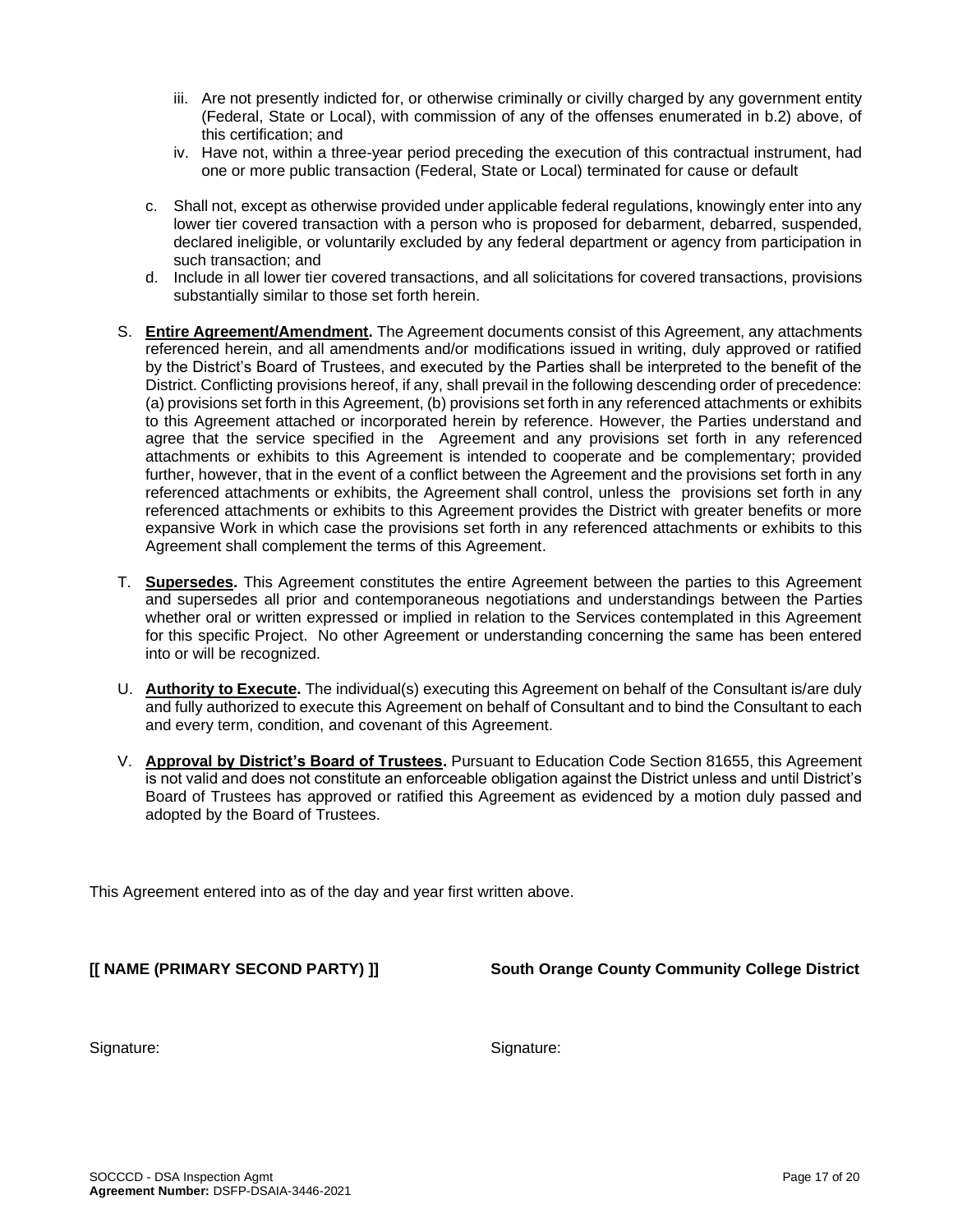| Print Name: | Print Name: |
|-------------|-------------|
| Title:      | Title:      |
| Date:       | Date:       |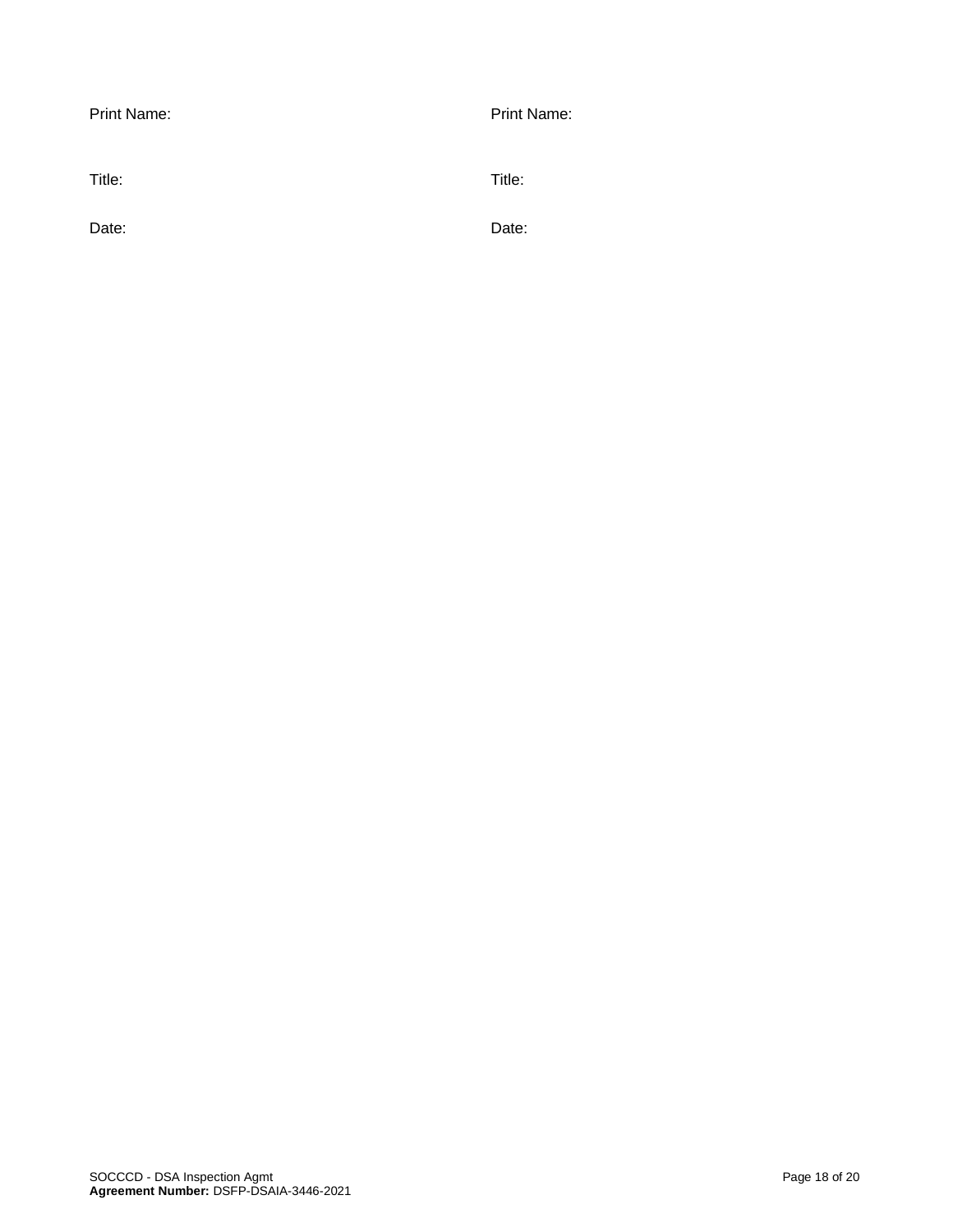

#### **SOUTH ORANGE COUNTY COMMUNITY COLLEGE DISTRICT CONTRACTOR PROTOCOLS WHILE ON DISTRICT PROPERTY DURING COVID-19 PANDEMIC**

The Contractor and/or Consultant along with their subcontractors and subconsultants, hereafter referred to as "Contractor" shall follow these Protocols as a condition of being permitted on District property. The dually executed Agreement for the Contractor's Services shall be the governing document and this Protocol document is intended to be supplementary. The Contractor acknowledges that when it relates to COVID-19, the Contractor shall adjust business operations to comply with COVID-19 specific safety guidelines prescribed by federal, state, and local governmental agencies, including the Orange County Health Care Agency (OCHCA), Centers for Disease Control and Prevention (CDC), and Cal/OSHA. The Contractor further acknowledges that all safety guidelines prescribed and updated by federal, state, and local governmental agencies, including the OCHCA, CDC, and Cal/OSHA shall be followed at all times and that this Protocols document should be treated as additional, providing the District with the greatest levels of protection. Failure to comply with any of the Protocols identified herein, may subject the Contractor's employee(s) to immediate removal from the District's premises.

As a requirement to perform Services on campus, the Contractor agrees that its employees shall adhere to the following.

- **1. Contractor shall train employees on how to limit the spread of COVID-19 pursuant to the symptoms as identified by the CDC and Cal/OSHA, including but not limited to the following:**
	- Fever or chills
	- Cough
	- Shortness of breath or difficulty breathing
	- **Fatigue**
	- Muscle or body aches
	- Headache
	- New loss of taste or smell
	- Sore throat
	- Congestion or runny nose
	- Nausea or vomiting
	- Diarrhea

#### **2. Implement control measures**

- Contractor shall provide an adequate supply of personal protective equipment (PPE) such as face masks/coverings to all of its employees to wear at all times while on District property
- Direct all employees to:
	- o Wash hands often with soap and water for at least 20 seconds
	- $\circ$  Use hand sanitizer/wipes when soap and water are not available (Contractor shall supply and make available hand sanitizer/wipes)
	- o Cover cough or sneeze

#### **3. Implement cleaning and disinfecting protocols**

- Contractor shall ensure that adequate cleaning and disinfecting supplies are available at every job site on District premises
- Contractor shall ensure that any and all equipment, objects, and surfaces are cleaned and disinfected after each use

#### **4. Implement physical distancing guidelines**

A minimum of 6 feet of physical distance between all individuals shall be maintained while on District property.